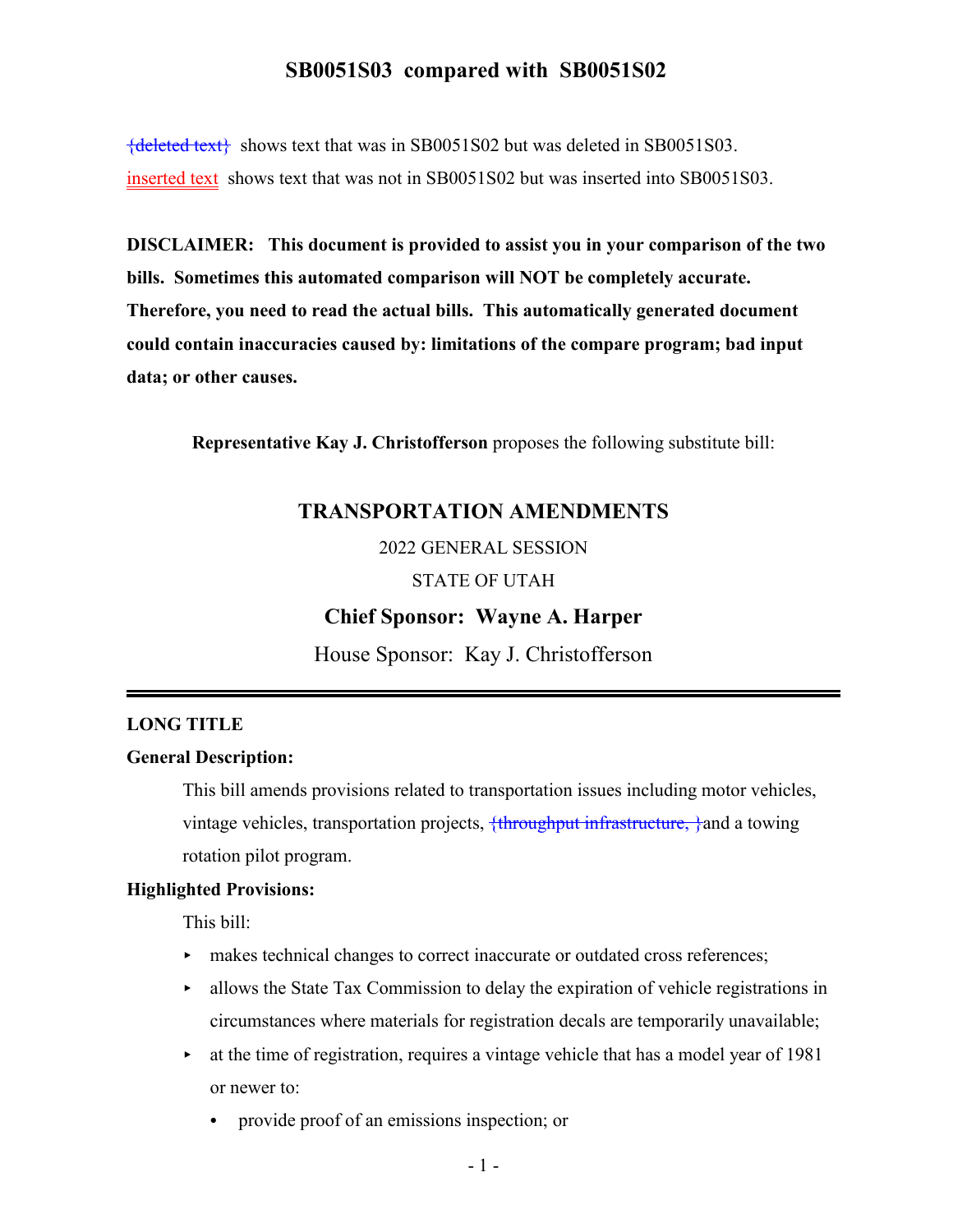- provide proof of vehicle insurance that is a type specific to a collector vehicle;
- for a vintage vehicle that has a model year of 1981 or newer:
	- $\cdot$  increases the registration fee by 50 cents;
	- allows the State Tax Commission to use 50 cents of the increased registration fee to cover the costs to administer the vintage vehicle registration program; and
	- allows certain vintage vehicles to display a historical support special group license plate instead of a vintage vehicle license plate;
- $\triangleright$  for a vintage vehicle, removes the requirement to display a front license plate;
- < amends provisions related to the Office of the Attorney General in prosecution of certain cases related to motor vehicle enforcement;
- $\blacktriangleright$  allows the Department of Public Safety to establish a pilot program to establish a public-private partnership to manage certain tow rotation dispatch services;
- $\triangleright$  amends certain allocations of funding for transportation projects;
- $\triangleright$  clarifies a definition related to local option sales and use taxes for public transit; and
- $\blacktriangleright$  makes technical changes.

### **Money Appropriated in this Bill:**

This bill appropriates in fiscal year 2023:

- to the Office of the Attorney General -- Internal Service Fund -- Attorney General:
	- from the Dedicated Credits Revenue Temporary Permit Account, \$192,000.

### **Other Special Clauses:**

This bill provides a special effective date.

#### **Utah Code Sections Affected:**

AMENDS:

**17B-2a-807.2**, as enacted by Laws of Utah 2019, Chapter 479

**41-1a-201**, as last amended by Laws of Utah 2019, Chapter 459

**41-1a-226**, as last amended by Laws of Utah 2017, Chapter 406

**41-1a-401**, as last amended by Laws of Utah 2018, Chapters 260, 260, and 454

**41-1a-404**, as last amended by Laws of Utah 2015, Chapters 81 and 412

**41-1a-422**, as last amended by Laws of Utah 2021, Chapters 219, 280, and 378

**41-1a-1201**, as last amended by Laws of Utah 2018, Chapter 424

**41-1a-1206**, as last amended by Laws of Utah 2020, Chapter 377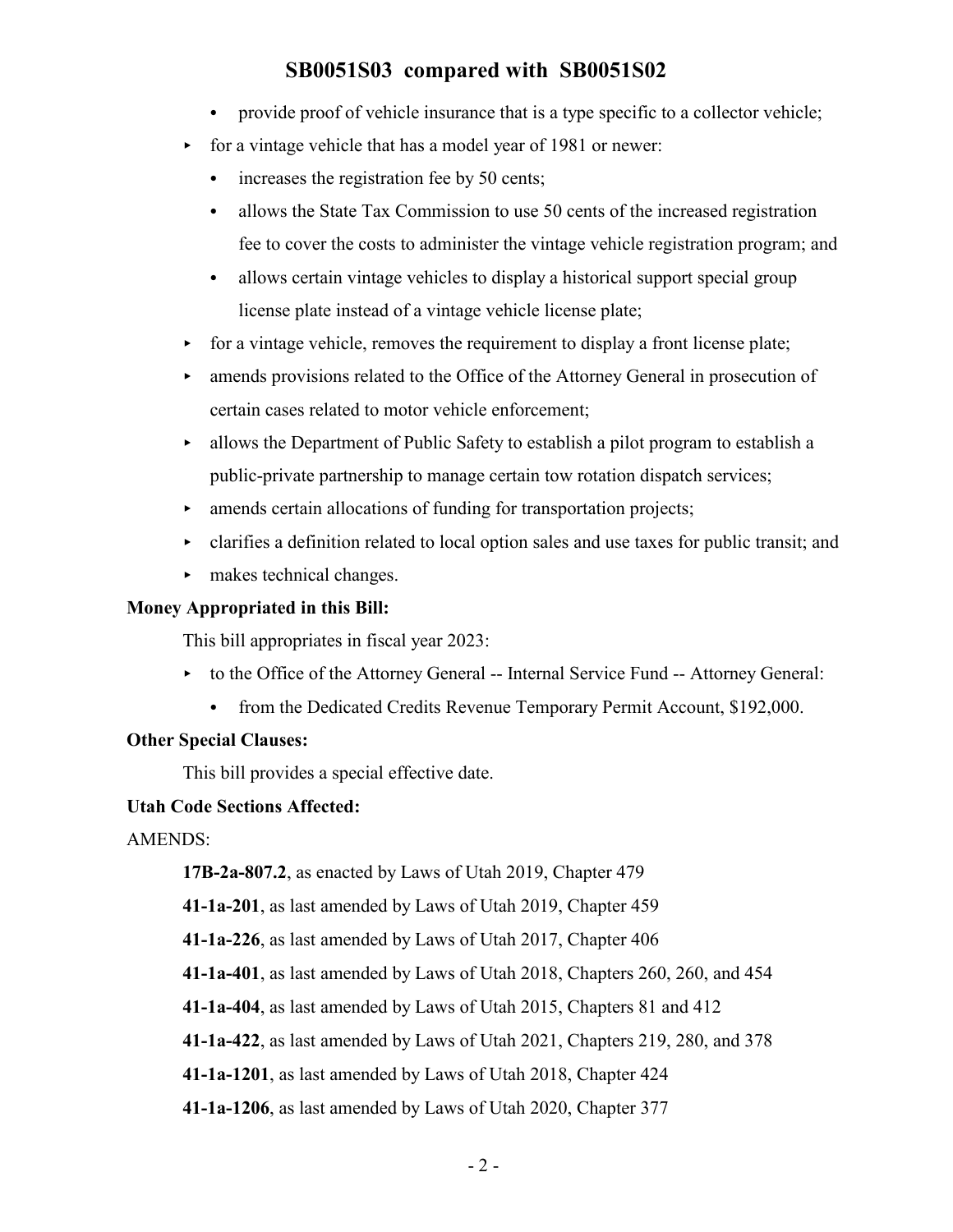**41-3-105**, as last amended by Laws of Utah 2020, Chapters 354 and 396 **41-6a-1642**, as last amended by Laws of Utah 2021, Chapter 322 **41-21-1**, as last amended by Laws of Utah 2016, Chapter 40 **53-3-105**, as last amended by Laws of Utah 2021, Chapter 284 **53-3-219**, as last amended by Laws of Utah 2021, Chapter 262 **59-12-2220**, as last amended by Laws of Utah 2019, Chapter 479 **63B-31-103**, as enacted by Laws of Utah 2021, Chapter 420 **63I-1-272**, as last amended by Laws of Utah 2021, Chapter 420 **63I-2-272**, as last amended by Laws of Utah 2021, Chapter 358 { **72-1-213**, as last amended by Laws of Utah 2019, Chapter 479 } **72-1-213.1**, as last amended by Laws of Utah 2021, Chapter 222 **72-1-213.2**, as enacted by Laws of Utah 2021, Chapters 222 and 222 **72-2-121**, as last amended by Laws of Utah 2021, Chapters 239, 239, 420, and 420 **72-2-124**, as last amended by Laws of Utah 2021, Chapters 239, 387, and 411 **72-5-309**, as last amended by Laws of Utah 2021, Chapter 162 **72-5-403**, as last amended by Laws of Utah 2012, Chapter 121 ENACTS:

**53-1-106.2**, Utah Code Annotated 1953

REPEALS:

**72-1-213**, as last amended by Laws of Utah 2019, Chapter 479

*Be it enacted by the Legislature of the state of Utah:*

Section 1. Section **17B-2a-807.2** is amended to read:

**17B-2a-807.2. Existing large public transit district board of trustees --**

#### **Appointment -- Quorum -- Compensation -- Terms.**

(1) (a) (i) For a large public transit district created before January 1, 2019, and except as provided in Subsection (7), the board of trustees shall consist of three members appointed as described in Subsection (1)(b).

(ii) For purposes of a large public transit district created before January 1, 2019, the nominating regions are as follows:

(A) a central region that is Salt Lake County;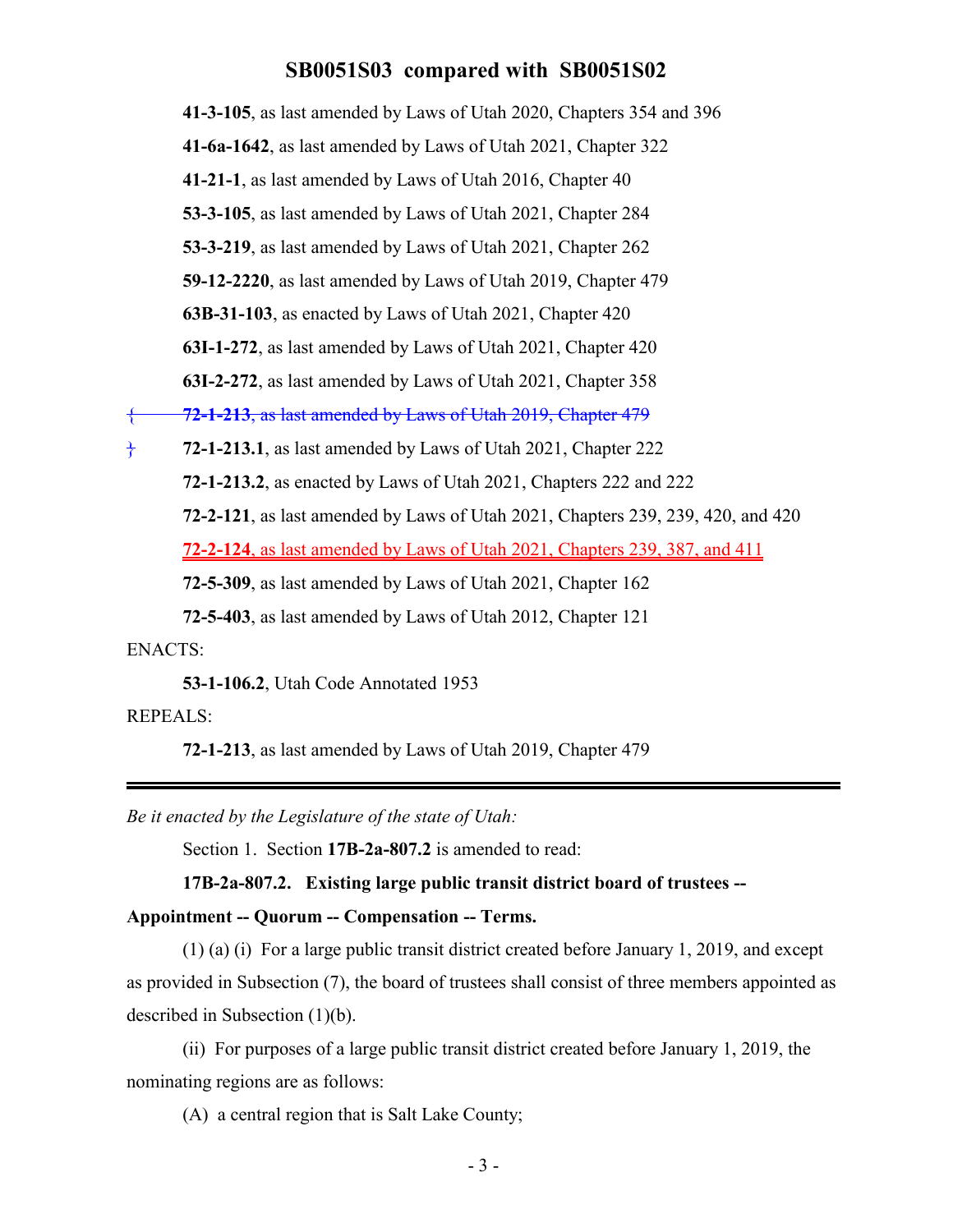(B) a southern region that is comprised of Utah County and the portion of Tooele County that is part of the large public transit district; and

(C) a northern region that is comprised of Davis County, Weber County, and the portion of Box Elder County that is part of the large public transit district.

(iii) (A) If a large public transit district created before January 1, 2019, annexes an additional county into the large public transit district pursuant to Section 17B-1-402, following the issuance of the certificate of annexation by the lieutenant governor, the political subdivisions making up the large public transit district shall submit to the Legislature for approval a proposal for the creation of three regions for nominating members to the board of trustees of the large public transit district.

(B) If a large public transit district created before January 1, 2019, has a change to the boundaries of the large public transit district, the Legislature, after receiving and considering the proposal described in Subsection  $(1)(a)(iii)(A)$ , shall designate the three regions for nominating members to the board of trustees of the large public transit district.

(b) (i) Except as provided in Subsection (5), the governor, with advice and consent of the Senate, shall appoint the members of the board of trustees, making:

(A) one appointment from individuals nominated from the central region as described in Subsection (2);

(B) one appointment from individuals nominated from the southern region described in Subsection (3); and

(C) one appointment from individuals nominated from the northern region described in Subsection (4).

(2) For the appointment from the central region, the governor shall appoint one individual selected from five individuals nominated as follows:

(a) two individuals nominated by the council of governments of Salt Lake County; and

(b) three individuals nominated by the mayor of Salt Lake County, with approval of the Salt Lake County council.

(3) For the appointment from the southern region, the governor shall appoint one individual selected from five individuals nominated as follows:

(a) two individuals nominated by the council of governments of Utah County;

(b) two individuals nominated by the county commission of Utah County; and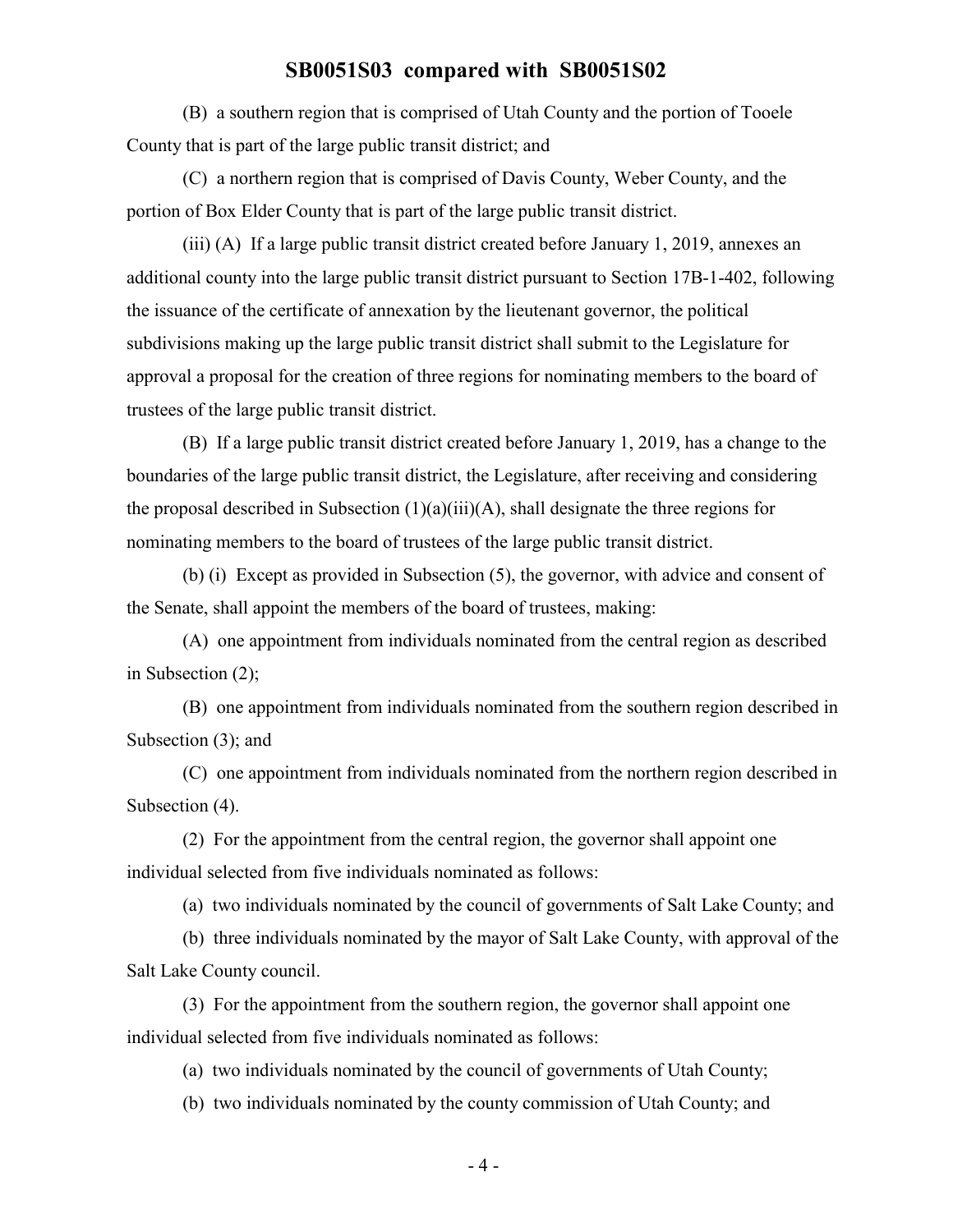(c) one individual nominated by the county commission of Tooele County.

(4) For the appointment from the northern region, the governor shall appoint one individual selected from five individuals nominated as follows:

(a) one individual nominated by the council of governments of Davis County;

(b) one individual nominated by the council of governments of Weber County;

(c) one individual nominated by the county commission of Davis County;

(d) one individual nominated by the county commission of Weber County; and

(e) one individual nominated by the county commission of Box Elder County.

(5) (a) The nominating counties described in Subsections (2) through (4) shall ensure that nominations are submitted to the governor no later than June 1 of each respective nominating year.

 $[\frac{1}{5}]$  (b) If the governor fails to appoint one of the individuals nominated as described in Subsection (2), (3), or (4), as applicable, within 60 days of the nominations, the following appointment procedures apply:

 $[(a)]$  (i) for an appointment for the central region, the Salt Lake County council shall appoint an individual, with confirmation by the Senate;

 $[(\theta)]$  (ii) for an appointment for the southern region, the Utah County commission shall appoint an individual, in consultation with the Tooele County commission, with confirmation by the Senate; and

 $[\text{e}(\epsilon)]$  (iii) for an appointment for the northern region, the Davis County commission and the Weber County commission, collectively, and in consultation with the Box Elder County commission, shall appoint an individual, with confirmation by the Senate.

(6) (a) Each nominee shall be a qualified executive with technical and administrative experience and training appropriate for the position.

(b) The board of trustees of a large public transit district shall be full-time employees of the public transit district.

(c) The compensation package for the board of trustees shall be determined by the local advisory council as described in Section 17B-2a-808.2.

(d) (i) Subject to Subsection  $(6)(d)(iii)$ , for a board of trustees of a large public transit district, "quorum" means at least two members of the board of trustees.

(ii) Action by a majority of a quorum constitutes an action of the board of trustees.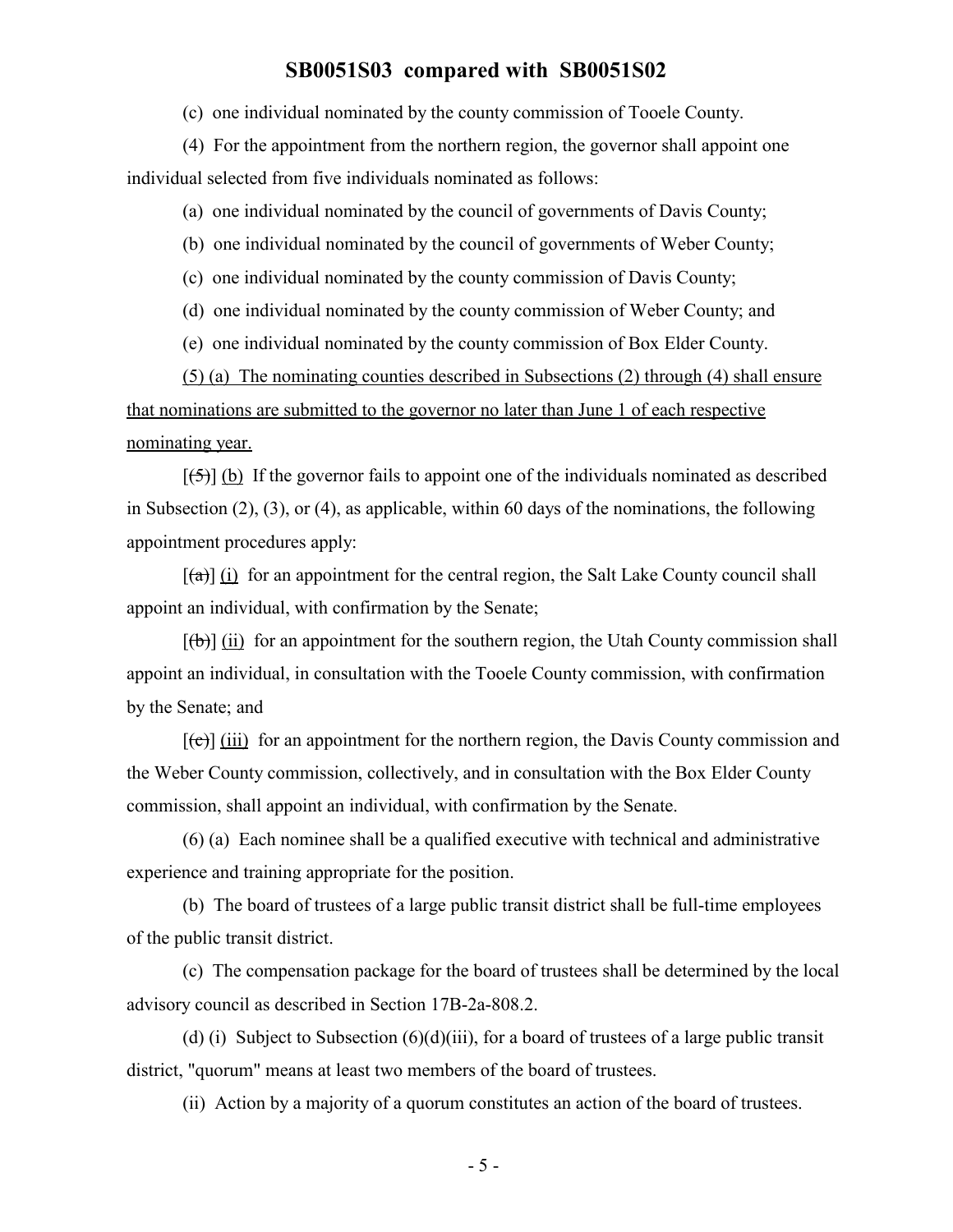(iii) A meeting of a quorum of a board of trustees of a large public transit district is subject to Section 52-4-103 regarding convening of a three-member board of trustees and what constitutes a public meeting.

(7) (a) Subject to Subsection (8), each member of the board of trustees of a large public transit district shall serve for a term of four years.

(b) A member of the board of trustees may serve an unlimited number of terms.

(c) Notwithstanding Subsection (2), (3), or (4), as applicable, at the expiration of a term of a member of the board of trustees, if the respective nominating entities and individuals for the respective region described in Subsection (2), (3), or (4), unanimously agree to retain the existing member of the board of trustees, the respective nominating individuals or bodies described in Subsection (2), (3), or (4) are not required to make nominations to the governor, and the governor may reappoint the existing member to the board of trustees.

(8) Each member of the board of trustees of a large public transit district shall serve at the pleasure of the governor.

(9) Subject to Subsections (7) and (8), a board of trustees of a large public transit district that is in place as of February 1, 2019, may remain in place.

(10) The governor shall designate one member of the board of trustees as chair of the board of trustees.

(11) (a) If a vacancy occurs, the nomination and appointment procedures to replace the individual shall occur in the same manner described in Subsection (2), (3), or (4), and, if applicable, Subsection (5), for the respective member of the board of trustees creating the vacancy.

(b) If a vacancy occurs on the board of trustees of a large public transit district, the respective nominating region shall nominate individuals to the governor as described in this section within 60 days after the vacancy occurs.

(c) If the respective nominating region does not nominate to fill the vacancy within 60 days, the governor shall appoint an individual to fill the vacancy.

(d) A replacement board member shall serve for the remainder of the unexpired term, but may serve an unlimited number of terms as provided in Subsection (7)(b).

Section 2. Section **41-1a-201** is amended to read:

**41-1a-201. Function of registration -- Registration required -- Penalty.**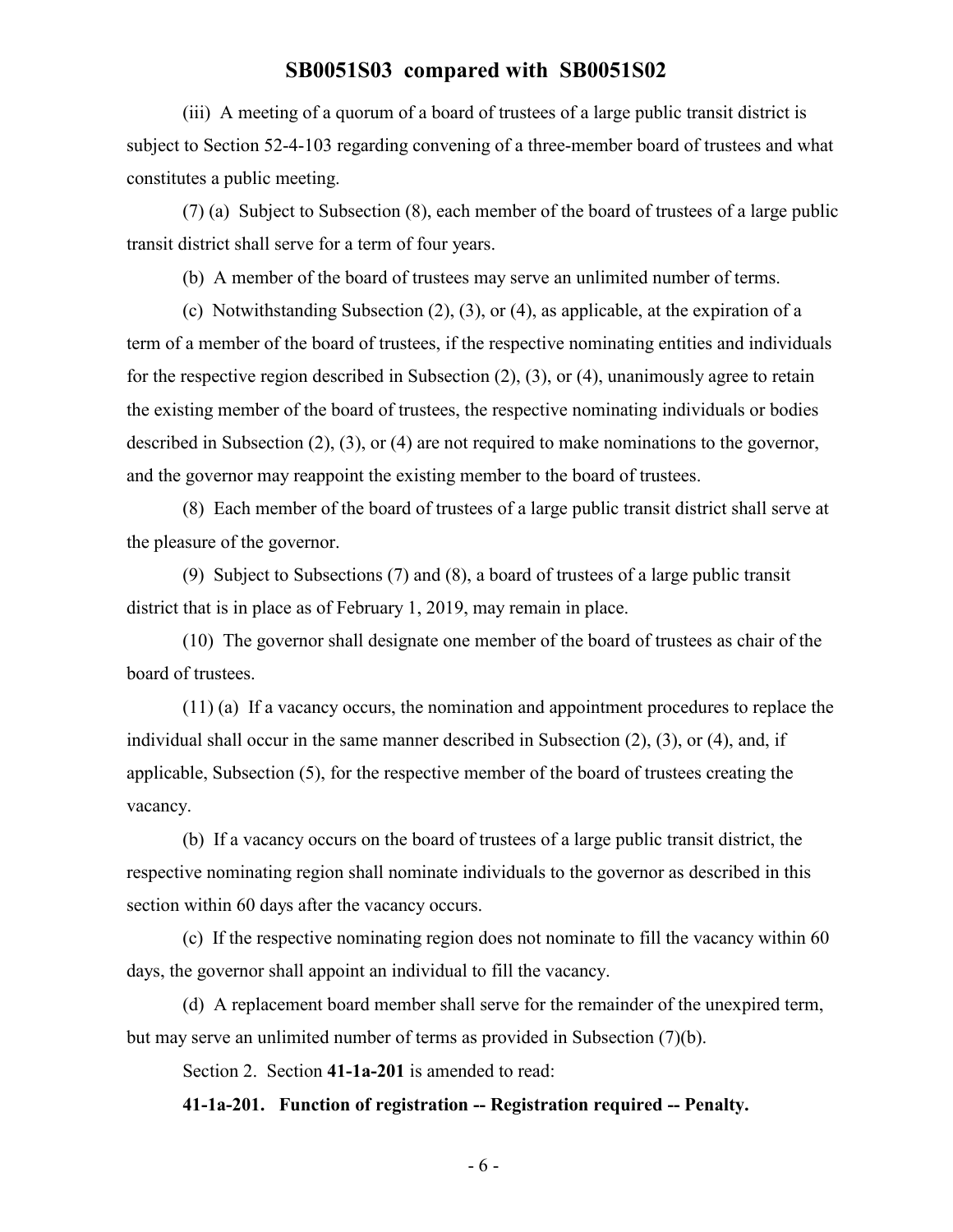(1) Unless exempted, a person or automated driving system may not operate and an owner may not engage an automated driving system, give another person permission to engage an automated driving system, or give another person permission to operate a motor vehicle, combination of vehicles, trailer, semitrailer, vintage vehicle, off-highway vehicle, vessel, or park model recreational vehicle in this state unless it has been registered in accordance with this chapter, Title 41, Chapter 22, Off-Highway Vehicles, or Title 73, Chapter 18, State Boating Act.

(2) Subject to Subsection 53-8-209(3), a violation of this section is an infraction.

(3) (a) In the event that materials are temporarily unavailable for registration items required under Section 41-1a-402, the commission may delay initial vehicle registration or renewal of vehicle registrations.

(b) In a circumstance described in Subsection (3)(a), a person does not violate Subsection (1) for failure to register a vehicle during a delay period described in Subsection  $(3)(a)$ .

Section 3. Section **41-1a-226** is amended to read:

#### **41-1a-226. Vintage vehicle -- Signed statement -- Registration.**

(1) The owner of a vintage vehicle who applies for registration under this part shall provide a signed statement that the vintage vehicle:

(a) is owned and operated for the purposes described in Section 41-21-1; and

(b) is safe to operate on the highways of this state as described in Section 41-21-4.

(2) [The] For a vintage vehicle with a model year of 1980 or older, the signed statement described in Subsection (1) is in lieu of an emissions inspection, from which a vintage vehicle is exempt under Subsection 41-6a-1642(4).

(3) Before registration of a vintage vehicle that has a model year of 1981 or newer, an owner shall:

(a) obtain a certificate of emissions inspection as provided in Section 41-6a-1642; or

(b) provide proof of vehicle insurance coverage for the vintage vehicle that is a type specific to a vehicle collector.

Section 4. Section **41-1a-401** is amended to read:

**41-1a-401. License plates -- Number of plates -- Reflectorization -- Indicia of registration in lieu of or used with plates.**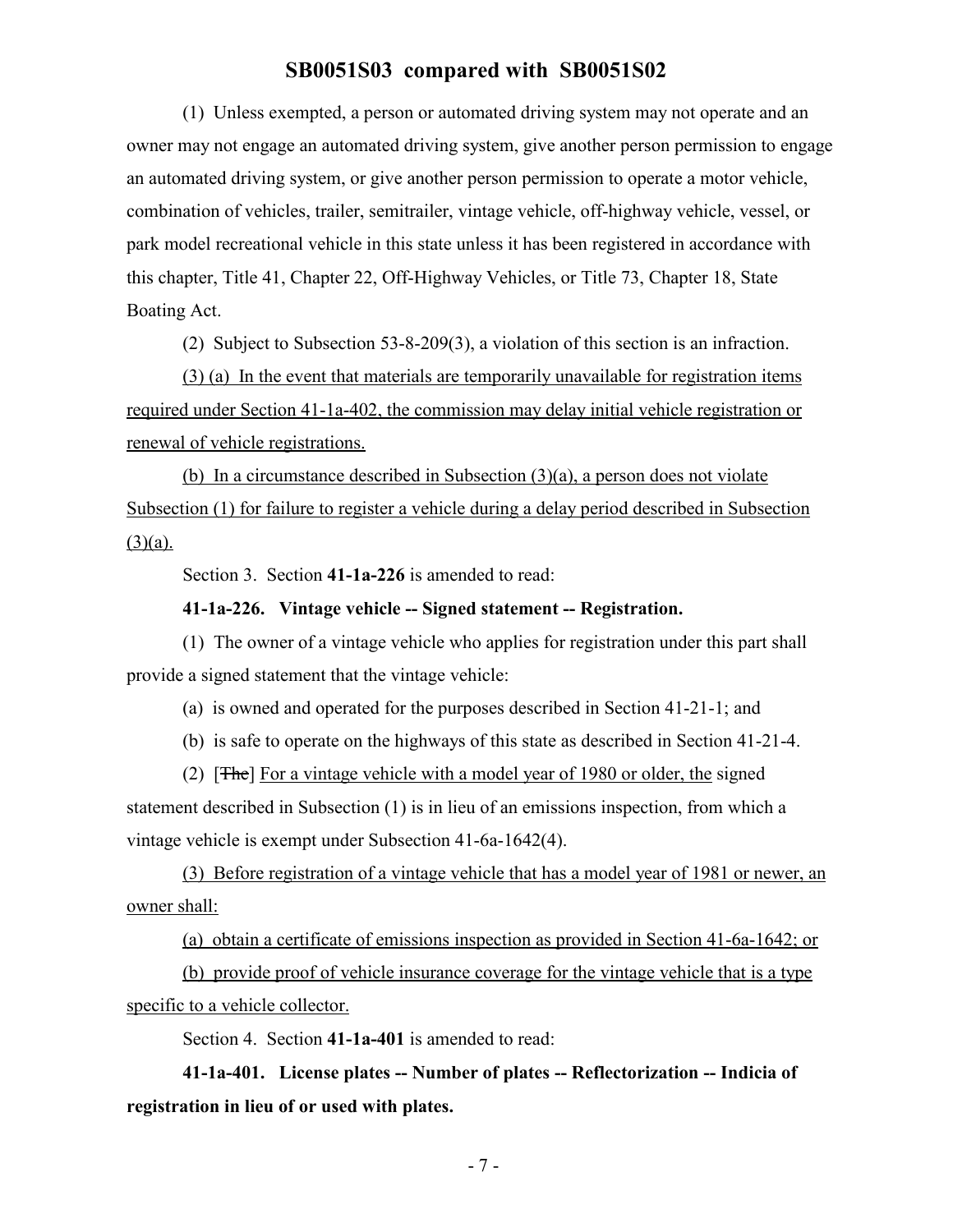(1) (a) Except as provided in Subsection (1)(c), the division upon registering a vehicle shall issue to the owner:

(i) one license plate for a motorcycle, trailer, or semitrailer;

(ii) one decal for a park model recreational vehicle, in lieu of a license plate, which shall be attached in plain sight to the rear of the park model recreational vehicle;

(iii) one decal for a camper, in lieu of a license plate, which shall be attached in plain sight to the rear of the camper; and

(iv) two identical license plates for every other vehicle.

(b) The license plate or decal issued under Subsection (1)(a) is for the particular vehicle registered and may not be removed during the term for which the license plate or decal is issued or used upon any other vehicle than the registered vehicle.

(c) (i) Notwithstanding Subsections (1)(a) and (b) and except as provided in Subsection  $(1)(c)(ii)$ , the division, upon registering a motor vehicle that has been sold, traded, or the ownership of which has been otherwise released, shall transfer the license plate issued to the person applying to register the vehicle if:

(A) the previous registered owner has included the license plate as part of the sale, trade, or ownership release; and

(B) the person applying to register the vehicle applies to transfer the license plate to the new registered owner of the vehicle.

(ii) The division may not transfer a personalized or special group license plate to a new registered owner under this Subsection (1)(c) if the new registered owner does not meet the qualification or eligibility requirements for that personalized or special group license plate under Sections 41-1a-410 through 41-1a-422.

(2) The division may receive applications for registration renewal, renew registration, and issue new license plates or decals at any time prior to the expiration of registration.

(3) (a) (i)  $[AH]$  Except as provided in Subsection (3)(a)(iii), all license plates to be manufactured and issued by the division shall be treated with a fully reflective material on the plate face that provides effective and dependable reflective brightness during the service period of the license plate.

(ii)  $[For] Except as provided in Subsection (3)(a)(iii)$ , for a historical support special group license plate created under this part, the division shall procure reflective material to

- 8 -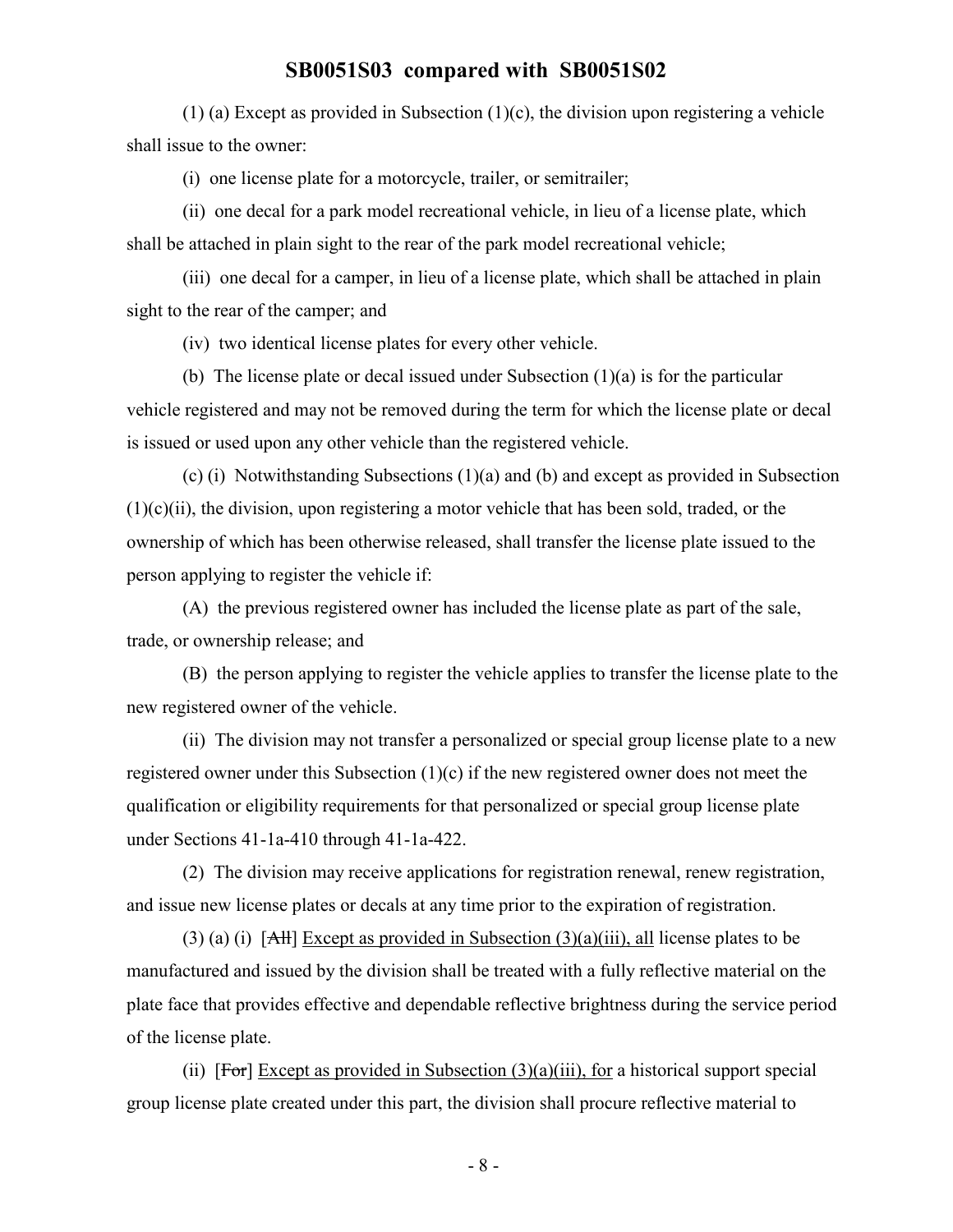satisfy the requirement under Subsection  $(3)(a)(i)$  as soon as such material is available at a reasonable cost.

(iii) Notwithstanding the reflectivity requirement described in Subsection  $(3)(a)(i)$ , the division may manufacture and issue a historical support special group license plate without a fully reflective plate face if:

(A) the historical special group license plate is requested for a vintage vehicle that has a model year of 1980 or older; and

(B) the division has manufacturing equipment and technology available to produce the plate in small quantities.

(b) The division shall prescribe all license plate material specifications and establish and implement procedures for conforming to the specifications.

(c) The specifications for the materials used such as the aluminum plate substrate, the reflective sheeting, and glue shall be drawn in a manner so that at least two manufacturers may qualify as suppliers.

(d) The granting of contracts for the materials shall be by public bid.

(4) (a) The commission may issue, adopt, and require the use of indicia of registration it considers advisable in lieu of or in conjunction with license plates as provided in this part.

(b) All provisions of this part relative to license plates apply to these indicia of registration, so far as the provisions are applicable.

(5) A violation of this section is an infraction.

Section 5. Section **41-1a-404** is amended to read:

#### **41-1a-404. Location and position of plates -- Visibility of plates -- Exceptions.**

(1) License plates issued for a vehicle other than a motorcycle, trailer, vintage vehicle, or semitrailer shall be attached to the vehicle, one in the front and the other in the rear.

(2) (a) The license plate issued for a motorcycle, trailer, or semitrailer shall be attached to the rear of the motorcycle, trailer, or semitrailer.

(b) (i) An owner of a vintage vehicle shall ensure that a license plate is attached to the rear of the vintage vehicle.

(ii) An owner of a vintage vehicle is not required to display a license plate on the front of the vintage vehicle.

(3) Except as provided in Subsection (5), a license plate shall at all times be: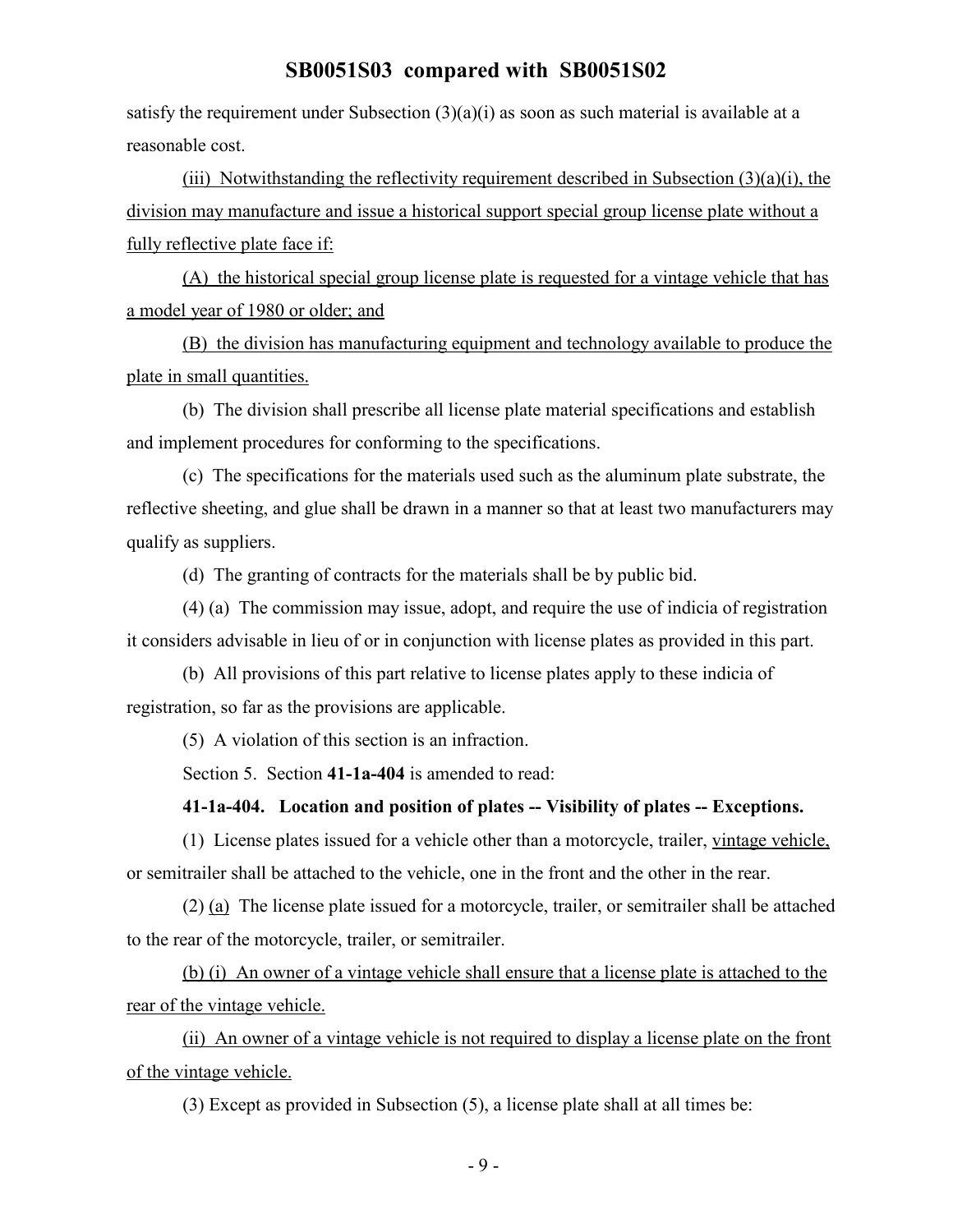(a) securely fastened:

(i) in a horizontal position to the vehicle for which it is issued to prevent the plate from swinging;

(ii) at a height of not less than 12 inches from the ground, measuring from the bottom of the plate; and

(iii) in a place and position to be clearly visible; and

(b) maintained:

- (i) free from foreign materials; and
- (ii) in a condition to be clearly legible.

(4) Enforcement by a state or local law enforcement officer of the requirement under Subsection (1) to attach a license plate to the front of a vehicle shall be only as a secondary action when the vehicle has been detained for a suspected violation by any person in the vehicle of Title 41, Motor Vehicles, other than the requirement under Subsection (1) to attach a license plate to the front of the vehicle, or for another offense.

(5) The provisions of Subsections  $(3)(a)(iii)$  and  $(3)(b)$  do not apply to a license plate that is obscured exclusively by one or more of the following devices or by the cargo the device is carrying, if the device is installed according to manufacturer specifications or generally accepted installation practices:

(a) a trailer hitch;

- (b) a wheelchair lift or wheelchair carrier;
- (c) a trailer being towed by the vehicle;
- (d) a bicycle rack, ski rack, or luggage rack; or
- (e) a similar cargo carrying device.
- (6) A violation of this section is an infraction.

Section 6. Section **41-1a-422** is amended to read:

# **41-1a-422. Support special group license plates -- Contributor -- Voluntary contribution collection procedures.**

(1) As used in this section:

(a) (i) except as provided in Subsection  $(1)(a)(ii)$ , "contributor" means a person who has donated or in whose name at least \$25 has been donated to:

(A) a scholastic scholarship fund of a single named institution;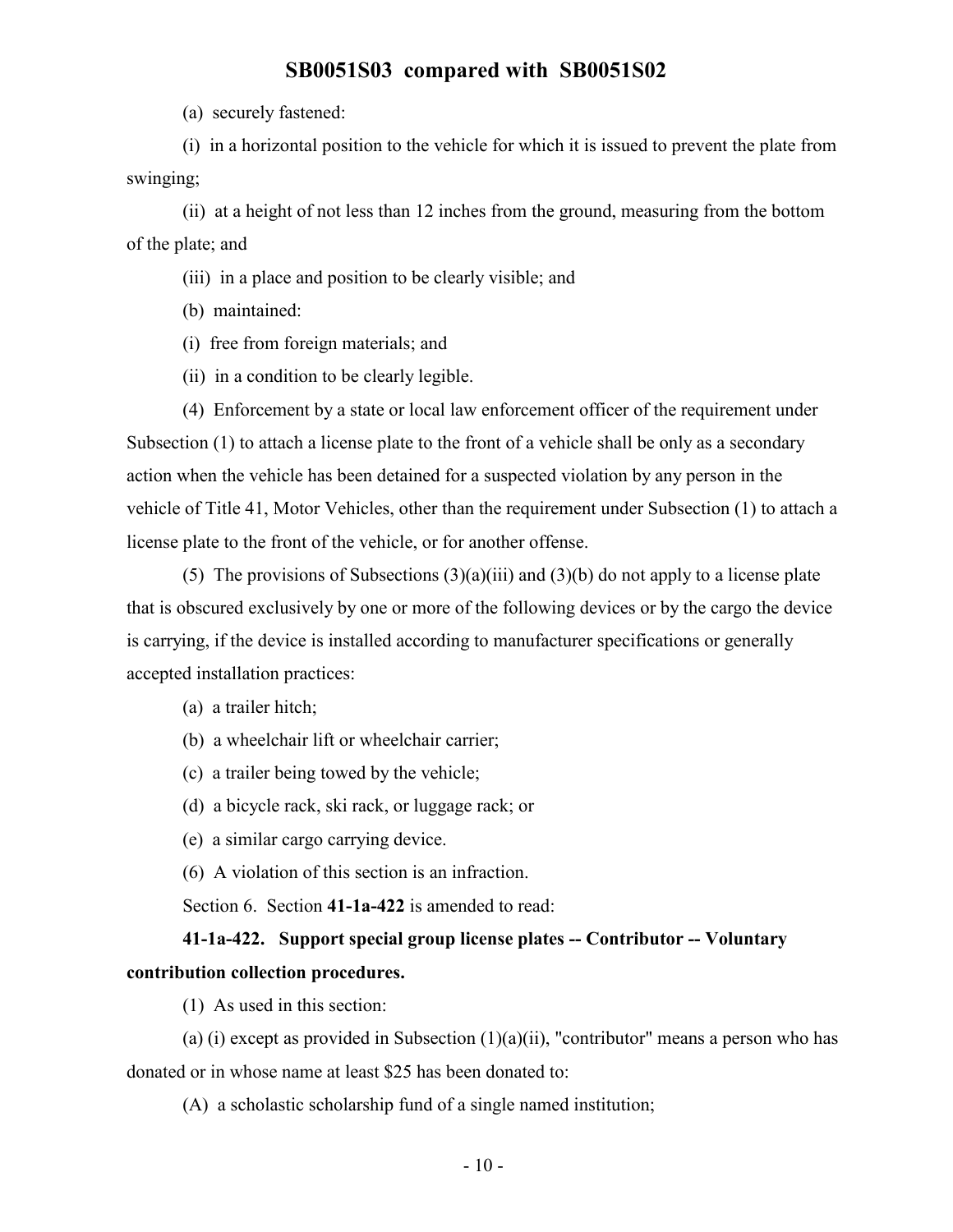(B) the Department of Veterans and Military Affairs for veterans programs;

(C) the Division of Wildlife Resources for the Wildlife Resources Account created in Section 23-14-13, for conservation of wildlife and the enhancement, preservation, protection, access, and management of wildlife habitat;

(D) the Department of Agriculture and Food for the benefit of conservation districts;

(E) the Division of Recreation for the benefit of snowmobile programs;

(F) the Guardian Ad Litem Services Account and the Children's Museum of Utah, with the donation evenly divided between the two;

(G) the Boy Scouts of America for the benefit of a Utah Boy Scouts of America council as specified by the contributor;

(H) No More Homeless Pets in Utah for distribution to organizations or individuals that provide spay and neuter programs that subsidize the sterilization of domestic animals;

(I) the Utah Alliance of Boys and Girls Clubs, Inc. to provide and enhance youth development programs;

(J) the Utah Association of Public School Foundations to support public education;

(K) the Utah Housing Opportunity Restricted Account created in Section 61-2-204 to assist people who have severe housing needs;

(L) the Public Safety Honoring Heroes Restricted Account created in Section 53-1-118 to support the families of fallen Utah Highway Patrol troopers and other Department of Public Safety employees;

(M) the Division of State Parks for distribution to organizations that provide support for Zion National Park;

(N) the Firefighter Support Restricted Account created in Section 53-7-109 to support firefighter organizations;

(O) the Share the Road Bicycle Support Restricted Account created in Section 72-2-127 to support bicycle operation and safety awareness programs;

(P) the Cancer Research Restricted Account created in Section 26-21a-302 to support cancer research programs;

(Q) Autism Awareness Restricted Account created in Section 53F-9-401 to support autism awareness programs;

(R) Humanitarian Service and Educational and Cultural Exchange Restricted Account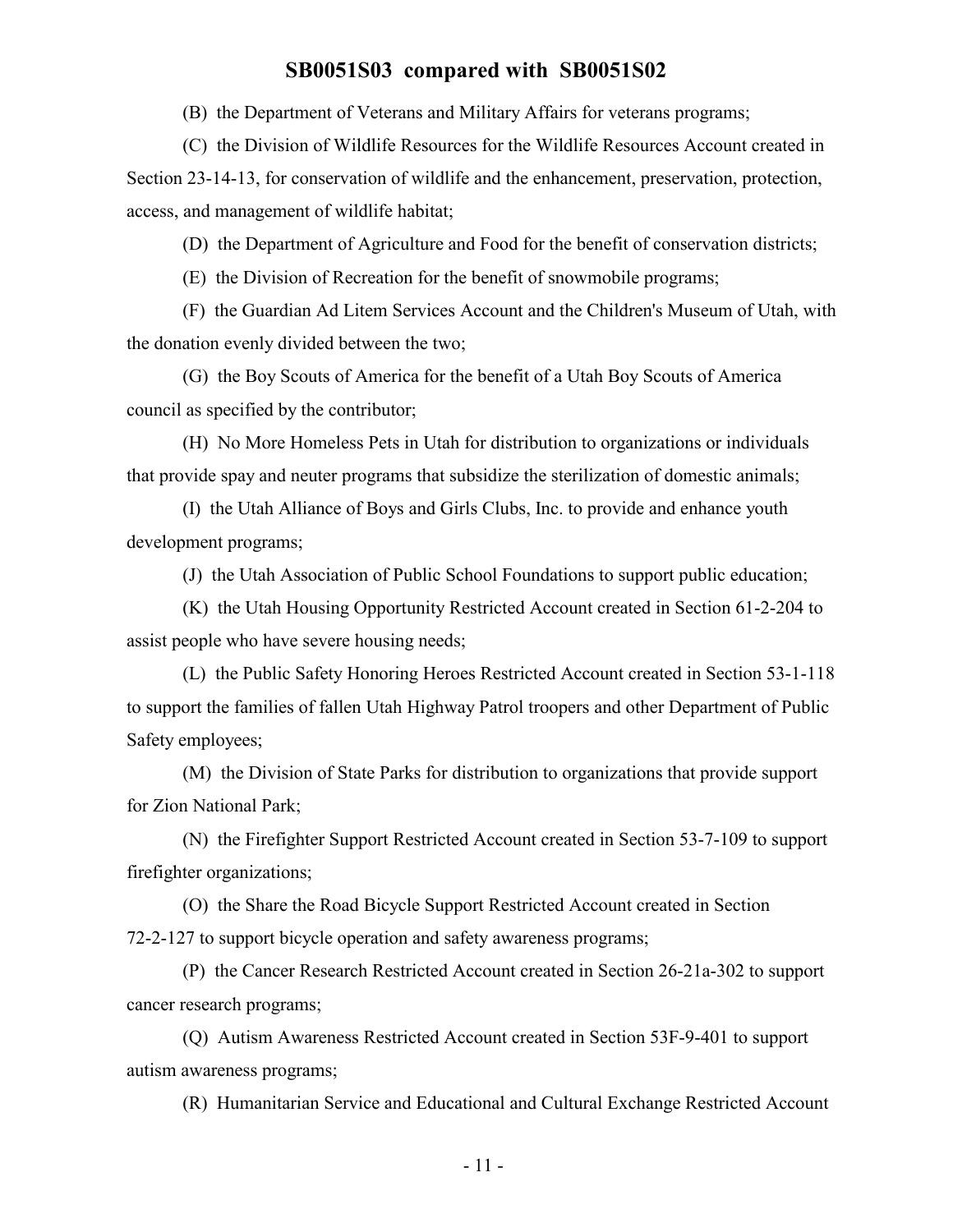created in Section 9-17-102 to support humanitarian service and educational and cultural programs;

(S) Upon renewal of a prostate cancer support special group license plate, to the Cancer Research Restricted Account created in Section 26-21a-302 to support cancer research programs;

(T) the Choose Life Adoption Support Restricted Account created in Section 62A-4a-608 to support programs that promote adoption;

(U) the National Professional Men's Basketball Team Support of Women and Children Issues Restricted Account created in Section 62A-1-202;

(V) the Utah Law Enforcement Memorial Support Restricted Account created in Section 53-1-120;

(W) the Children with Cancer Support Restricted Account created in Section 26-21a-304 for programs that provide assistance to children with cancer;

(X) the National Professional Men's Soccer Team Support of Building Communities Restricted Account created in Section 9-19-102;

(Y) the Children with Heart Disease Support Restricted Account created in Section 26-58-102;

(Z) the Utah Intracurricular Student Organization Support for Agricultural Education and Leadership Restricted Account created in Section 4-42-102;

(AA) the Division of Wildlife Resources for the Support for State-Owned Shooting Ranges Restricted Account created in Section 23-14-13.5, for the creation of new, and operation and maintenance of existing, state-owned firearm shooting ranges;

(BB) the Utah State Historical Society to further the mission and purpose of the Utah State Historical Society;

(CC) the Motorcycle Safety Awareness Support Restricted Account created in Section 72-2-130;

(DD) the Transportation of Veterans to Memorials Support Restricted Account created in Section 71-14-102;

(EE) clean air support causes, with half of the donation deposited into the Clean Air Support Restricted Account created in Section 19-1-109, and half of the donation deposited into the Clean Air Fund created in Section 59-10-1319;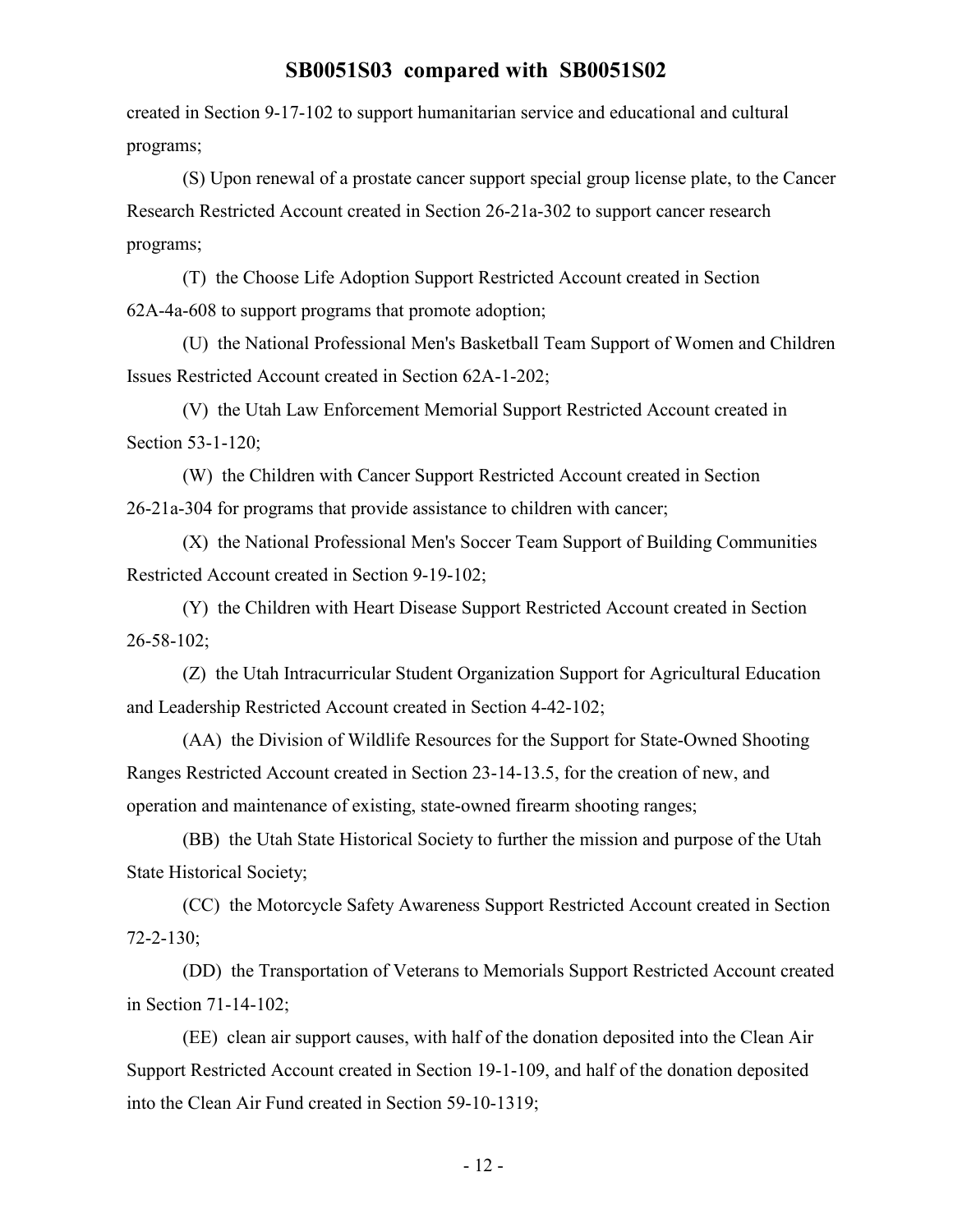(FF) the Latino Community Support Restricted Account created in Section 13-1-16;

(GG) the Allyson Gamble Organ Donation Contribution Fund created in Section 26-18b-101; or

(HH) public education on behalf of the Kiwanis International clubs, with the amount of the donation required to cover the costs of issuing, ordering, or reordering Kiwanis support special group plates, as determined by the State Tax Commission, deposited into the Kiwanis Education Support Fund created in Section 53F-9-403, and all remaining donation amounts deposited into the Education Fund.

(ii) (A) For a veterans special group license plate described in Subsection  $41$ -1a- $421(1)(a)(v)$  or  $41$ -1a- $422(4)$ , "contributor" means a person who has donated or in whose name at least a \$25 donation at the time of application and \$10 annual donation thereafter has been made.

(B) For a Utah Housing Opportunity special group license plate, "contributor" means a person who:

(I) has donated or in whose name at least \$30 has been donated at the time of application and annually after the time of application; and

(II) is a member of a trade organization for real estate licensees that has more than 15,000 Utah members.

(C) For an Honoring Heroes special group license plate, "contributor" means a person who has donated or in whose name at least \$35 has been donated at the time of application and annually thereafter.

(D) For a firefighter support special group license plate, "contributor" means a person who:

(I) has donated or in whose name at least \$15 has been donated at the time of application and annually after the time of application; and

(II) is a currently employed, volunteer, or retired firefighter.

(E) For a cancer research special group license plate, "contributor" means a person who has donated or in whose name at least \$35 has been donated at the time of application and annually after the time of application.

(F) For a Utah Law Enforcement Memorial Support special group license plate, "contributor" means a person who has donated or in whose name at least \$35 has been donated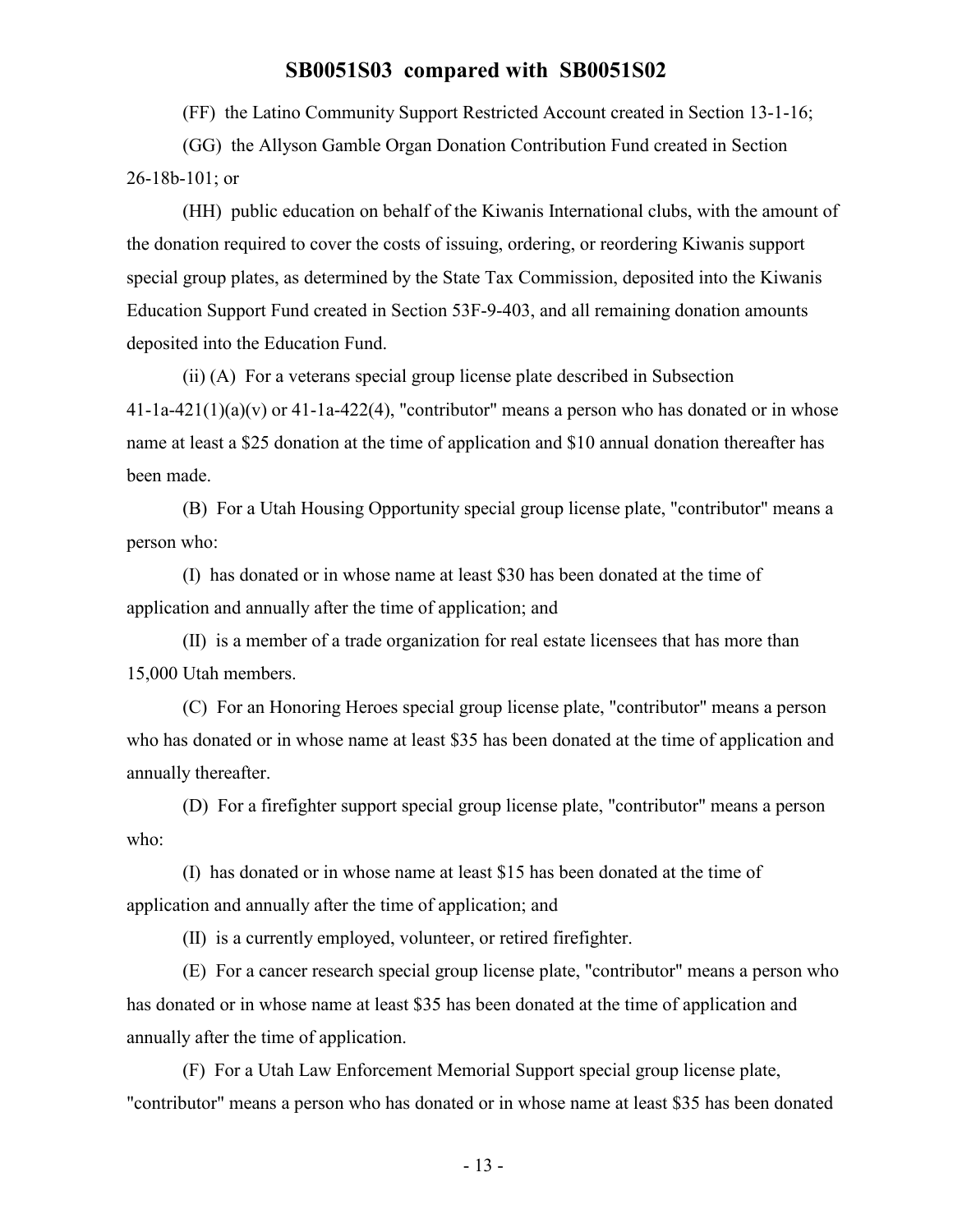at the time of application and annually thereafter.

(b) "Institution" means a state institution of higher education as defined under Section 53B-3-102 or a private institution of higher education in the state accredited by a regional or national accrediting agency recognized by the United States Department of Education.

(2) (a) An applicant for original or renewal collegiate special group license plates under Subsection  $(1)(a)(i)$  must be a contributor to the institution named in the application and present the original contribution verification form under Subsection (2)(b) or make a contribution to the division at the time of application under Subsection (3).

(b) An institution with a support special group license plate shall issue to a contributor a verification form designed by the commission containing:

(i) the name of the contributor;

(ii) the institution to which a donation was made;

(iii) the date of the donation; and

(iv) an attestation that the donation was for a scholastic scholarship.

(c) The state auditor may audit each institution to verify that the money collected by the institutions from contributors is used for scholastic scholarships.

(d) After an applicant has been issued collegiate license plates or renewal decals, the commission shall charge the institution whose plate was issued, a fee determined in accordance with Section 63J-1-504 for management and administrative expenses incurred in issuing and renewing the collegiate license plates.

(e) If the contribution is made at the time of application, the contribution shall be collected, treated, and deposited as provided under Subsection (3).

(3) (a) (i)  $[An]$  Except as provided in Subsection (3)(a)(ii), an applicant for original or renewal support special group license plates under this section must be a contributor to the sponsoring organization associated with the license plate.

(ii) An applicant for a historical special group license plate is not required to make a donation to the Utah State Historical Society if the historical special group license plate is for a vintage vehicle that has a model year of 1980 or older.

(b) This contribution shall be:

(i) unless collected by the named institution under Subsection (2), collected by the division;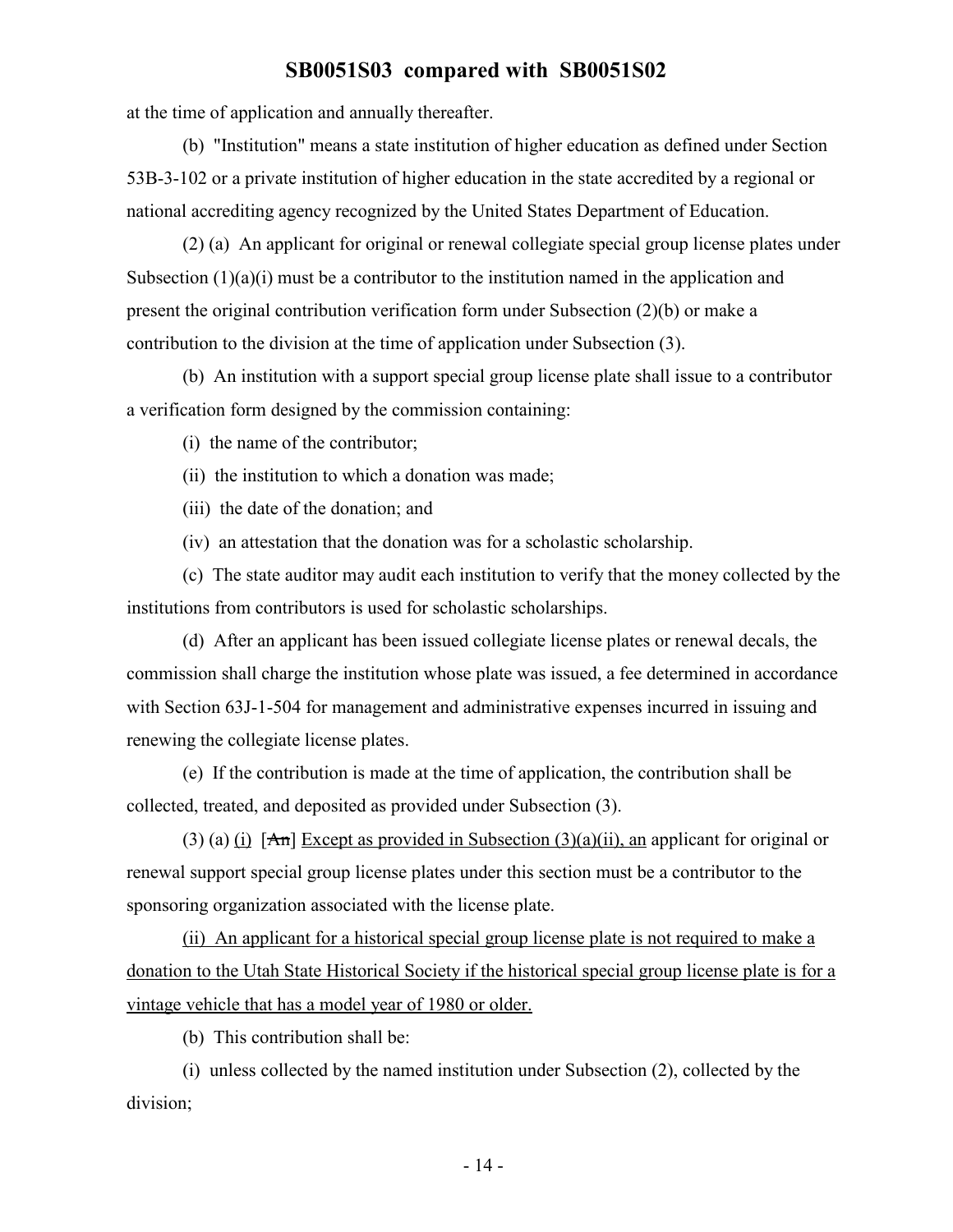(ii) considered a voluntary contribution for the funding of the activities specified under this section and not a motor vehicle registration fee;

(iii) deposited into the appropriate account less actual administrative costs associated with issuing the license plates; and

(iv) for a firefighter special group license plate, deposited into the appropriate account less:

(A) the costs of reordering firefighter special group license plate decals; and

(B) the costs of replacing recognition special group license plates with new license plates under Subsection 41-1a-1211(13).

(c) The donation described in Subsection (1)(a) must be made in the 12 months prior to registration or renewal of registration.

(d) The donation described in Subsection (1)(a) shall be a one-time donation made to the division when issuing original:

(i) snowmobile license plates; or

(ii) conservation license plates.

(4) Veterans license plates shall display one of the symbols representing the Army,

Navy, Air Force, Marines, Coast Guard, or American Legion.

Section 7. Section **41-1a-1201** is amended to read:

#### **41-1a-1201. Disposition of fees.**

(1) All fees received and collected under this part shall be transmitted daily to the state treasurer.

(2) Except as provided in Subsections (3), (6), (7), (8), and (9) and Sections 41-1a-422, 41-1a-1220, 41-1a-1221, and 41-1a-1223 all fees collected under this part shall be deposited [in] into the Transportation Fund.

(3) Funds generated under Subsections  $41$ -1a-1211(1)(b)(ii), (6)(b)(ii), and (7) and Section 41-1a-1212 may be used by the commission to cover the costs incurred in issuing license plates under Part 4, License Plates and Registration Indicia.

(4) In accordance with Section 63J-1-602.2, all funds available to the commission for the purchase and distribution of license plates and decals are nonlapsing.

(5) (a) Except as provided in Subsections (3) and (5)(b) and Section 41-1a-1205, the expenses of the commission in enforcing and administering this part shall be provided for by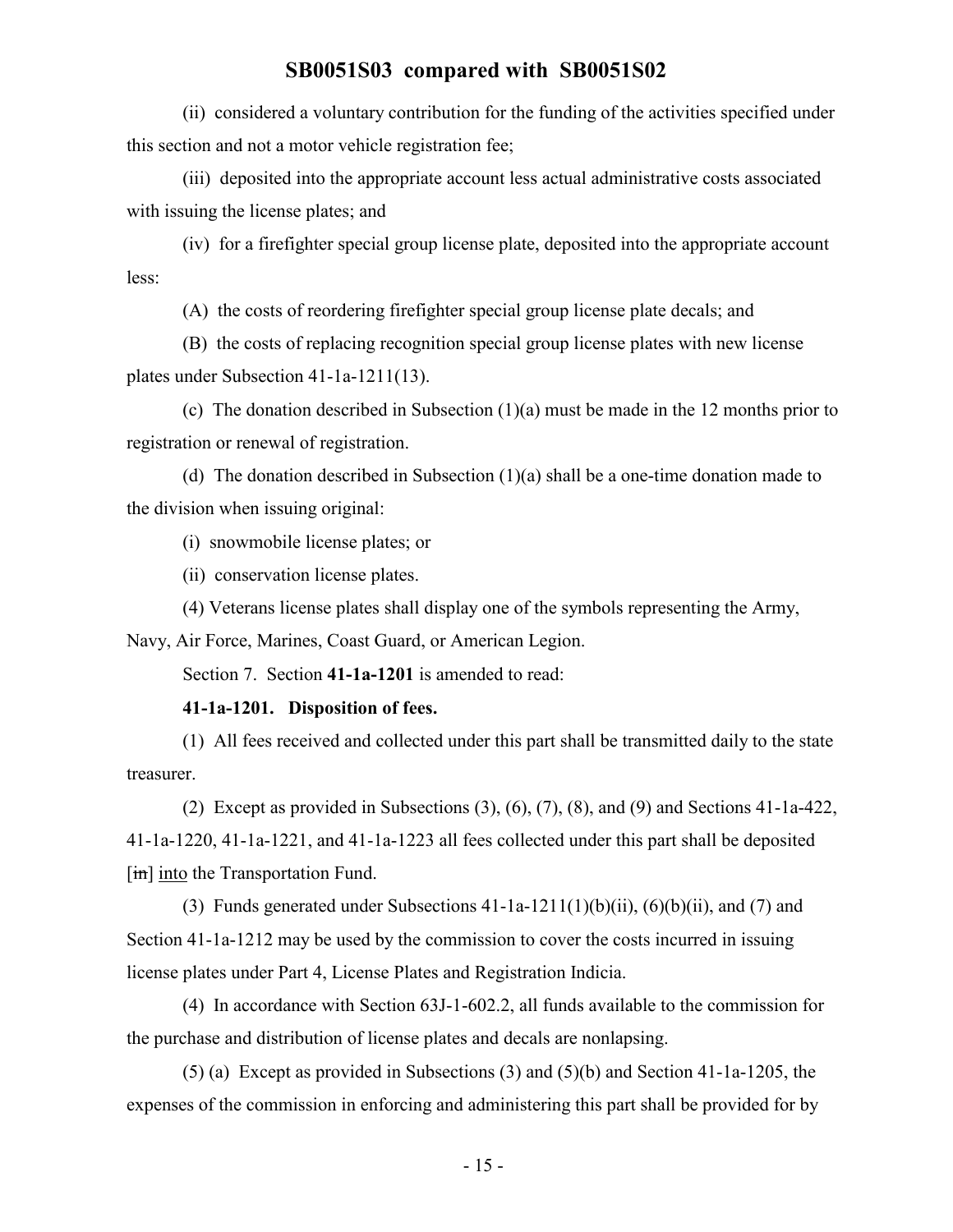legislative appropriation from the revenues of the Transportation Fund.

(b) Three dollars of the registration fees imposed under Subsections 41-1a-1206(2)(a) and (b) for each vehicle registered for a six-month registration period under Section 41-1a-215.5 may be used by the commission to cover the costs incurred in enforcing and administering this part.

(c) Fifty cents of the registration fee imposed under Subsection 41-1a-1206(1)(i) for each vintage vehicle that has a model year of 1981 or newer may be used by the commission to cover the costs incurred in enforcing and administering this part.

(6) (a) The following portions of the registration fees imposed under Section 41-1a-1206 for each vehicle shall be deposited  $\overline{[m]}$  into the Transportation Investment Fund of 2005 created under Section 72-2-124:

(i) \$30 of the registration fees imposed under Subsections  $41$ -1a-1206(1)(a), (1)(b),  $(1)(f)$ ,  $(4)$ , and  $(7)$ ;

(ii) \$21 of the registration fees imposed under Subsections  $41$ -1a-1206(1)(c)(i) and  $(1)(c)(ii);$ 

(iii) \$2.50 of the registration fee imposed under Subsection 41-1a-1206(1)(e)(ii);

(iv) \$23 of the registration fee imposed under Subsection 41-1a-1206(1)(d)(i);

(v) \$24.50 of the registration fee imposed under Subsection 41-1a-1206(1)(e)(i); and

(vi) \$1 of the registration fee imposed under Subsection  $41$ -1a-1206(1)(d)(ii).

(b) The following portions of the registration fees collected for each vehicle registered for a six-month registration period under Section 41-1a-215.5 shall be deposited  $\overline{[m]}$  into the Transportation Investment Fund of 2005 created by Section 72-2-124:

(i) \$23.25 of each registration fee collected under Subsection  $41$ -1a-1206(2)(a)(i); and

(ii) \$23 of each registration fee collected under Subsection  $41$ -1a-1206(2)(a)(ii).

(7) (a) Ninety-four cents of each registration fee imposed under Subsections 41-1a-1206(1)(a) and (b) for each vehicle shall be deposited  $\lim$  into the Public Safety Restricted Account created in Section 53-3-106.

(b) Seventy-one cents of each registration fee imposed under Subsections 41-1a-1206(2)(a) and (b) for each vehicle registered for a six-month registration period under Section 41-1a-215.5 shall be deposited  $\overline{m}$  into the Public Safety Restricted Account created in Section 53-3-106.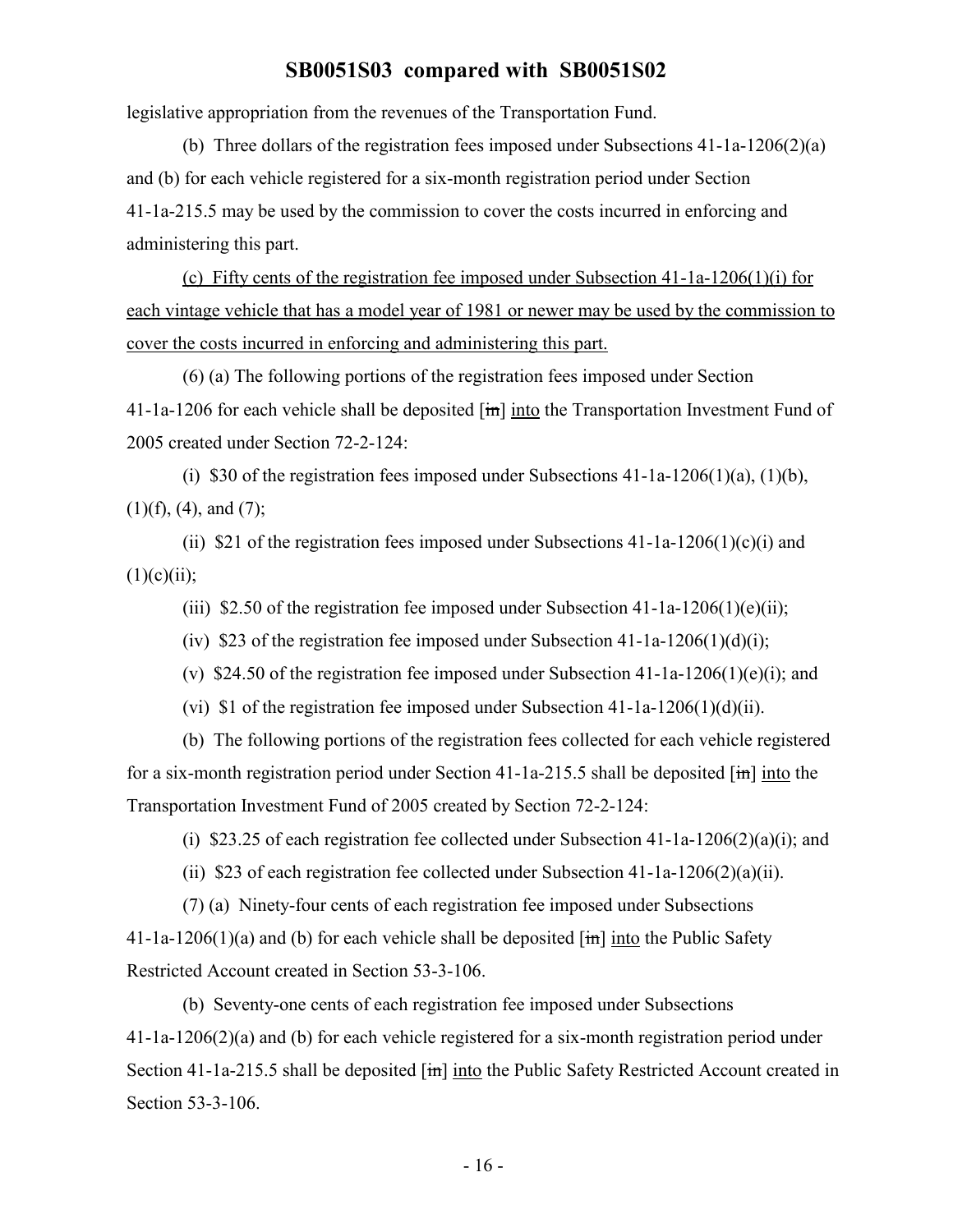(8) (a) One dollar of each registration fee imposed under Subsections 41-1a-1206(1)(a) and (b) for each vehicle shall be deposited into the Motor Vehicle Safety Impact Restricted Account created in Section 53-8-214.

(b) One dollar of each registration fee imposed under Subsections 41-1a-1206(2)(a) and (b) for each vehicle registered for a six-month registration period under Section 41-1a-215.5 shall be deposited into the Motor Vehicle Safety Impact Restricted Account created in Section 53-8-214.

(9) Fifty cents of each registration fee imposed under Subsection 41-1a-1206(1)(a) for each motorcycle shall be deposited [in] into the Spinal Cord and Brain Injury Rehabilitation Fund created in Section 26-54-102.

Section 8. Section **41-1a-1206** is amended to read:

#### **41-1a-1206. Registration fees -- Fees by gross laden weight.**

(1) Except as provided in Subsections (2) and (3), at the time application is made for registration or renewal of registration of a vehicle or combination of vehicles under this chapter, a registration fee shall be paid to the division as follows:

(a) \$46.00 for each motorcycle;

(b) \$44 for each motor vehicle of 12,000 pounds or less gross laden weight, excluding motorcycles;

(c) unless the semitrailer or trailer is exempt from registration under Section 41-1a-202 or is registered under Section 41-1a-301:

(i) \$31 for each trailer or semitrailer over 750 pounds gross unladen weight; or

(ii) \$28.50 for each commercial trailer or commercial semitrailer of 750 pounds or less gross unladen weight;

(d) (i) \$53 for each farm truck over 12,000 pounds, but not exceeding 14,000 pounds gross laden weight; plus

(ii) \$9 for each 2,000 pounds over 14,000 pounds gross laden weight;

(e) (i) \$69.50 for each motor vehicle or combination of motor vehicles, excluding farm trucks, over 12,000 pounds, but not exceeding 14,000 pounds gross laden weight; plus

(ii) \$19 for each 2,000 pounds over 14,000 pounds gross laden weight;

(f) (i) \$69.50 for each park model recreational vehicle over 12,000 pounds, but not exceeding 14,000 pounds gross laden weight; plus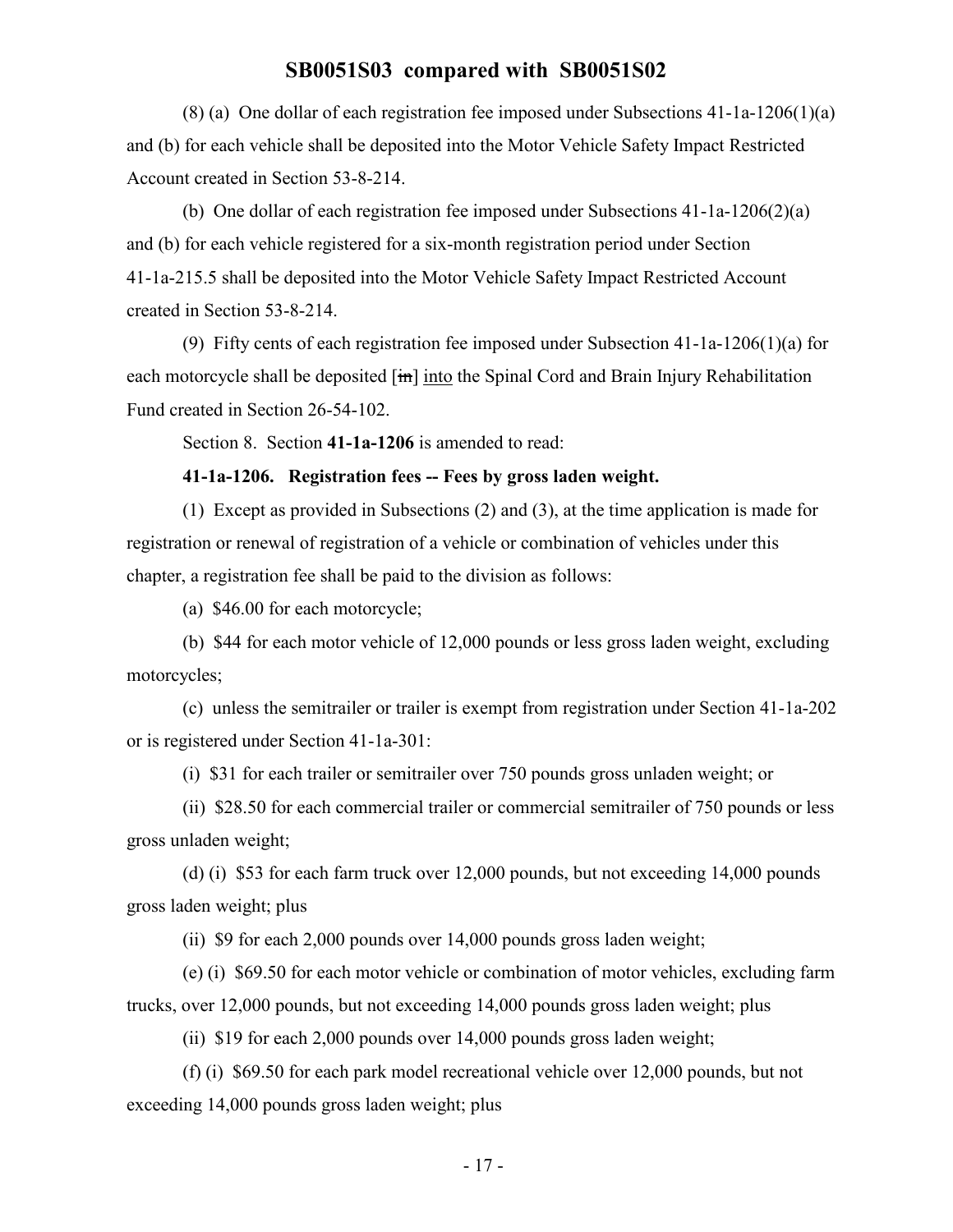- (ii) \$19 for each 2,000 pounds over 14,000 pounds gross laden weight;
- (g) \$45 for each vintage vehicle that  $f$  is less than 40 years old; and has a model year of

#### 1981 or newer;

- (h) in addition to the fee described in Subsection  $(1)(b)$ :
- (i) for each electric motor vehicle:
- (A) \$90 during calendar year 2020; and
- (B) \$120 beginning January 1, 2021, and thereafter;
- (ii) for each hybrid electric motor vehicle:
- (A) \$15 during calendar year 2020; and
- (B) \$20 beginning January 1, 2021, and thereafter;
- (iii) for each plug-in hybrid electric motor vehicle:
- (A) \$39 during calendar year 2020; and
- (B) \$52 beginning January 1, 2021, and thereafter; and

(iv) for any motor vehicle not described in Subsections  $(1)(h)(i)$  through (iii) that is fueled exclusively by a source other than motor fuel, diesel fuel, natural gas, or propane:

(A) \$90 during calendar year 2020; and

(B) \$120 beginning January 1, 2021, and thereafter[.]; and

(i) in addition to the fee described in Subsection  $(1)(g)$ , for a vintage vehicle that has a model year of 1981 or newer, 50 cents.

(2) (a) At the time application is made for registration or renewal of registration of a vehicle under this chapter for a six-month registration period under Section 41-1a-215.5, a registration fee shall be paid to the division as follows:

(i) \$34.50 for each motorcycle; and

(ii) \$33.50 for each motor vehicle of 12,000 pounds or less gross laden weight, excluding motorcycles.

(b) In addition to the fee described in Subsection  $(2)(a)(ii)$ , for registration or renewal of registration of a vehicle under this chapter for a six-month registration period under Section 41-1a-215.5 a registration fee shall be paid to the division as follows:

(i) for each electric motor vehicle:

- (A) \$69.75 during calendar year 2020; and
- (B) \$93 beginning January 1, 2021, and thereafter;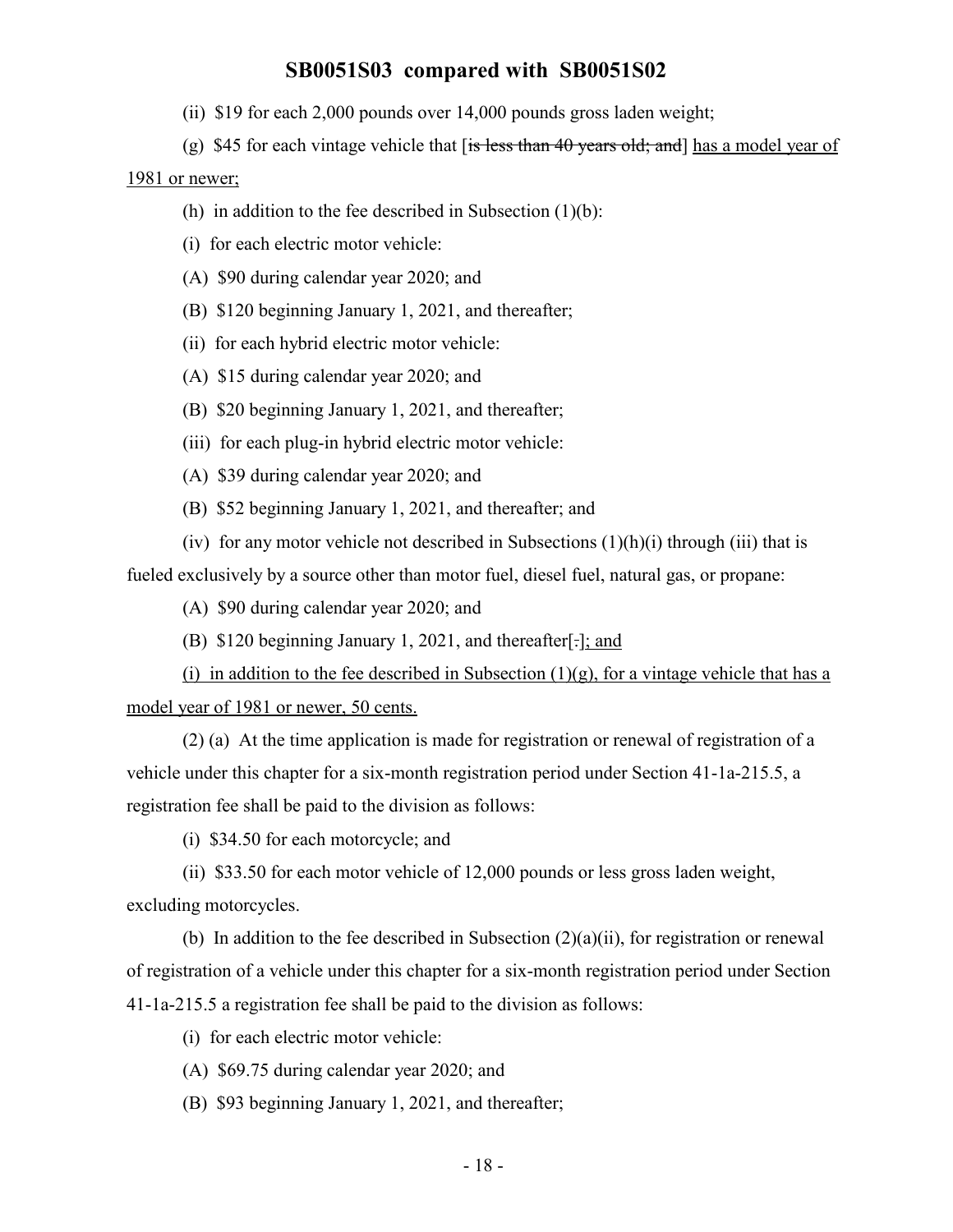(ii) for each hybrid electric motor vehicle:

(A) \$11.25 during calendar year 2020; and

(B) \$15 beginning January 1, 2021, and thereafter;

(iii) for each plug-in hybrid electric motor vehicle:

(A) \$30 during calendar year 2020; and

(B) \$40 beginning January 1, 2021, and thereafter; and

(iv) for each motor vehicle not described in Subsections  $(2)(b)(i)$  through (iii) that is fueled by a source other than motor fuel, diesel fuel, natural gas, or propane:

(A) \$69.75 during calendar year 2020; and

(B) \$93 beginning January 1, 2021, and thereafter.

(3) (a) (i) Beginning on January 1, 2019, the commission shall, on January 1, annually adjust the registration fees described in Subsections  $(1)(a)$ ,  $(1)(b)$ ,  $(1)(c)(i)$ ,  $(1)(c)(ii)$ ,  $(1)(d)(i)$ ,  $(1)(e)(i)$ ,  $(1)(f)(i)$ ,  $(1)(g)$ ,  $(2)(a)$ ,  $(4)(a)$ , and  $(7)$ , by taking the registration fee rate for the previous year and adding an amount equal to the greater of:

(A) an amount calculated by multiplying the registration fee of the previous year by the actual percentage change during the previous fiscal year in the Consumer Price Index; and

(B) 0.

(ii) Beginning on January 1, 2022, the commission shall, on January 1, annually adjust the registration fees described in Subsections  $(1)(h)(i)(B)$ ,  $(1)(h)(ii)(B)$ ,  $(1)(h)(iii)(B)$ ,  $(1)(h)(iv)(B), (2)(b)(i)(B), (2)(b)(ii)(B), (2)(b)(iii)(B), and (2)(b)(iv)(B) by taking the$ registration fee rate for the previous year and adding an amount equal to the greater of:

(A) an amount calculated by multiplying the registration fee of the previous year by the actual percentage change during the previous fiscal year in the Consumer Price Index; and

(B) 0.

(b) The amounts calculated as described in Subsection (3)(a) shall be rounded up to the nearest 25 cents.

(4) (a) The initial registration fee for a vintage vehicle that  $[i\sin 40 \text{ years old}]$  has a model year of 1980 or older is \$40.

(b) A vintage vehicle that  $[**is 40 years old**] has a model year of 1980 or older is exempt$ from the renewal of registration fees under Subsection (1).

(c) A vehicle with a Purple Heart special group license plate issued in accordance with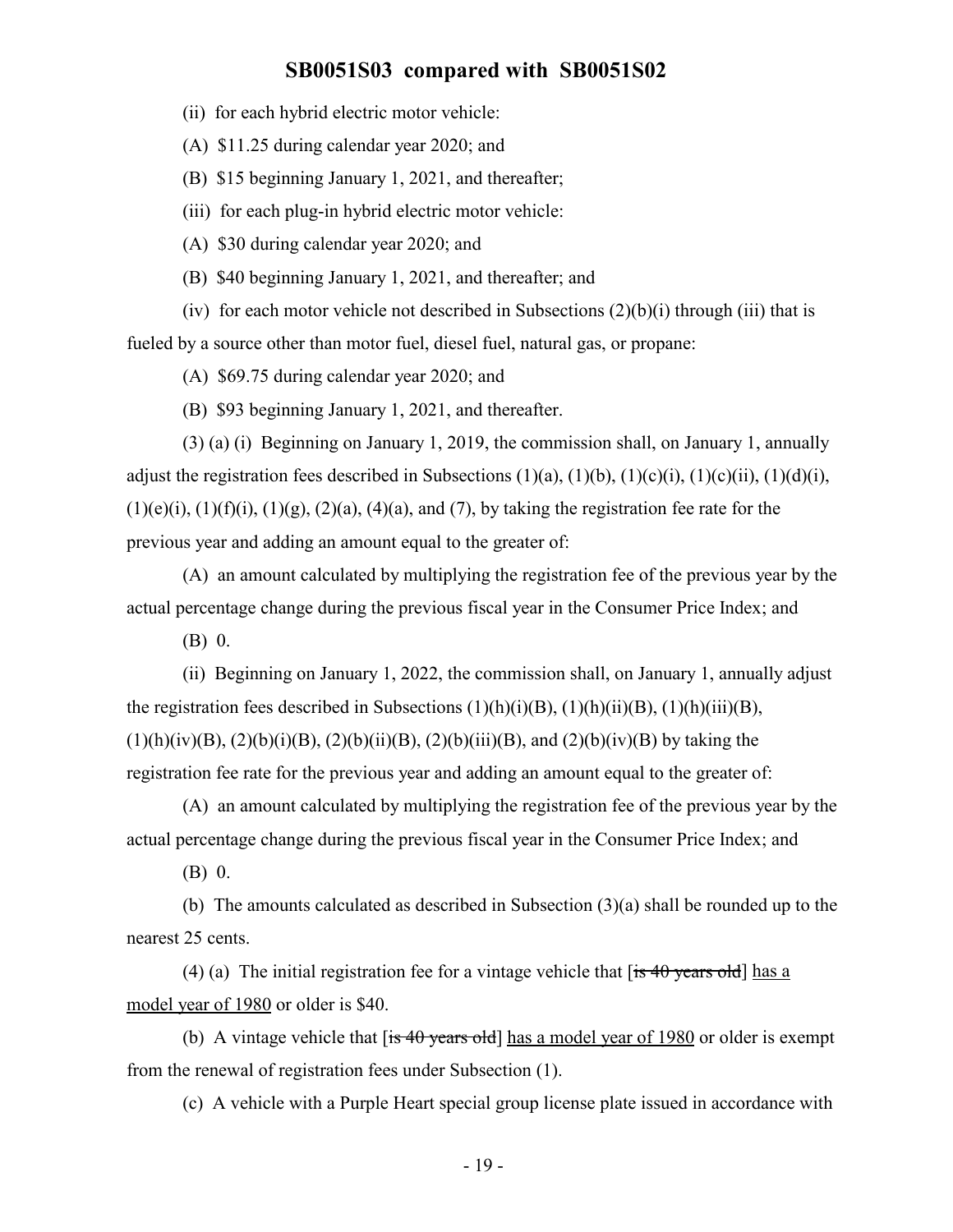Section 41-1a-421 is exempt from the registration fees under Subsection (1).

(d) A camper is exempt from the registration fees under Subsection (1).

(5) If a motor vehicle is operated in combination with a semitrailer or trailer, each motor vehicle shall register for the total gross laden weight of all units of the combination if the total gross laden weight of the combination exceeds 12,000 pounds.

(6) (a) Registration fee categories under this section are based on the gross laden weight declared in the licensee's application for registration.

(b) Gross laden weight shall be computed in units of 2,000 pounds. A fractional part of 2,000 pounds is a full unit.

(7) The owner of a commercial trailer or commercial semitrailer may, as an alternative to registering under Subsection (1)(c), apply for and obtain a special registration and license plate for a fee of \$130.

(8) Except as provided in Section 41-6a-1642, a truck may not be registered as a farm truck unless:

(a) the truck meets the definition of a farm truck under Section 41-1a-102; and

(b) (i) the truck has a gross vehicle weight rating of more than 12,000 pounds; or

(ii) the truck has a gross vehicle weight rating of 12,000 pounds or less and the owner submits to the division a certificate of emissions inspection or a waiver in compliance with Section 41-6a-1642.

(9) A violation of Subsection (8) is an infraction that shall be punished by a fine of not less than \$200.

(10) Trucks used exclusively to pump cement, bore wells, or perform crane services with a crane lift capacity of five or more tons, are exempt from 50% of the amount of the fees required for those vehicles under this section.

Section 9. Section **41-3-105** is amended to read:

**41-3-105. Administrator's powers and duties -- Administrator and investigators to be law enforcement officers.**

(1) The administrator may make rules to carry out the purposes of this chapter and Sections 41-1a-1001 through 41-1a-1006 according to the procedures and requirements of Title 63G, Chapter 3, Utah Administrative Rulemaking Act.

(2) (a) The administrator may employ clerks, deputies, and assistants necessary to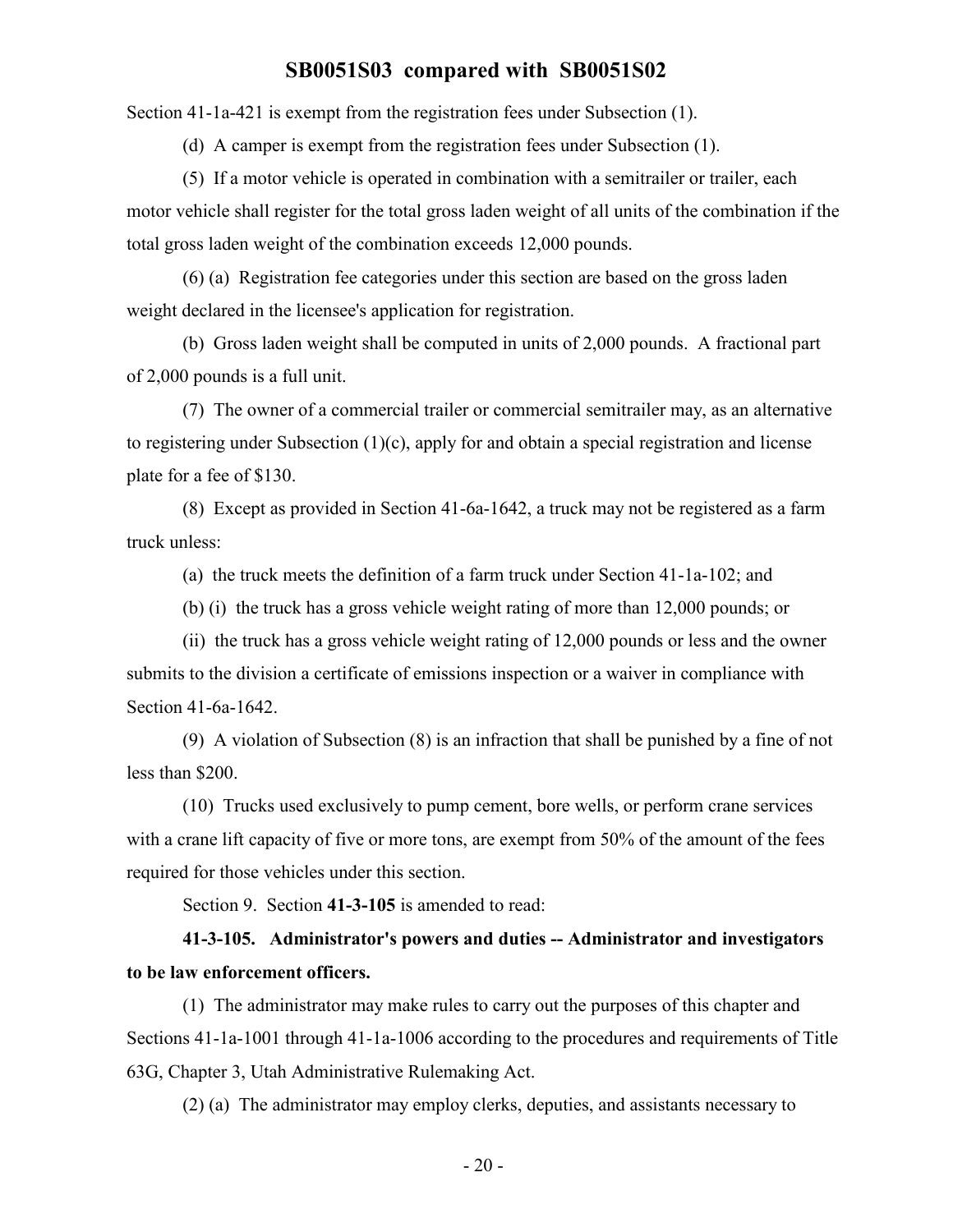discharge the duties under this chapter and may designate the duties of those clerks, deputies, and assistants.

(b) The administrator, assistant administrator, and all investigators shall be law enforcement officers certified by peace officer standards and training as required by Section 53-13-103.

(3) (a) The administrator may investigate any suspected or alleged violation of:

(i) this chapter;

(ii) Title 41, Chapter 1a, Motor Vehicle Act;

(iii) any law concerning motor vehicle fraud; or

(iv) any rule made by the administrator.

(b) The administrator may bring an action in the name of the state against any person to enjoin a violation found under Subsection (3)(a).

(4) (a) The administrator may prescribe forms to be used for applications for licenses.

(b) The administrator may require information from the applicant concerning the applicant's fitness to be licensed.

(c) Each application for a license shall contain:

(i) if the applicant is an individual, the name and residence address of the applicant and the trade name, if any, under which the applicant intends to conduct business;

(ii) if the applicant is a partnership, the name and residence address of each partner, whether limited or general, and the name under which the partnership business will be conducted;

(iii) if the applicant is a corporation, the name of the corporation, and the name and residence address of each of its principal officers and directors;

(iv) a complete description of the principal place of business, including:

(A) the municipality, with the street and number, if any;

(B) if located outside of any municipality, a general description so that the location can be determined; and

(C) any other places of business operated and maintained by the applicant in conjunction with the principal place of business;

(v) if the application is for a new motor vehicle dealer's license, the name of each motor vehicle the applicant has been enfranchised to sell or exchange, the name and address of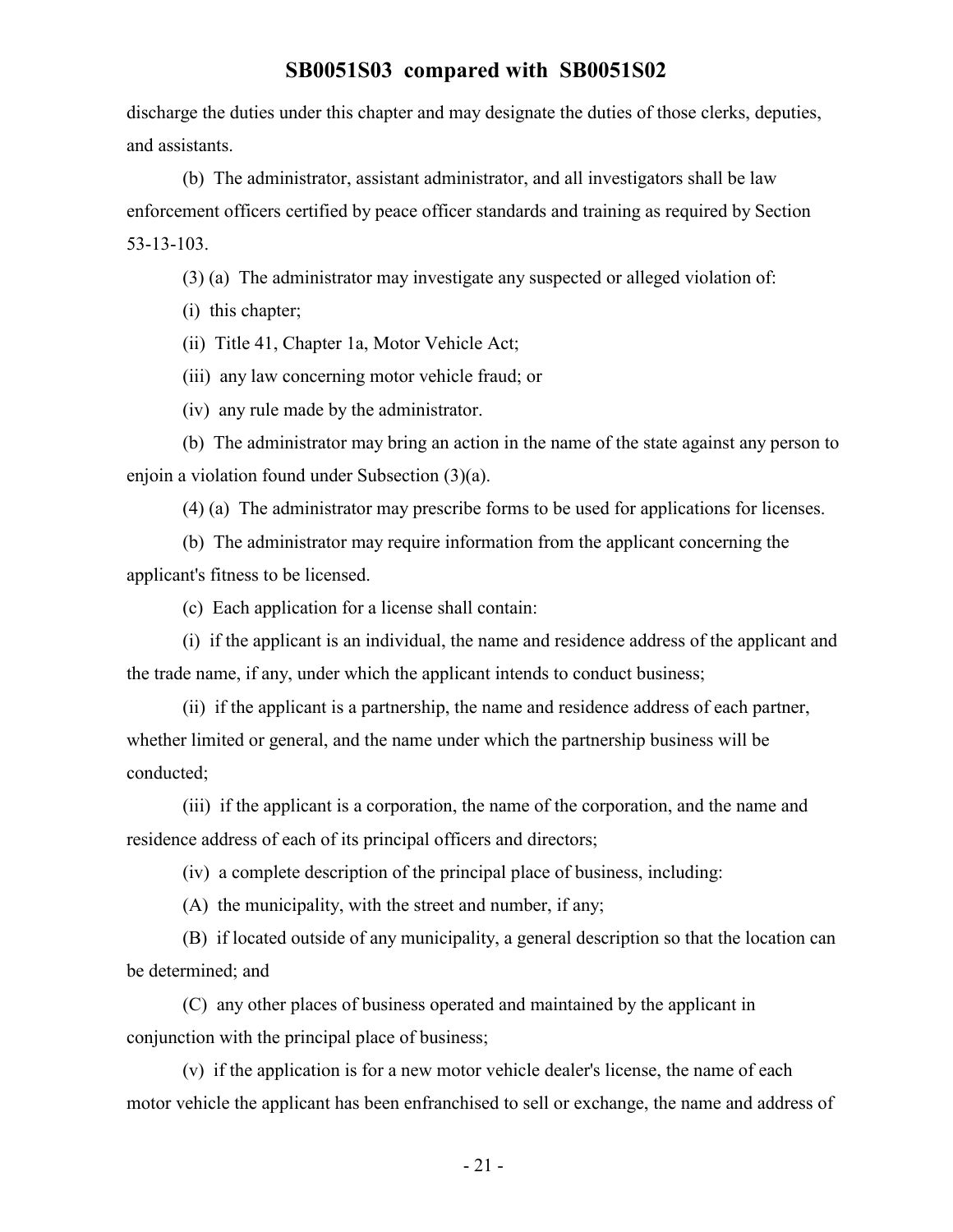the manufacturer or distributor who has enfranchised the applicant, and the name and address of each individual who will act as a salesperson under authority of the license;

(vi) at least five years of business history;

(vii) the federal tax identification number issued to the dealer;

(viii) the sales and use tax license number issued to the dealer under Title 59, Chapter 12, Sales and Use Tax Act; and

(ix) if the application is for a direct-sale manufacturer's license:

(A) the name of each line-make the applicant will sell, display for sale, or offer for sale or exchange;

(B) the name and address of each individual who will act as a direct-sale manufacturer salesperson under authority of the license;

(C) a complete description of the direct-sale manufacturer's authorized service center, including the address and any other place of business the applicant operates and maintains in conjunction with the authorized service center;

(D) a sworn statement that the applicant complies with each qualification for a direct-sale manufacturer under this chapter;

(E) a sworn statement that if at any time the applicant fails to comply with a qualification for a direct-sale manufacturer under this chapter, the applicant will inform the division in writing within 10 business days after the day on which the noncompliance occurs; and

(F) an acknowledgment that if the applicant fails to comply with a qualification for a direct-sale manufacturer under this chapter, the administrator will deny, suspend, or revoke the applicant's direct-sale manufacturer license in accordance with Section 41-3-209.

(5) The administrator may adopt a seal with the words "Motor Vehicle Enforcement Administrator, State of Utah," to authenticate the acts of the administrator's office.

(6) (a) The administrator may require that a licensee erect or post signs or devices on the licensee's principal place of business and any other sites, equipment, or locations operated and maintained by the licensee in conjunction with the licensee's business.

(b) The signs or devices shall state the licensee's name, principal place of business, type and number of licenses, and any other information that the administrator considers necessary to identify the licensee.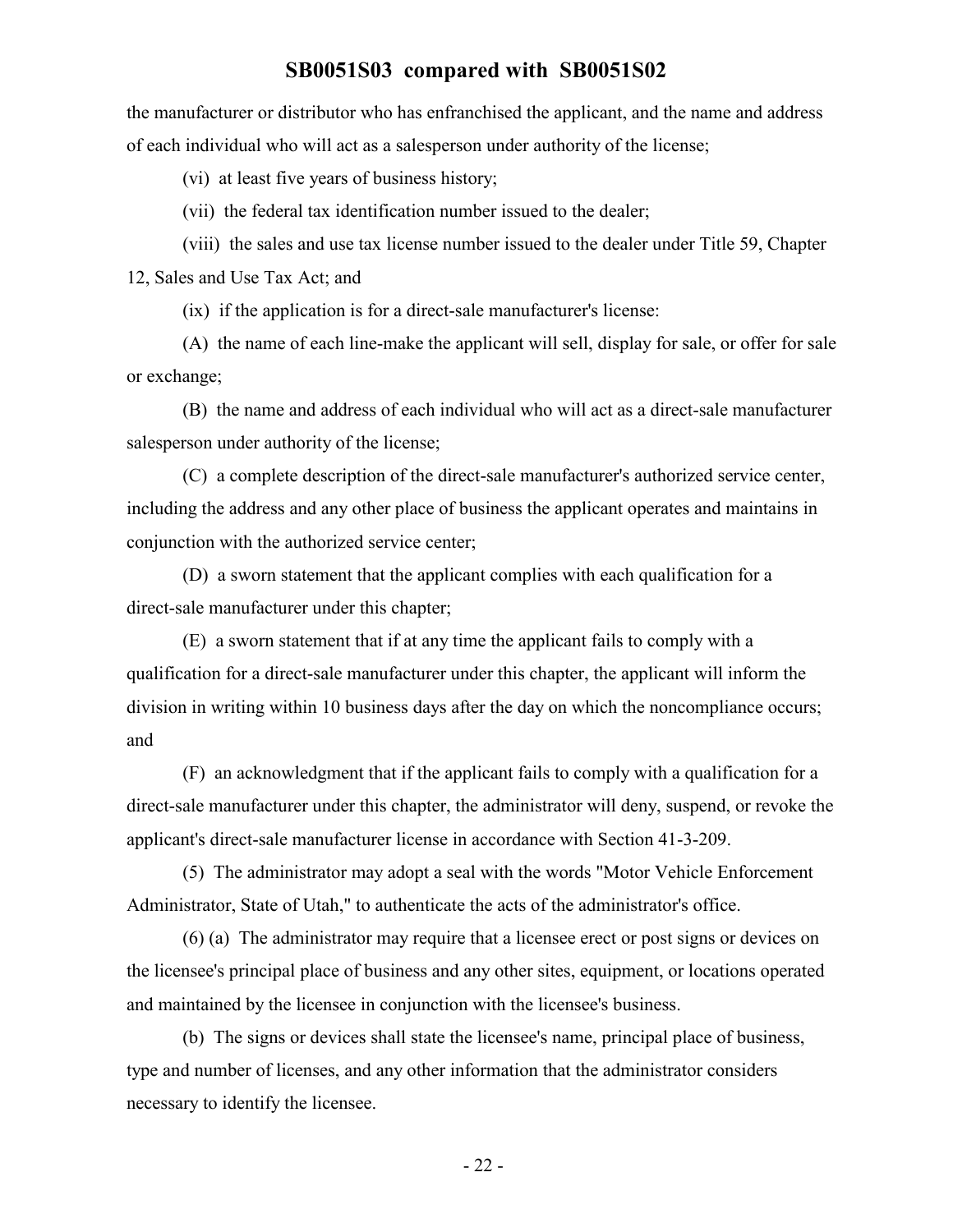(c) The administrator may make rules in accordance with Title 63G, Chapter 3, Utah Administrative Rulemaking Act, determining allowable size and shape of signs or devices, lettering and other details of signs or devices, and location of signs or devices.

(7) (a) The administrator shall provide for quarterly meetings of the advisory board and may call special meetings.

(b) Notices of all meetings shall be sent to each member not fewer than five days before the meeting.

(8) The administrator, the officers and inspectors of the division designated by the commission, and peace officers shall:

(a) make arrests upon view and without warrant for any violation committed in their presence of any of the provisions of this chapter, or Title 41, Chapter 1a, Motor Vehicle Act;

(b) when on duty, upon reasonable belief that a motor vehicle, trailer, or semitrailer is being operated in violation of any provision of Title 41, Chapter 1a, Motor Vehicle Act, require the driver of the vehicle to stop, exhibit the person's driver license and the registration card issued for the vehicle, and submit to an inspection of the vehicle, the license plates, and registration card;

(c) serve all warrants relating to the enforcement of the laws regulating the operation of motor vehicles, trailers, and semitrailers;

(d) investigate traffic accidents and secure testimony of any witnesses or persons involved; and

(e) investigate reported thefts of motor vehicles, trailers, and semitrailers.

(9) The administrator shall provide security for an area within the commission designated as a secure area under Section 76-8-311.1.

(10) [The administrator may contract with a public prosecutor to provide additional] The Office of the Attorney General shall provide prosecution of this chapter.

Section 10. Section **41-6a-1642** is amended to read:

#### **41-6a-1642. Emissions inspection -- County program.**

(1) The legislative body of each county required under federal law to utilize a motor vehicle emissions inspection and maintenance program or in which an emissions inspection and maintenance program is necessary to attain or maintain any national ambient air quality standard shall require: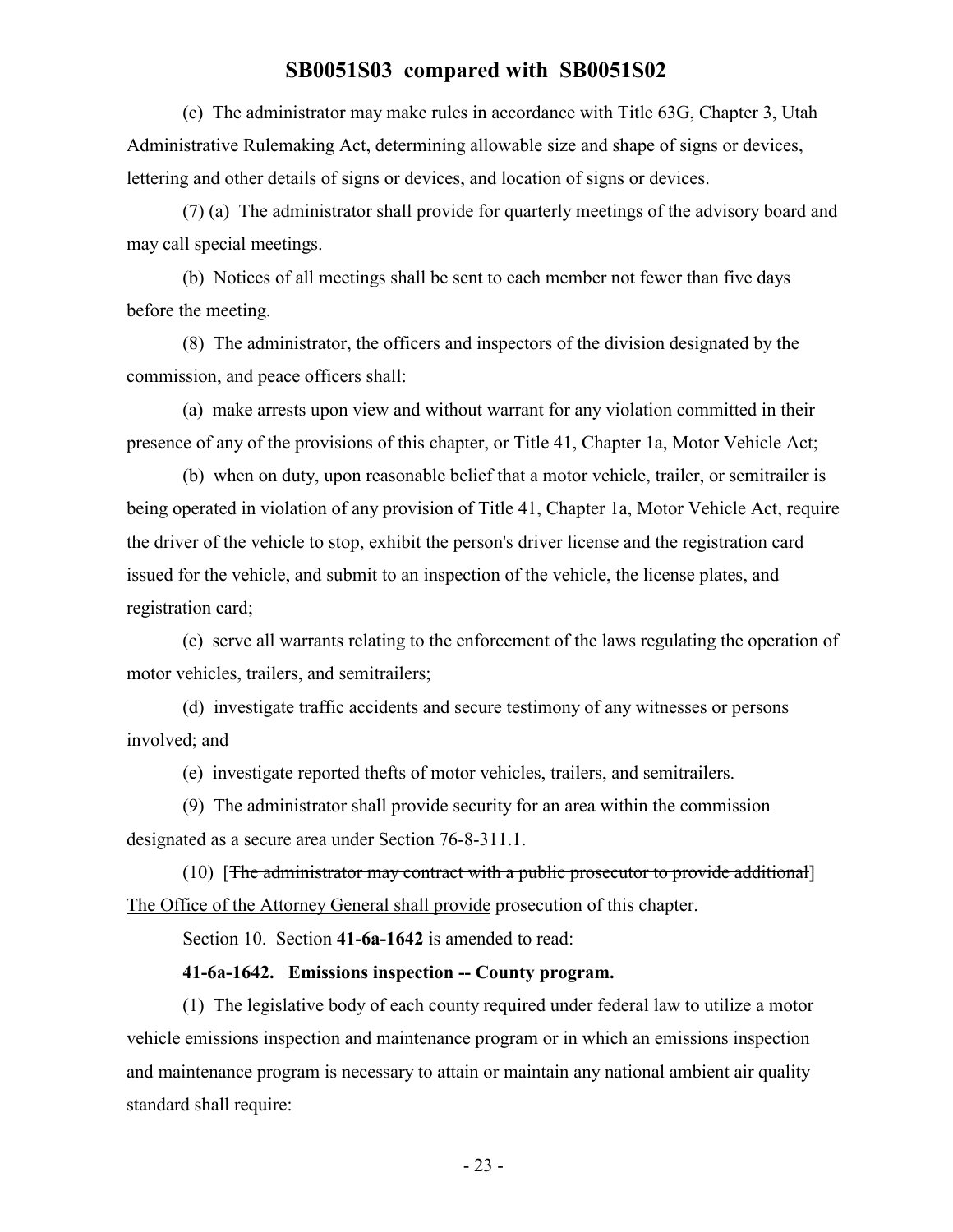(a) a certificate of emissions inspection, a waiver, or other evidence the motor vehicle is exempt from emissions inspection and maintenance program requirements be presented:

(i) as a condition of registration or renewal of registration; and

(ii) at other times as the county legislative body may require to enforce inspection requirements for individual motor vehicles, except that the county legislative body may not routinely require a certificate of emissions inspection, or waiver of the certificate, more often than required under Subsection (9); and

(b) compliance with this section for a motor vehicle registered or principally operated in the county and owned by or being used by a department, division, instrumentality, agency, or employee of:

(i) the federal government;

(ii) the state and any of its agencies; or

(iii) a political subdivision of the state, including school districts.

(2) A vehicle owner subject to Subsection (1) shall obtain a motor vehicle emissions inspection and maintenance program certificate of emissions inspection as described in Subsection (1), but the program may not deny vehicle registration based solely on the presence of a defeat device covered in the Volkswagen partial consent decrees or a United States Environmental Protection Agency-approved vehicle modification in the following vehicles:

(a) a 2.0-liter diesel engine motor vehicle in which its lifetime nitrogen oxide emissions are mitigated in the state pursuant to a partial consent decree, including:

(i) Volkswagen Jetta, model years 2009, 2010, 2011, 2012, 2013, 2014, and 2015;

(ii) Volkswagen Jetta Sportwagen, model years 2009, 2010, 2011, 2012, 2013, and 2014;

(iii) Volkswagen Golf, model years 2010, 2011, 2012, 2013, 2014, and 2015;

(iv) Volkswagen Golf Sportwagen, model year 2015;

(v) Volkswagen Passat, model years 2012, 2013, 2014, and 2015;

(vi) Volkswagen Beetle, model years 2013, 2014, and 2015;

(vii) Volkswagen Beetle Convertible, model years 2013, 2014, and 2015; and

(viii) Audi A3, model years 2010, 2011, 2012, 2013, and 2015; and

(b) a 3.0-liter diesel engine motor vehicle in which its lifetime nitrogen oxide emissions are mitigated in the state to a settlement, including: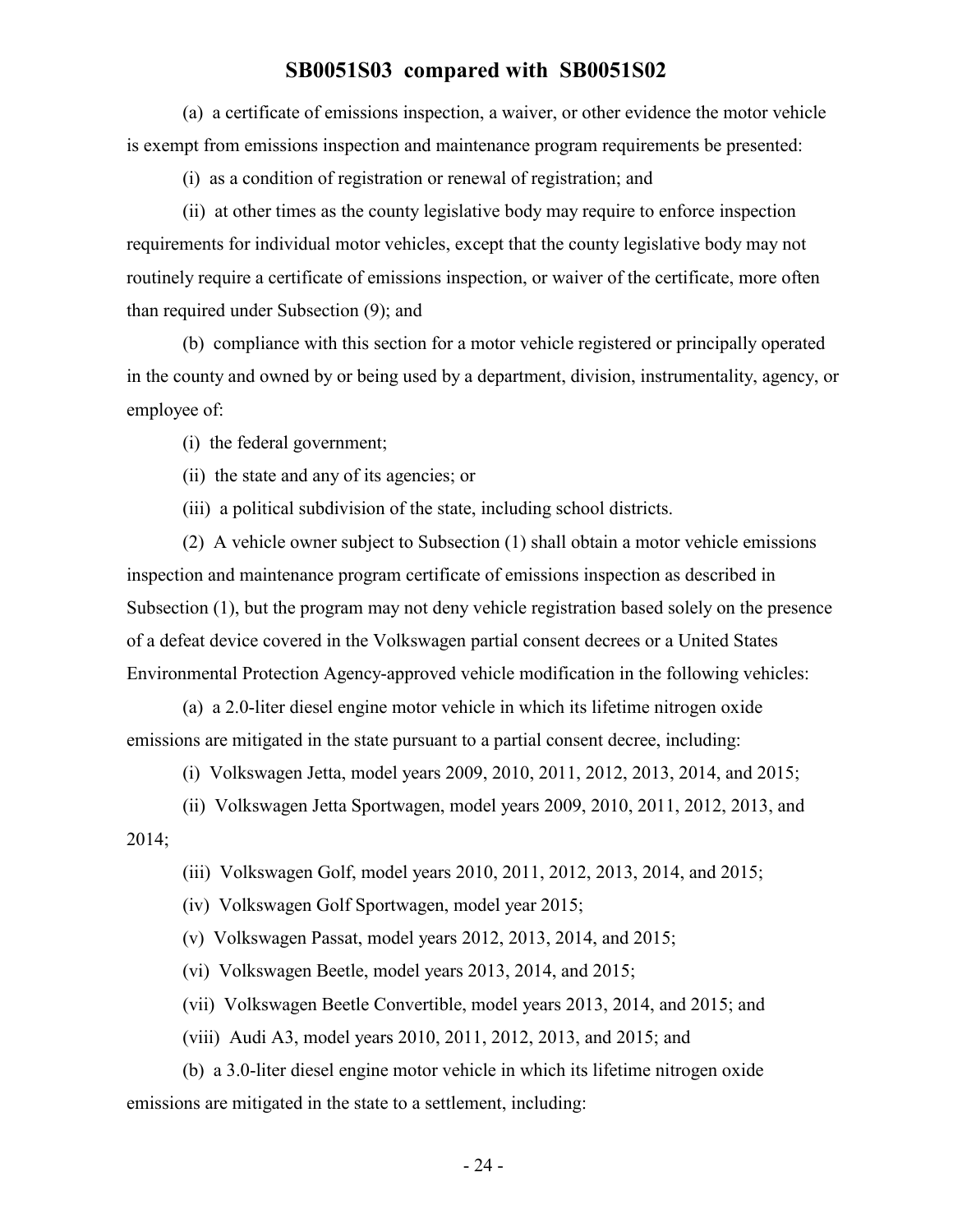(i) Volkswagen Touareg, model years 2009, 2010, 2011, 2012, 2013, 2014, 2015, and

2016;

- (ii) Audi Q7, model years 2009, 2010, 2011, 2012, 2013, 2014, 2015, and 2016;
- (iii) Audi A6 Quattro, model years 2014, 2015, and 2016;
- (iv) Audi A7 Quattro, model years 2014, 2015, and 2016;
- (v) Audi A8, model years 2014, 2015, and 2016;
- (vi) Audi A8L, model years 2014, 2015, and 2016;
- (vii) Audi Q5, model years 2014, 2015, and 2016; and
- (viii) Porsche Cayenne Diesel, model years 2013, 2014, 2015, and 2016.
- (3) (a) The legislative body of a county identified in Subsection (1), in consultation

with the Air Quality Board created under Section 19-1-106, shall make regulations or ordinances regarding:

(i) emissions standards;

(ii) test procedures;

- (iii) inspections stations;
- (iv) repair requirements and dollar limits for correction of deficiencies; and
- (v) certificates of emissions inspections.
- (b) In accordance with Subsection (3)(a), a county legislative body:

(i) shall make regulations or ordinances to attain or maintain ambient air quality standards in the county, consistent with the state implementation plan and federal requirements;

(ii) may allow for a phase-in of the program by geographical area; and

(iii) shall comply with the analyzer design and certification requirements contained in the state implementation plan prepared under Title 19, Chapter 2, Air Conservation Act.

(c) The county legislative body and the Air Quality Board shall give preference to an inspection and maintenance program that:

(i) is decentralized, to the extent the decentralized program will attain and maintain ambient air quality standards and meet federal requirements;

(ii) is the most cost effective means to achieve and maintain the maximum benefit with regard to ambient air quality standards and to meet federal air quality requirements as related to vehicle emissions; and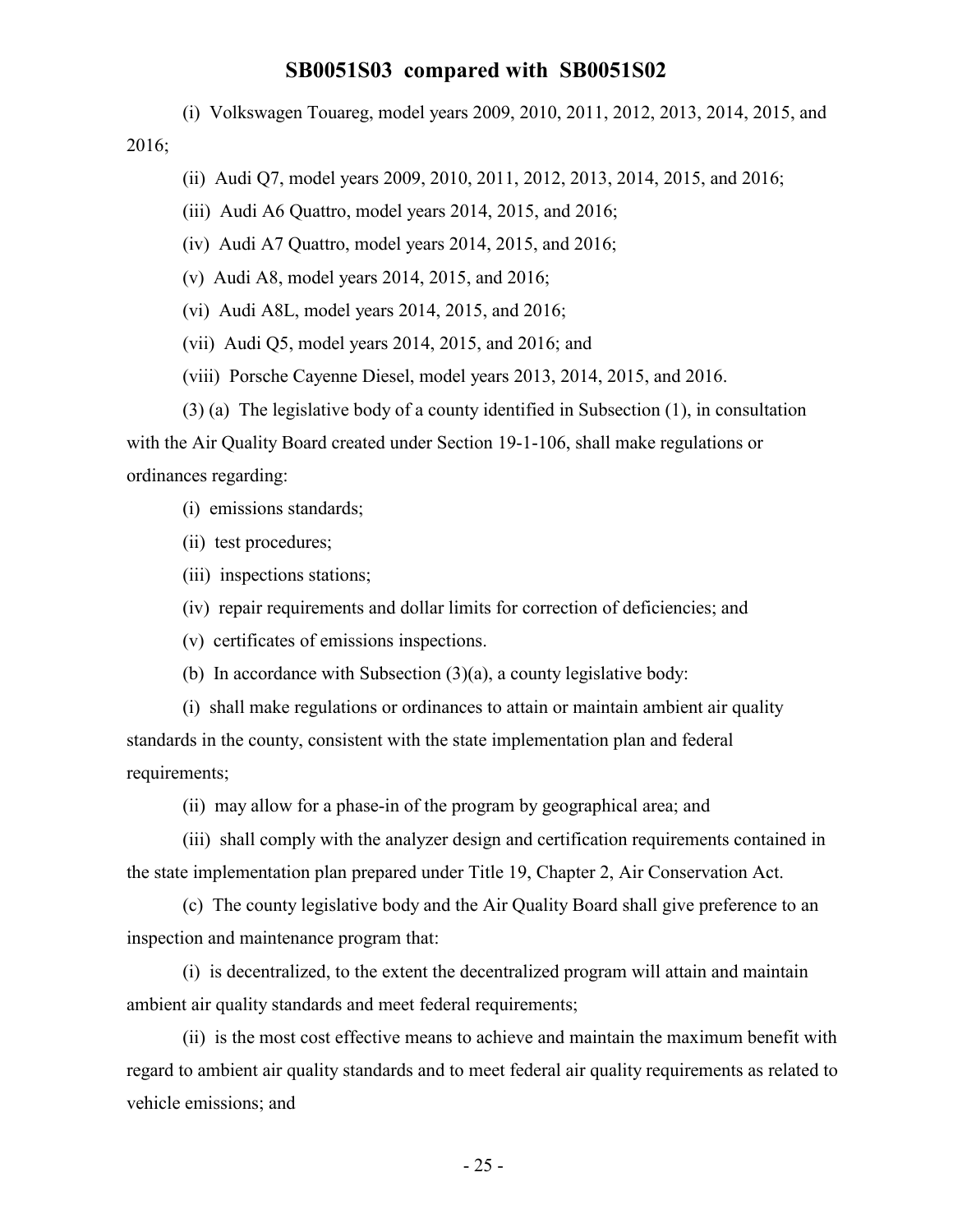(iii) provides a reasonable phase-out period for replacement of air pollution emission testing equipment made obsolete by the program.

(d) The provisions of Subsection  $(3)(c)(iii)$  apply only to the extent the phase-out:

(i) may be accomplished in accordance with applicable federal requirements; and

(ii) does not otherwise interfere with the attainment and maintenance of ambient air quality standards.

(4) The following vehicles are exempt from an emissions inspection program and the provisions of this section:

(a) an implement of husbandry as defined in Section 41-1a-102;

(b) a motor vehicle that:

(i) meets the definition of a farm truck under Section 41-1a-102; and

(ii) has a gross vehicle weight rating of 12,001 pounds or more;

(c) a vintage vehicle as defined in Section 41-21-1[;]:

(i) if the vintage vehicle has a model year of 1980 or older; or

(ii) for a vintage vehicle that has a model year of 1981 or newer, if the owner provides proof of vehicle insurance that is a type specific to a vehicle collector;

(d) a custom vehicle as defined in Section 41-6a-1507;

(e) to the extent allowed under the current federally approved state implementation plan, in accordance with the federal Clean Air Act, 42 U.S.C. Sec. 7401, et seq., a motor vehicle that is less than two years old on January 1 based on the age of the vehicle as determined by the model year identified by the manufacturer;

(f) a pickup truck, as defined in Section 41-1a-102, with a gross vehicle weight rating of 12,000 pounds or less, if the registered owner of the pickup truck provides a signed statement to the legislative body stating the truck is used:

(i) by the owner or operator of a farm located on property that qualifies as land in agricultural use under Sections 59-2-502 and 59-2-503; and

(ii) exclusively for the following purposes in operating the farm:

(A) for the transportation of farm products, including livestock and its products, poultry and its products, floricultural and horticultural products; and

(B) in the transportation of farm supplies, including tile, fence, and every other thing or commodity used in agricultural, floricultural, horticultural, livestock, and poultry production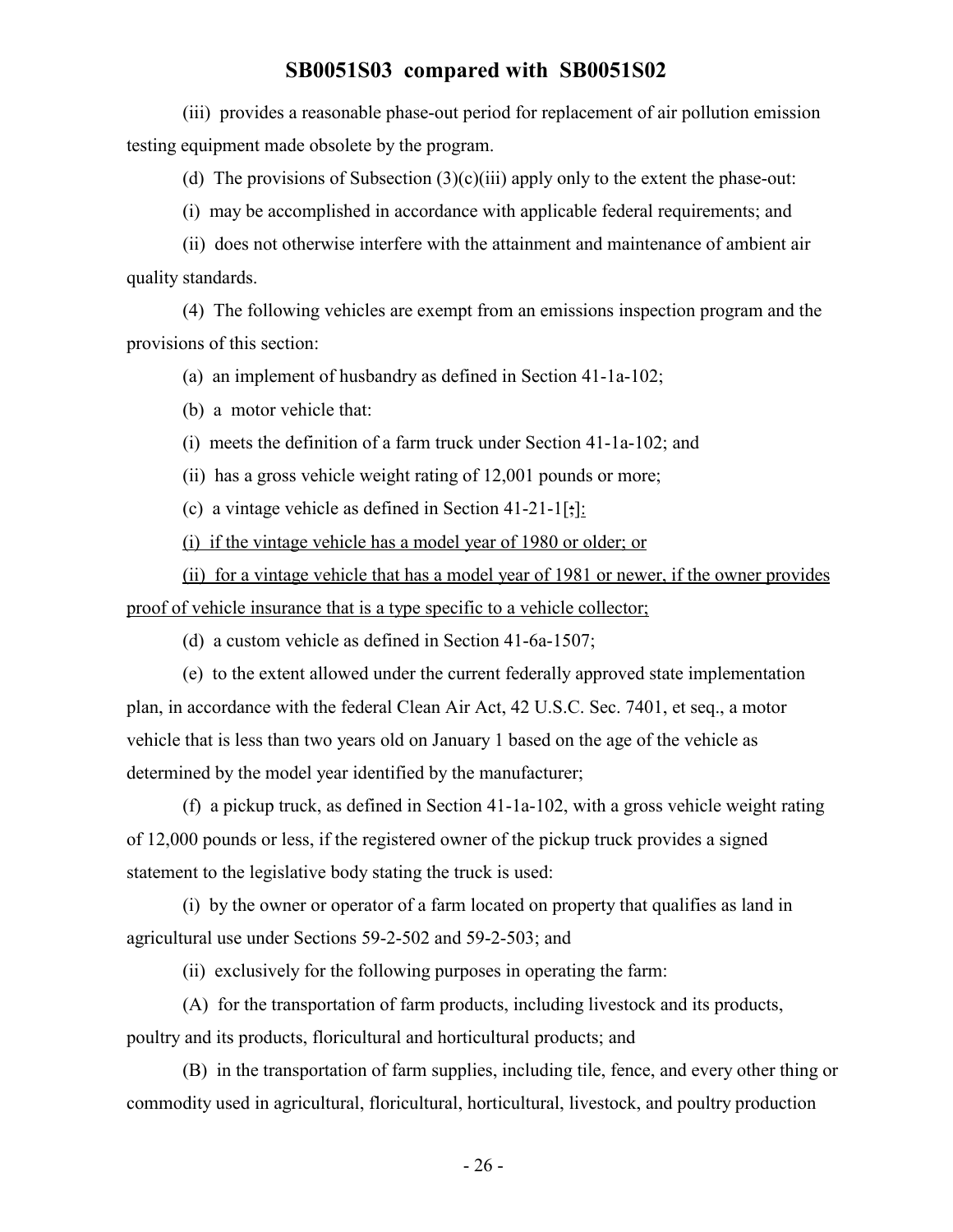and maintenance;

- (g) a motorcycle as defined in Section 41-1a-102;
- (h) an electric motor vehicle as defined in Section 41-1a-102; and
- (i) a motor vehicle with a model year of 1967 or older.

(5) The county shall issue to the registered owner who signs and submits a signed statement under Subsection (4)(f) a certificate of exemption from emissions inspection requirements for purposes of registering the exempt vehicle.

(6) A legislative body of a county described in Subsection (1) may exempt from an emissions inspection program a diesel-powered motor vehicle with a:

- (a) gross vehicle weight rating of more than 14,000 pounds; or
- (b) model year of 1997 or older.

(7) The legislative body of a county required under federal law to utilize a motor vehicle emissions inspection program shall require:

- (a) a computerized emissions inspection for a diesel-powered motor vehicle that has:
- (i) a model year of 2007 or newer;
- (ii) a gross vehicle weight rating of 14,000 pounds or less; and
- (iii) a model year that is five years old or older; and
- (b) a visual inspection of emissions equipment for a diesel-powered motor vehicle:
- (i) with a gross vehicle weight rating of 14,000 pounds or less;
- (ii) that has a model year of 1998 or newer; and
- (iii) that has a model year that is five years old or older.

(8) (a) Subject to Subsection (8)(c), the legislative body of each county required under federal law to utilize a motor vehicle emissions inspection and maintenance program or in which an emissions inspection and maintenance program is necessary to attain or maintain any national ambient air quality standard may require each college or university located in a county subject to this section to require its students and employees who park a motor vehicle not registered in a county subject to this section to provide proof of compliance with an emissions inspection accepted by the county legislative body if the motor vehicle is parked on the college or university campus or property.

(b) College or university parking areas that are metered or for which payment is required per use are not subject to the requirements of this Subsection (8).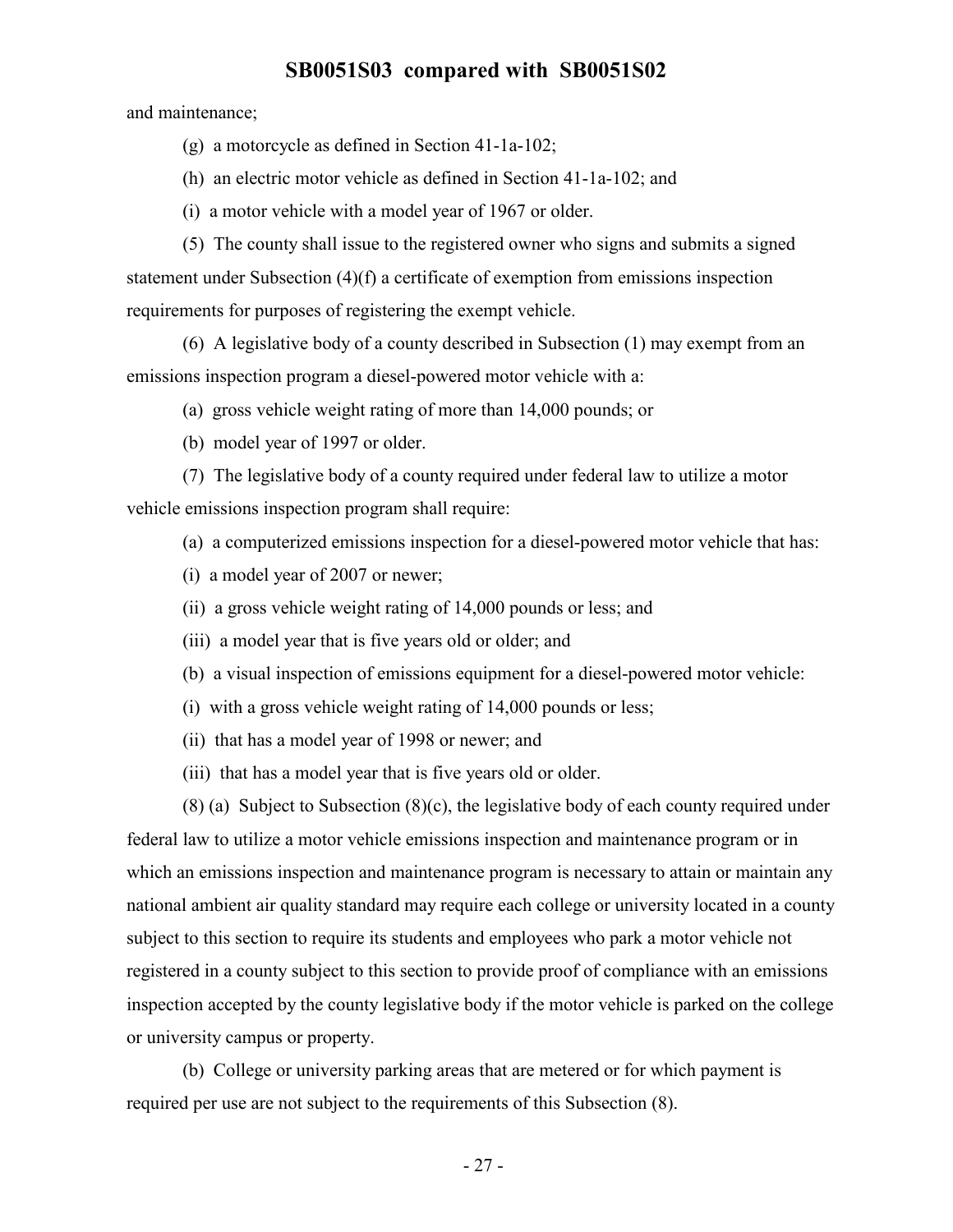(c) The legislative body of a county shall make the reasons for implementing the provisions of this Subsection (8) part of the record at the time that the county legislative body takes its official action to implement the provisions of this Subsection (8).

(9) (a) An emissions inspection station shall issue a certificate of emissions inspection for each motor vehicle that meets the inspection and maintenance program requirements established in [rules] regulations or ordinances made under Subsection (3).

(b) The frequency of the emissions inspection shall be determined based on the age of the vehicle as determined by model year and shall be required annually subject to the provisions of Subsection (9)(c).

(c) (i) To the extent allowed under the current federally approved state implementation plan, in accordance with the federal Clean Air Act, 42 U.S.C. Sec. 7401 et seq., the legislative body of a county identified in Subsection (1) shall only require the emissions inspection every two years for each vehicle.

(ii) The provisions of Subsection  $(9)(c)(i)$  apply only to a vehicle that is less than six years old on January 1.

(iii) For a county required to implement a new vehicle emissions inspection and maintenance program on or after December 1, 2012, under Subsection (1), but for which no current federally approved state implementation plan exists, a vehicle shall be tested at a frequency determined by the county legislative body, in consultation with the Air Quality Board created under Section 19-1-106, that is necessary to comply with federal law or attain or maintain any national ambient air quality standard.

(iv) If a county legislative body establishes or changes the frequency of a vehicle emissions inspection and maintenance program under Subsection (9)(c)(iii), the establishment or change shall take effect on January 1 if the State Tax Commission receives notice meeting the requirements of Subsection  $(9)(c)(v)$  from the county before October 1.

(v) The notice described in Subsection  $(9)(c)(iv)$  shall:

(A) state that the county will establish or change the frequency of the vehicle emissions inspection and maintenance program under this section;

(B) include a copy of the ordinance establishing or changing the frequency; and

(C) if the county establishes or changes the frequency under this section, state how frequently the emissions testing will be required.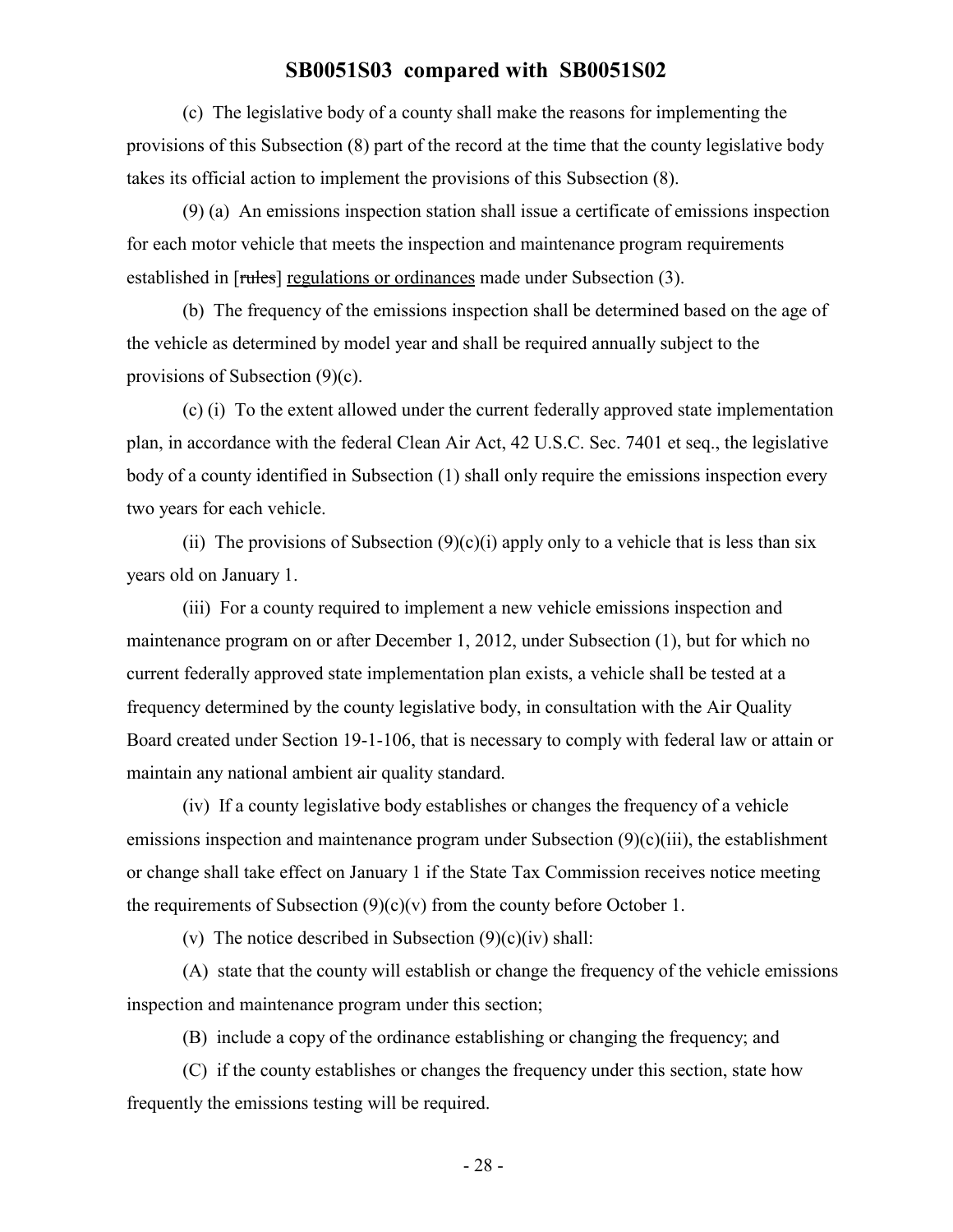(d) If an emissions inspection is only required every two years for a vehicle under Subsection  $(9)(c)$ , the inspection shall be required for the vehicle in:

(i) odd-numbered years for vehicles with odd-numbered model years; or

(ii) in even-numbered years for vehicles with even-numbered model years.

(10) (a) Except as provided in Subsections (9)(b), (c), and (d), the emissions inspection required under this section may be made no more than two months before the renewal of registration.

(b) (i) If the title of a used motor vehicle is being transferred, the owner may use an emissions inspection certificate issued for the motor vehicle during the previous 11 months to satisfy the requirement under this section.

(ii) If the transferor is a licensed and bonded used motor vehicle dealer, the owner may use an emissions inspection certificate issued for the motor vehicle in a licensed and bonded motor vehicle dealer's name during the previous 11 months to satisfy the requirement under this section.

(c) If the title of a leased vehicle is being transferred to the lessee of the vehicle, the lessee may use an emissions inspection certificate issued during the previous 11 months to satisfy the requirement under this section.

(d) If the motor vehicle is part of a fleet of 101 or more vehicles, the owner may not use an emissions inspection made more than 11 months before the renewal of registration to satisfy the requirement under this section.

(e) If the application for renewal of registration is for a six-month registration period under Section 41-1a-215.5, the owner may use an emissions inspection certificate issued during the previous eight months to satisfy the requirement under this section.

(11) (a) A county identified in Subsection (1) shall collect information about and monitor the program.

(b) A county identified in Subsection (1) shall supply this information to an appropriate legislative committee, as designated by the Legislative Management Committee, at times determined by the designated committee to identify program needs, including funding needs.

(12) If approved by the county legislative body, a county that had an established emissions inspection fee as of January 1, 2002, may increase the established fee that an emissions inspection station may charge by \$2.50 for each year that is exempted from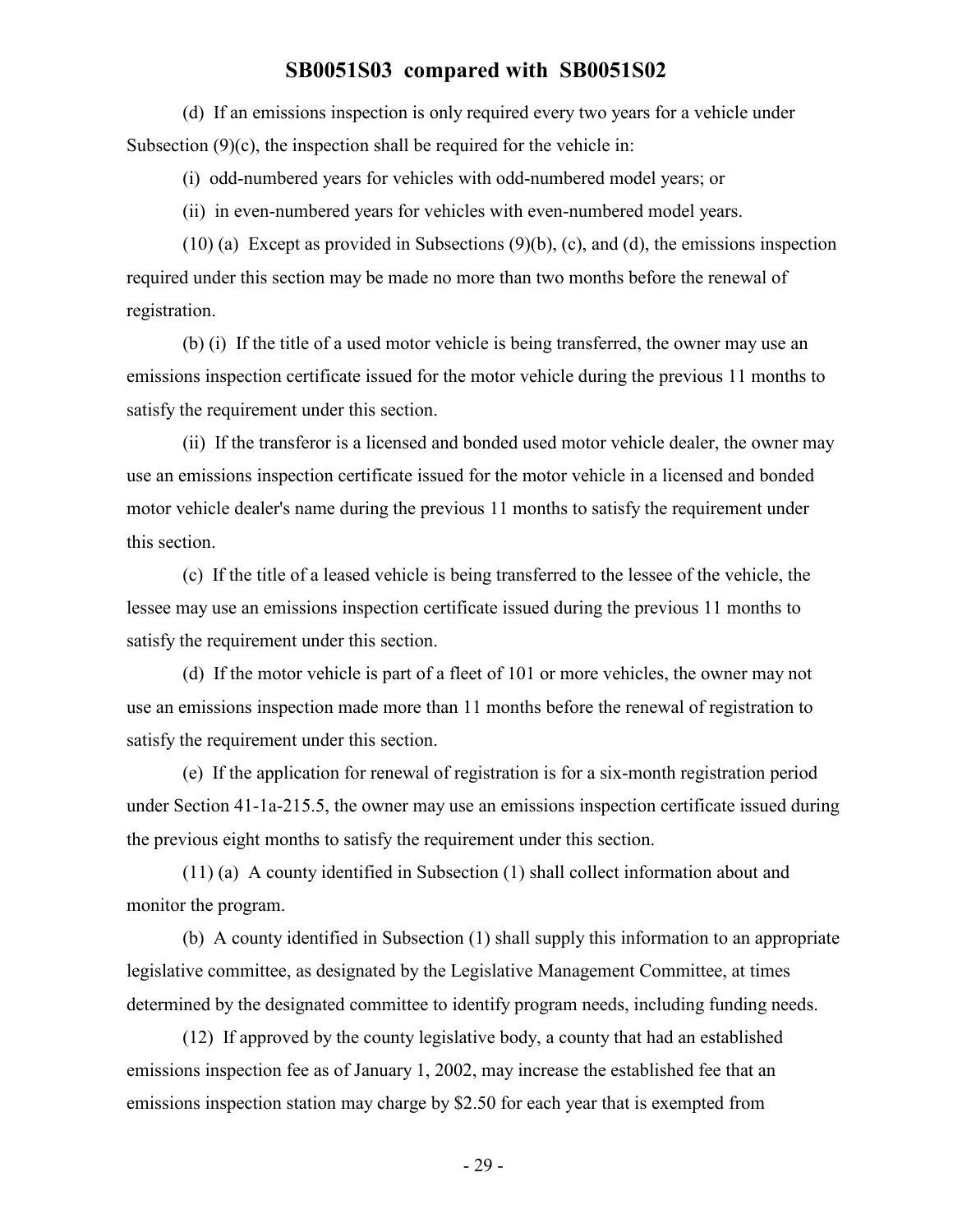emissions inspections under Subsection (9)(c) up to a \$7.50 increase.

(13) (a) Except as provided in Subsection 41-1a-1223(1)(c), a county identified in Subsection (1) may impose a local emissions compliance fee on each motor vehicle registration within the county in accordance with the procedures and requirements of Section 41-1a-1223.

(b) A county that imposes a local emissions compliance fee may use revenues generated from the fee for the establishment and enforcement of an emissions inspection and maintenance program in accordance with the requirements of this section.

(c) A county that imposes a local emissions compliance fee may use revenues generated from the fee to promote programs to maintain a local, state, or national ambient air quality standard.

Section 11. Section **41-21-1** is amended to read:

#### **41-21-1. Definitions.**

(1) "Autocycle" means the same as that term is defined in Section 53-3-102.

(2) "Motorcycle" means:

(a) a motor vehicle having a saddle for the use of the rider and designed to travel on not more than three wheels in contact with the ground; or

(b) an autocycle.

(3) (a) "Street rod" means a motor vehicle or motorcycle that:

(i) (A) was manufactured in 1948 or before; or

(B) (I) was manufactured after 1948 to resemble a vehicle that was manufactured in

1948 or before; and

(II) (Aa) has been altered from the manufacturer's original design; or

(Bb) has a body constructed from non-original materials; and

(ii) is primarily a collector's item that is used for:

(A) club activities;

(B) exhibitions;

(C) tours;

(D) parades;

(E) occasional transportation; and

(F) other similar uses.

(b) "Street rod" does not include a motor vehicle or motorcycle that is used for general,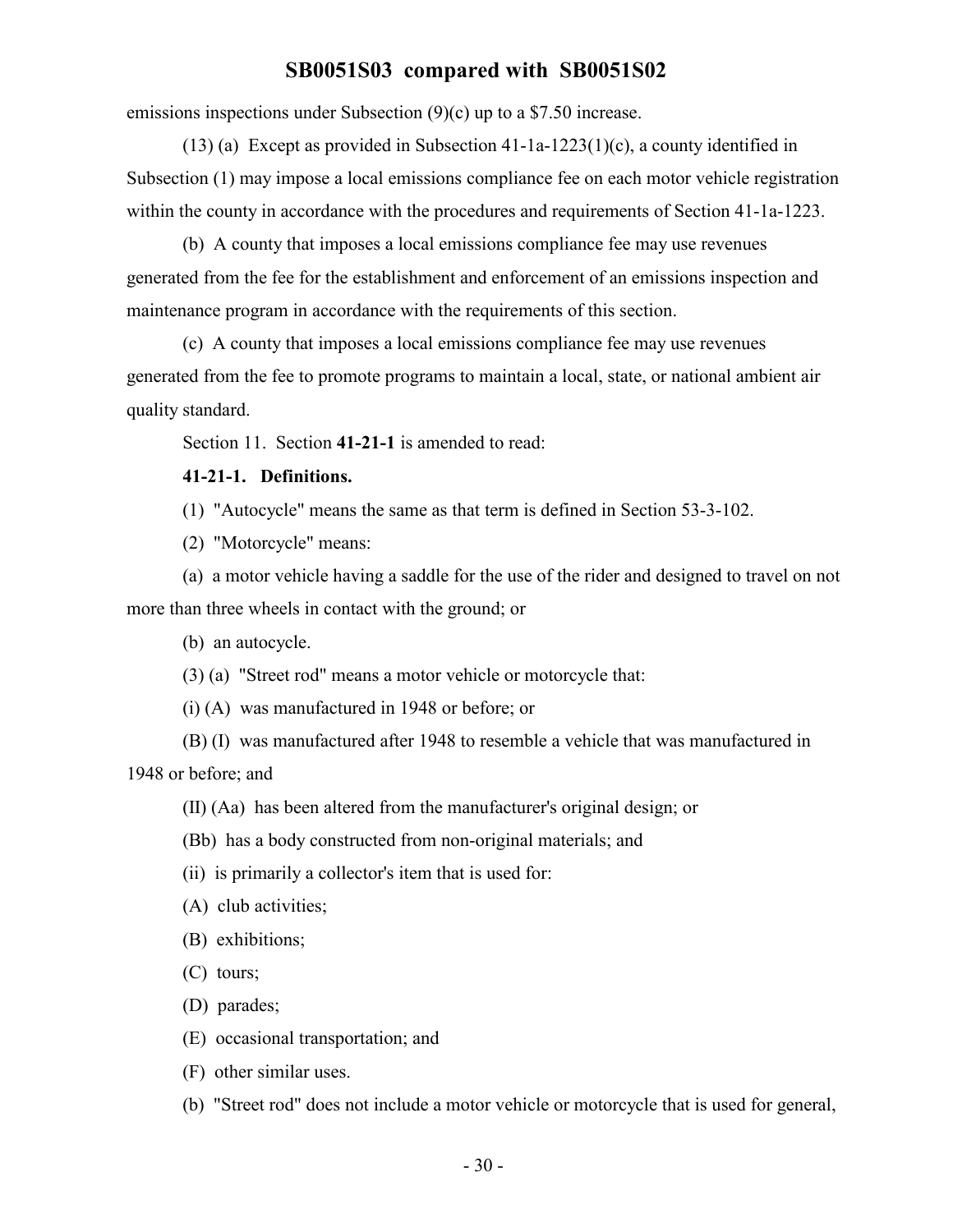daily transportation.

(4) (a) "Vintage travel trailer" means a travel trailer, camping trailer, or fifth wheel trailer that is:

(i) 30 years old or older, from the current year; and

(ii) primarily a collector's item that is used for:

(A) participation in club activities;

(B) exhibitions;

(C) tours;

(D) parades;

(E) occasional recreational or vacation use; and

(F) other similar uses.

(b) "Vintage travel trailer" does not include a travel trailer, camping trailer, or fifth

wheel trailer that is used for the general, daily transportation of persons or property.

(5) (a) "Vintage vehicle" means a motor vehicle or motorcycle that:

(i) is 30 years old or older from the current year;

(ii) displays:

(A) a unique vehicle type special group license plate issued in accordance with Section

#### 41-1a-418;  $[3 \text{ and } 3]$  or

(B) for a  $\{\text{vintage}\}\$  vehicle that has a model year of 1980 or older, a historical support special group plate; and

(iii) is primarily a collector's item that is used for:

(A) participation in club activities;

(B) exhibitions;

(C) tours;

(D) parades;

(E) occasional transportation; and

(F) other similar uses.

(b) "Vintage vehicle" does not include a motor vehicle or motorcycle that is used for general, daily transportation.

(c) "Vintage vehicle" includes a:

(i) street rod; and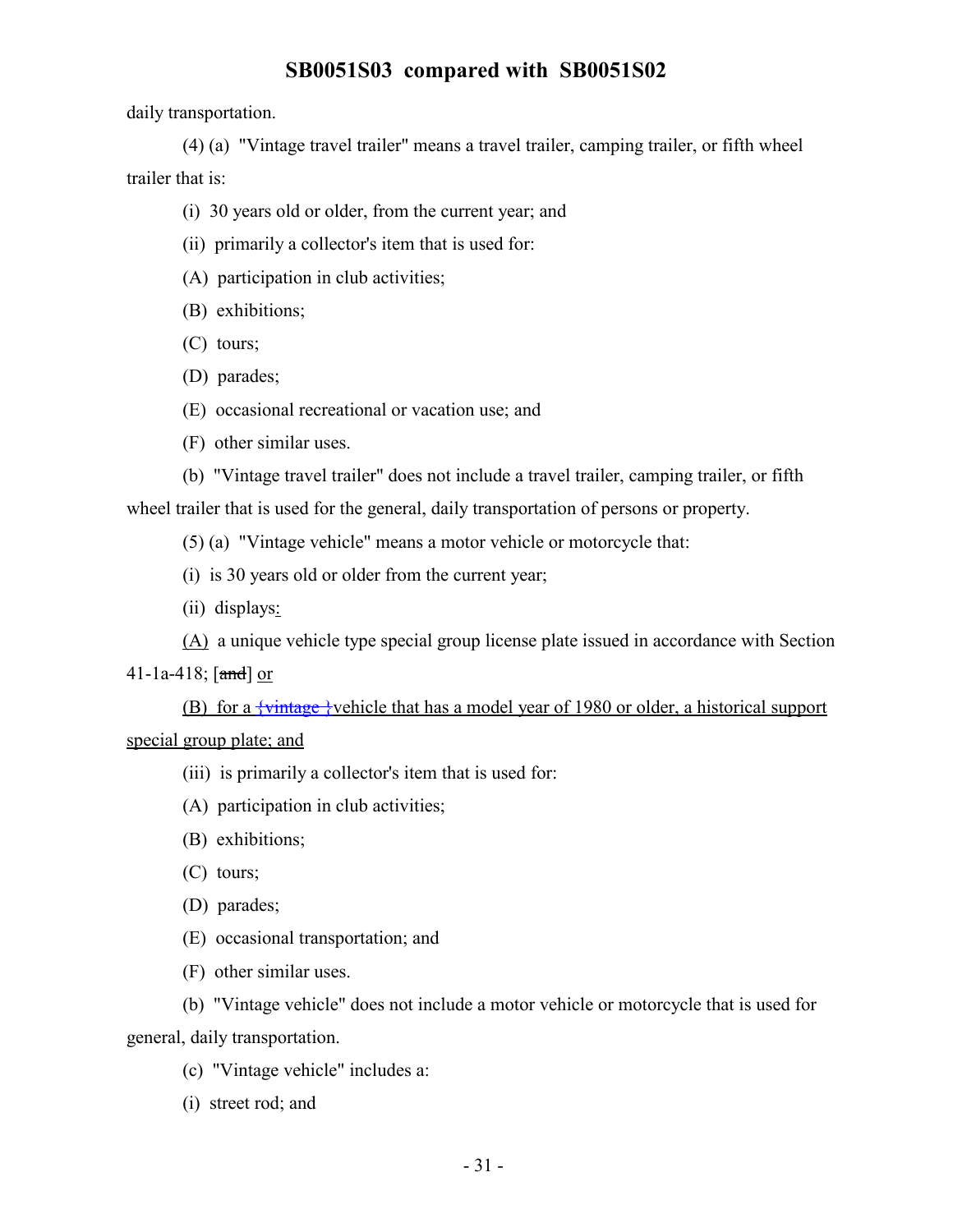(ii) vintage travel trailer.

Section 12. Section **53-1-106.2** is enacted to read:

#### **53-1-106.2. Towing dispatch pilot program.**

(1) The department shall evaluate the availability of vendors, products, and technology capable of increasing efficiency, effectiveness, and transparency in the dispatching of towing providers and management of towing rotations in counties of the first or second class as classified under Section 17-50-501 that experience high demand for tow truck services.

(2) The department shall evaluate vendors, products, and technology for:

(a) the following requirements and capabilities:

(i) decreasing delays associated with requesting and dispatching a tow truck motor carrier from an established tow rotation;

(ii) increasing information, transparency, and data collection associated with tow rotation operations, including dispatching, response time, completion, clearance, and storage; and

(iii) increasing responder and traffic safety by reducing secondary crashes, responder time on scene, and the impacts of traffic accidents on traffic flow and safety; and

(b) costs and distribution of costs for the implementation of product programs, equipment, technology, and other requirements.

(3) Based on the information and findings of the request for information described in this section, the department may:

(a) issue a request for proposals to establish a public-private partnership pilot program to achieve the goals described in Subsection (2); and

(b) establish a pilot program to contract with a vendor to provide towing dispatch management as described in this section.

(4) A vendor selected pursuant to Subsection (3) to provide towing dispatch management services as described in this section may not also provide towing, storage, impounding, or other services related to the operation of a towing provider.

Section 13. Section **53-3-105** is amended to read:

**53-3-105. Fees for licenses, renewals, extensions, reinstatements, rescheduling, and identification cards.**

The following fees apply under this chapter: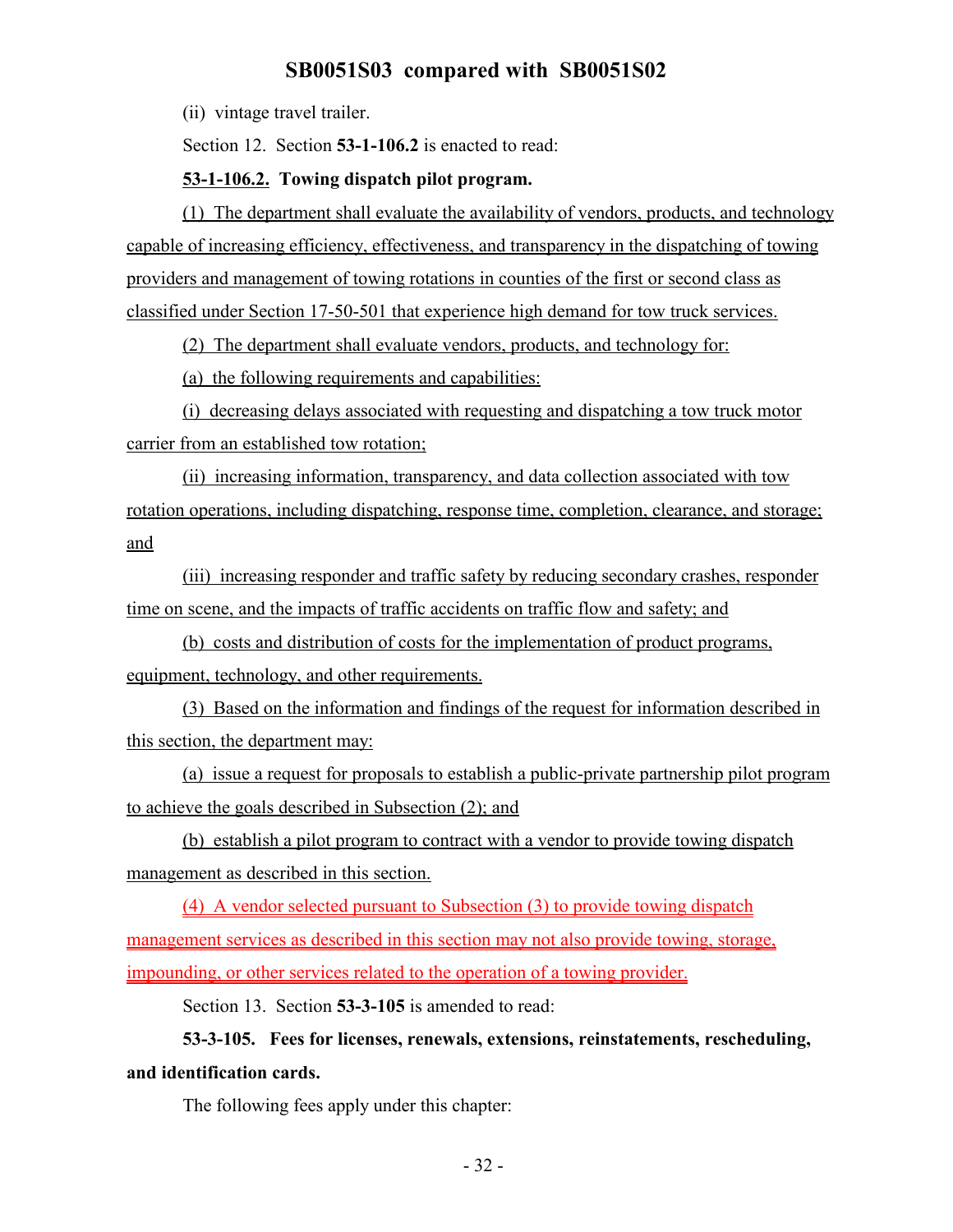(1) An original class D license application under Section 53-3-205 is \$52.

(2) An original provisional license application for a class D license under Section 53-3-205 is \$39.

(3) An original limited term license application under Section 53-3-205 is \$32.

(4) An original application for a motorcycle endorsement under Section 53-3-205 is

\$18.

(5) An original application for a taxicab endorsement under Section 53-3-205 is \$14.

(6) A learner permit application under Section 53-3-210.5 is \$19.

(7) A renewal of a class D license under Section 53-3-214 is \$52 unless Subsection (12) applies.

(8) A renewal of a provisional license application for a class D license under Section 53-3-214 is \$52.

(9) A renewal of a limited term license application under Section 53-3-214 is \$32.

(10) A renewal of a motorcycle endorsement under Section 53-3-214 is \$18.

(11) A renewal of a taxicab endorsement under Section 53-3-214 is \$14.

(12) A renewal of a class D license for an individual 65 and older under Section 53-3-214 is \$27.

(13) An extension of a class D license under Section 53-3-214 is \$42 unless Subsection (17) applies.

(14) An extension of a provisional license application for a class D license under Section 53-3-214 is \$42.

(15) An extension of a motorcycle endorsement under Section 53-3-214 is \$18.

(16) An extension of a taxicab endorsement under Section 53-3-214 is \$14.

(17) An extension of a class D license for an individual 65 and older under Section 53-3-214 is \$22.

(18) An original or renewal application for a commercial class A, B, or C license or an original or renewal of a provisional commercial class A or B license under Part 4, Uniform Commercial Driver License Act, is \$52.

(19) A commercial class A, B, or C license skills test is \$78.

(20) Each original CDL endorsement for passengers, hazardous material, double or triple trailers, or tankers is \$9.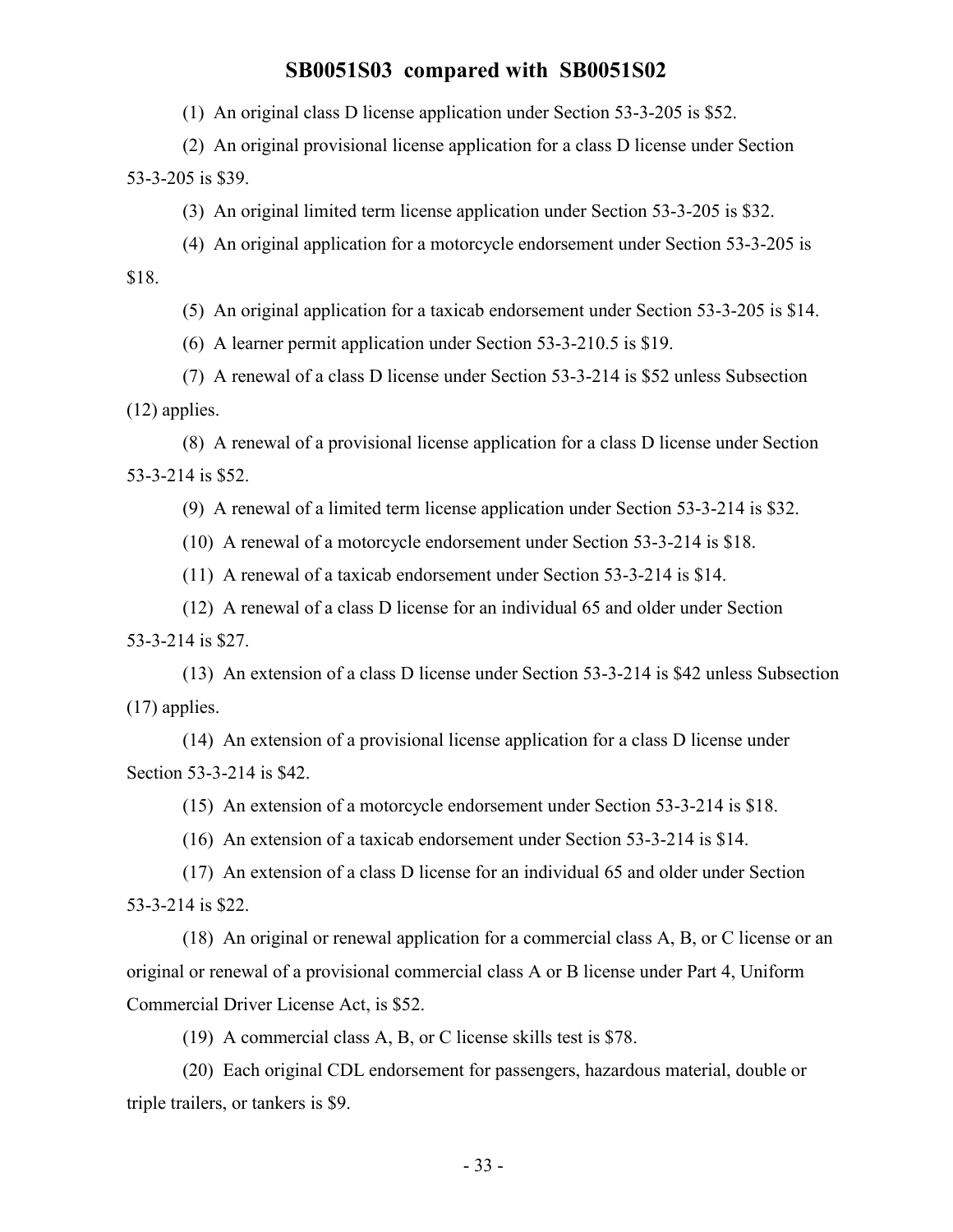(21) An original CDL endorsement for a school bus under Part 4, Uniform Commercial Driver License Act, is \$9.

(22) A renewal of a CDL endorsement under Part 4, Uniform Commercial Driver License Act, is \$9.

(23) (a) A retake of a CDL knowledge test provided for in Section 53-3-205 is \$26.

(b) A retake of a CDL skills test provided for in Section 53-3-205 is \$52.

(24) A retake of a CDL endorsement test provided for in Section 53-3-205 is \$9.

(25) A duplicate class A, B, C, or D license certificate under Section 53-3-215 is \$23.

(26) (a) A license reinstatement application under Section 53-3-205 is \$40.

(b) A license reinstatement application under Section 53-3-205 for an alcohol, drug, or combination of alcohol and any drug-related offense is \$45 in addition to the fee under Subsection (26)(a).

(27) (a) An administrative fee for license reinstatement after an alcohol, drug, or combination of alcohol and any drug-related offense under Section 41-6a-520, 53-3-223, or 53-3-231 or an alcohol, drug, or combination of alcohol and any drug-related offense under Part 4, Uniform Commercial Driver License Act, is \$255.

(b) This administrative fee is in addition to the fees under Subsection (26).

(28) (a) An administrative fee for providing the driving record of a driver under Section 53-3-104 or 53-3-420 is \$8.

(b) The division may not charge for a report furnished under Section 53-3-104 to a municipal, county, state, or federal agency.

(29) A rescheduling fee under Section 53-3-205 or 53-3-407 is \$25.

(30) (a) Except as provided under Subsections (30)(b) and (c), an identification card application under Section 53-3-808 is \$23.

(b) An identification card application under Section 53-3-808 for a person with a disability, as defined in 42 U.S.C. Sec. 12102, is \$17.

(c) A fee may not be charged for an identification card application if the individual applying:

(i) (A) has not been issued a Utah driver license;

(B) is indigent; and

(C) is at least 18 years  $\lceil \text{of age} \rceil \text{ old}$ ; or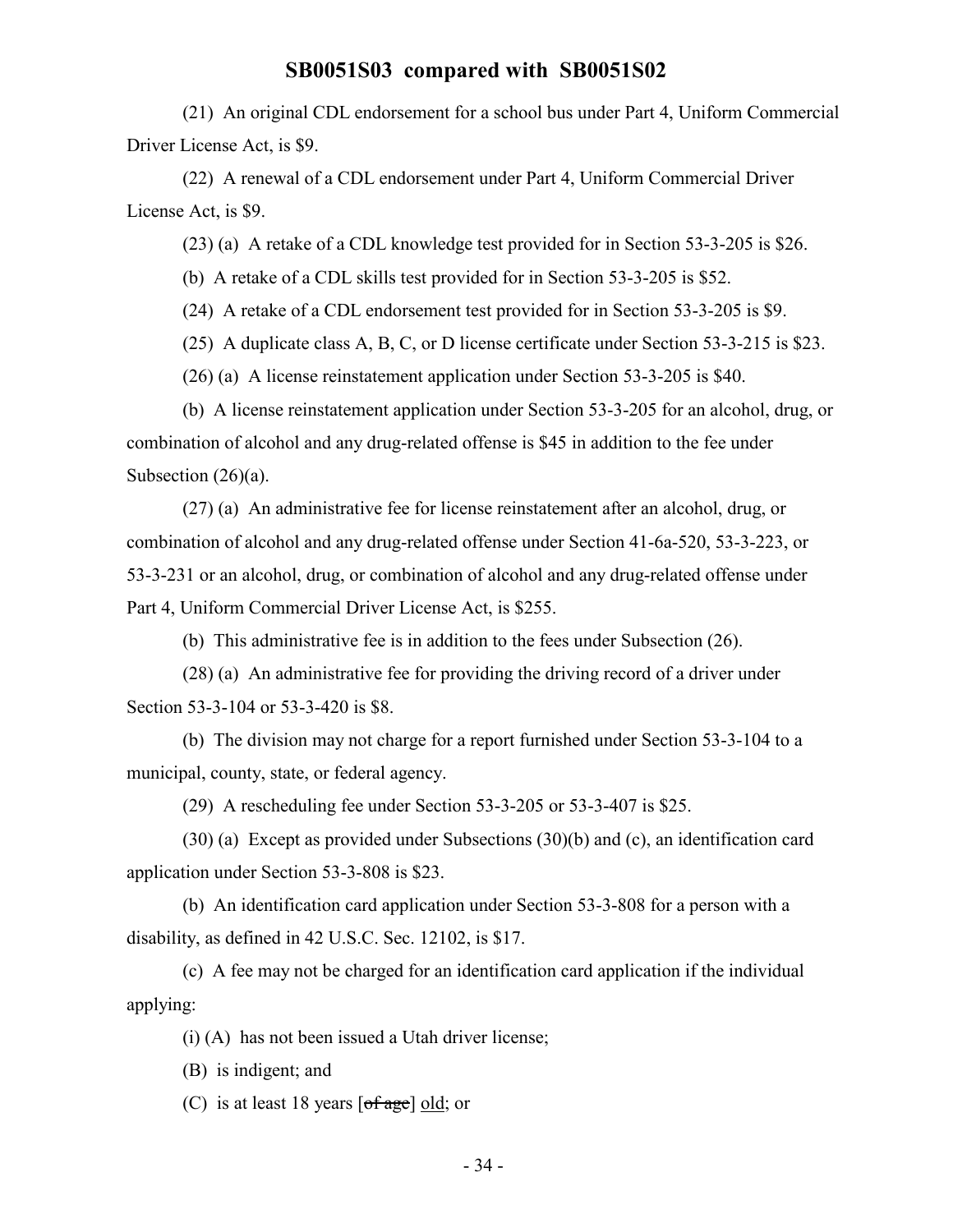(ii) submits written verification that the individual is homeless, as defined in Section 26-18-411, a person who is homeless, as defined in Section 35A-5-302, or a child or youth who is homeless, as defined in 42 U.S.C. Sec. 11434a(2), from:

(A) a homeless shelter, as defined in Section  $[10-9a-526]$  35A-16-305;

(B) a permanent housing, permanent, supportive, or transitional facility, as defined in Section 35A-5-302;

(C) the Department of Workforce Services; or

(D) a local educational agency liaison for homeless children and youth designated under 42 U.S.C. Sec. 11432(g)(1)(J)(ii).

(31) (a) An extension of a regular identification card under Subsection 53-3-807(4) for a person with a disability, as defined in 42 U.S.C. Sec. 12102, is \$17.

(b) The fee described in Subsection  $(31)(a)$  is waived if the applicant submits written verification that the individual is homeless, as defined in Section 26-18-411, or a person who is homeless, as defined in Section 35A-5-302, or a child or youth who is homeless, as defined in 42 U.S.C. Sec. 11434a(2), from:

(i) a homeless shelter, as defined in Section  $[10-9a-526]$  35A-16-305;

(ii) a permanent housing, permanent, supportive, or transitional facility, as defined in Section 35A-5-302;

(iii) the Department of Workforce Services;

(iv) a homeless service provider as verified by the Department of Workforce Services as described in Section 26-2-12.6; or

(v) a local educational agency liaison for homeless children and youth designated under 42 U.S.C. Sec.  $11432(g)(1)(J)(ii)$ .

(32) (a) An extension of a regular identification card under Subsection 53-3-807(5) is \$23.

(b) The fee described in Subsection (32)(a) is waived if the applicant submits written verification that the individual is homeless, as defined in Section 26-18-411, or a person who is homeless, as defined in Section 35A-5-302, from:

(i) a homeless shelter, as defined in Section  $[10-9a-526]$  35A-16-305;

(ii) a permanent housing, permanent, supportive, or transitional facility, as defined in Section 35A-5-302;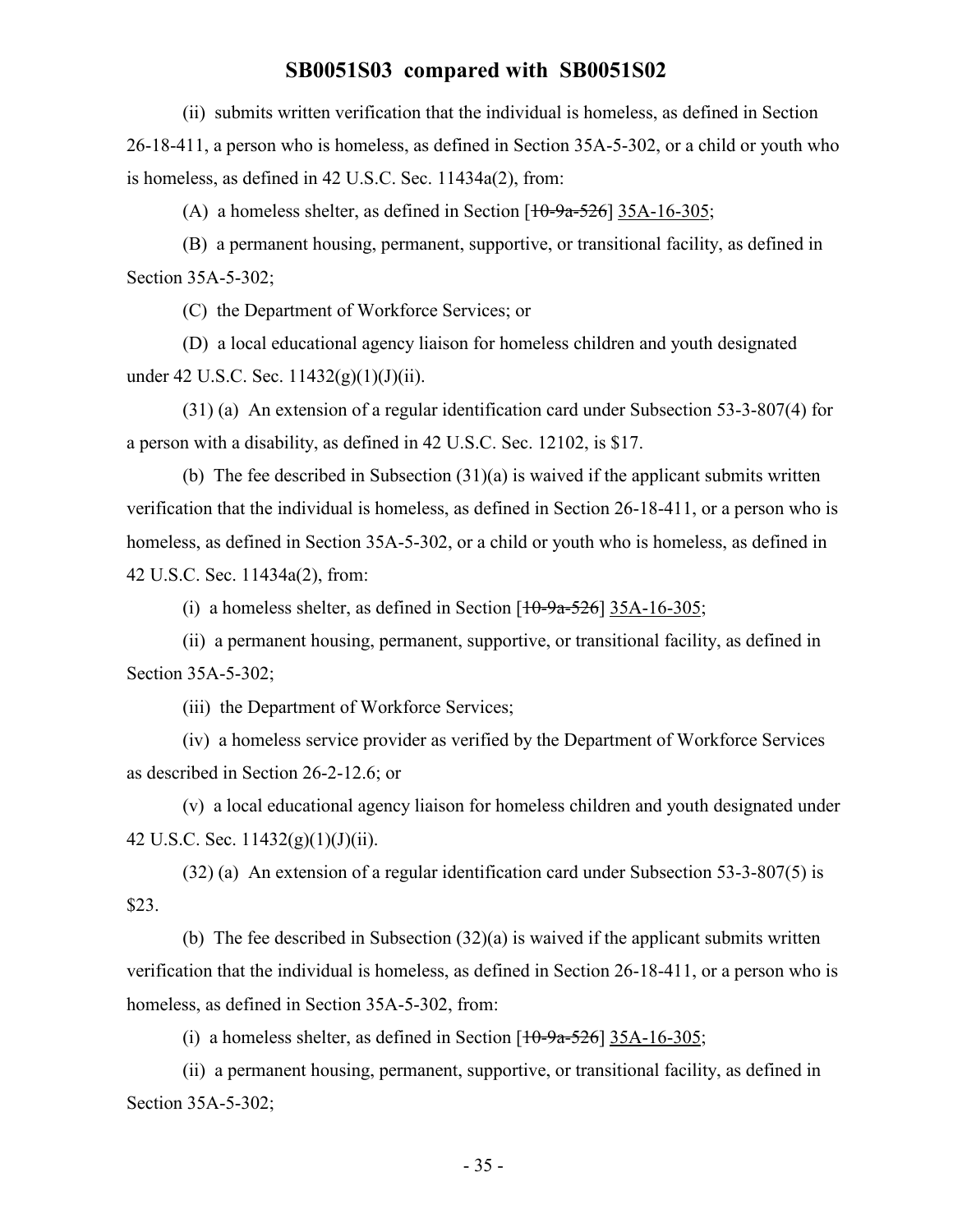(iii) the Department of Workforce Services; or

(iv) a homeless service provider as verified by the Department of Workforce Services as described in Section 26-2-12.6.

(33) In addition to any license application fees collected under this chapter, the division shall impose on individuals submitting fingerprints in accordance with Section 53-3-205.5 the fees that the Bureau of Criminal Identification is authorized to collect for the services the Bureau of Criminal Identification provides under Section 53-3-205.5.

(34) An original mobility vehicle permit application under Section 41-6a-1118 is \$30.

(35) A renewal of a mobility vehicle permit under Section 41-6a-1118 is \$30.

(36) A duplicate mobility vehicle permit under Section 41-6a-1118 is \$12.

Section 14. Section **53-3-219** is amended to read:

#### **53-3-219. Suspension of minor's driving privileges.**

(1) The division shall immediately suspend all driving privileges of any person upon receipt of an order suspending driving privileges under Section 32B-4-409, Section 32B-4-410, Subsection 76-9-701(1), or Section 80-6-707.

(2) (a) (i) Upon receipt of the first order suspending a person's driving privileges under Section 32B-4-409, Section 32B-4-410, Subsection 76-9-701(1), or Section 80-6-707, the division shall:

(A) impose a suspension for a period of one year;

(B) if the person has not been issued an operator license, deny the person's application for a license or learner's permit for a period of one year; or

(C) if the person is under the age of eligibility for a driver license, deny the person's application for a license or learner's permit beginning on the date of conviction and continuing for one year beginning on the date of eligibility for a driver license.

(ii) Upon receipt of the first order suspending a person's driving privileges under this section, the division shall reduce the suspension period under Subsection  $(2)(a)(i)(A)$ ,  $(B)$ , or (C) if ordered by the court in accordance with Subsection  $32B-4-409(5)(b)$ ,  $32B-4-410(4)(b)$ , 76-9-701(4)(b), or 80-6-707(3)(a).

(b) (i) Upon receipt of a second or subsequent order suspending a person's driving privileges under Section 32B-4-409, Section 32B-4-410, Subsection 76-9-701(1), or Subsection  $[80-4-707]$  80-6-707(3)(b), the division shall: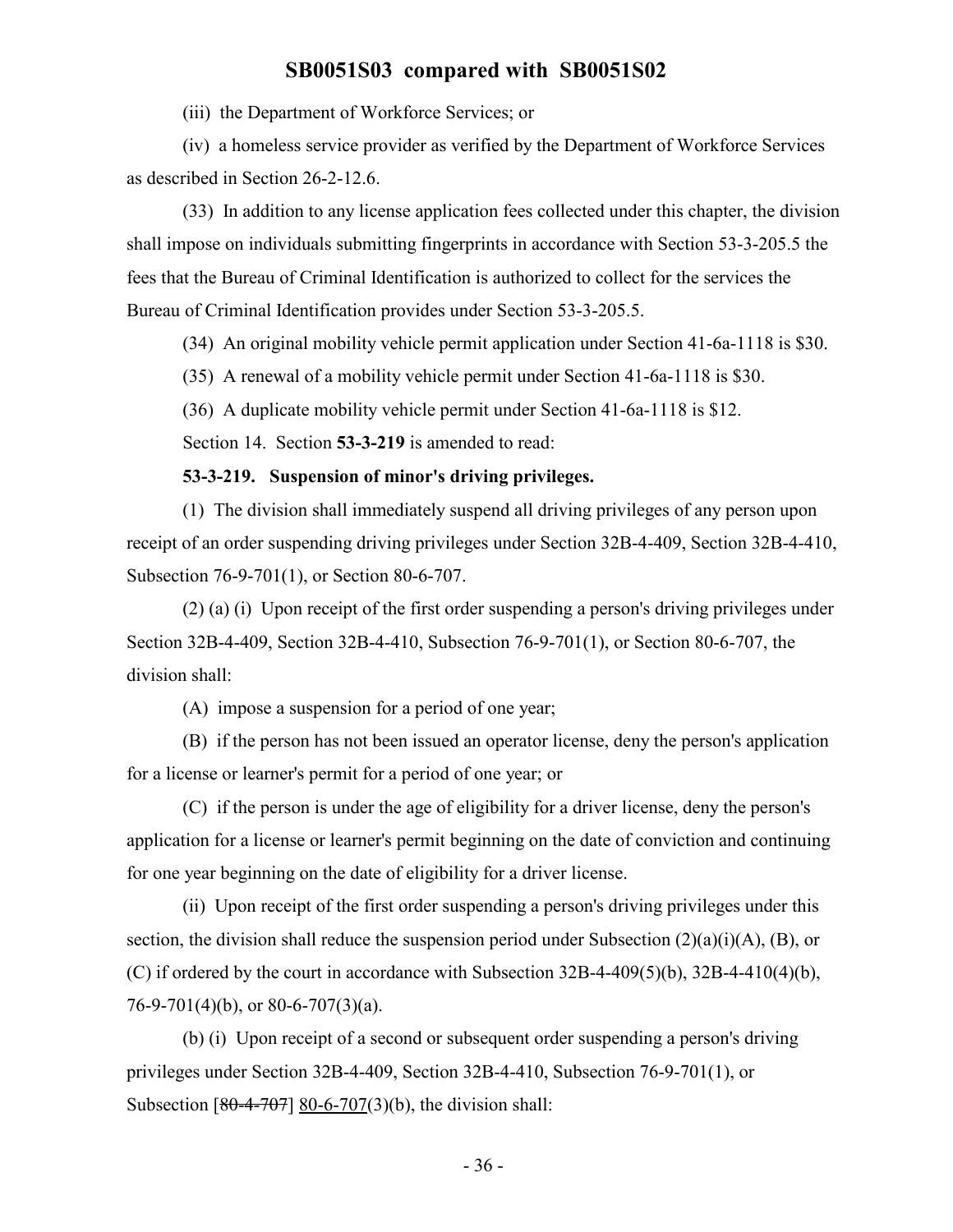(A) impose a suspension for a period of two years;

(B) if the person has not been issued an operator license or is under the age of eligibility for a driver license, deny the person's application for a license or learner's permit for a period of two years; or

(C) if the person is under the age of eligibility for a driver license, deny the person's application for a license or learner's permit beginning on the date of conviction and continuing for two years beginning on the date of eligibility for a driver license.

(ii) Upon receipt of the second or subsequent order suspending a person's driving privileges under Section 32B-4-409, Section 32B-4-410, Subsection 76-9-701(1), or Section 80-6-707, the division shall reduce the suspension period if ordered by the court in accordance with Subsection 32B-4-409(5)(c), 32B-4-410(4)(c), 76-9-701(4)(c), or 80-6-707(3)(b).

(3) The Driver License Division shall subtract from any suspension or revocation period for a conviction of a violation of Section 32B-4-409 the number of days for which a license was previously suspended under Section 53-3-231, if the previous sanction was based on the same occurrence upon which the record of conviction is based.

(4) After reinstatement of the license described in Subsection (1), a report authorized under Section 53-3-104 may not contain evidence of the suspension of a minor's license under this section if the minor has not been convicted of any other offense for which the suspension under Subsection (1) may be extended.

Section 15. Section **59-12-2220** is amended to read:

# **59-12-2220. County option sales and use tax to fund a system for public transit -- Base -- Rate.**

(1) Subject to the other provisions of this part and subject to the requirements of this section, beginning on July 1, 2019, the following counties may impose a sales and use tax under this section:

(a) a county legislative body may impose the sales and use tax on the transactions described in Subsection 59-12-103(1) located within the county, including the cities and towns within the county if:

(i) the entire boundary of a county is annexed into a large public transit district; and

(ii) the maximum amount of sales and use tax authorizations allowed pursuant to Section 59-12-2203 and authorized under the following sections has been imposed: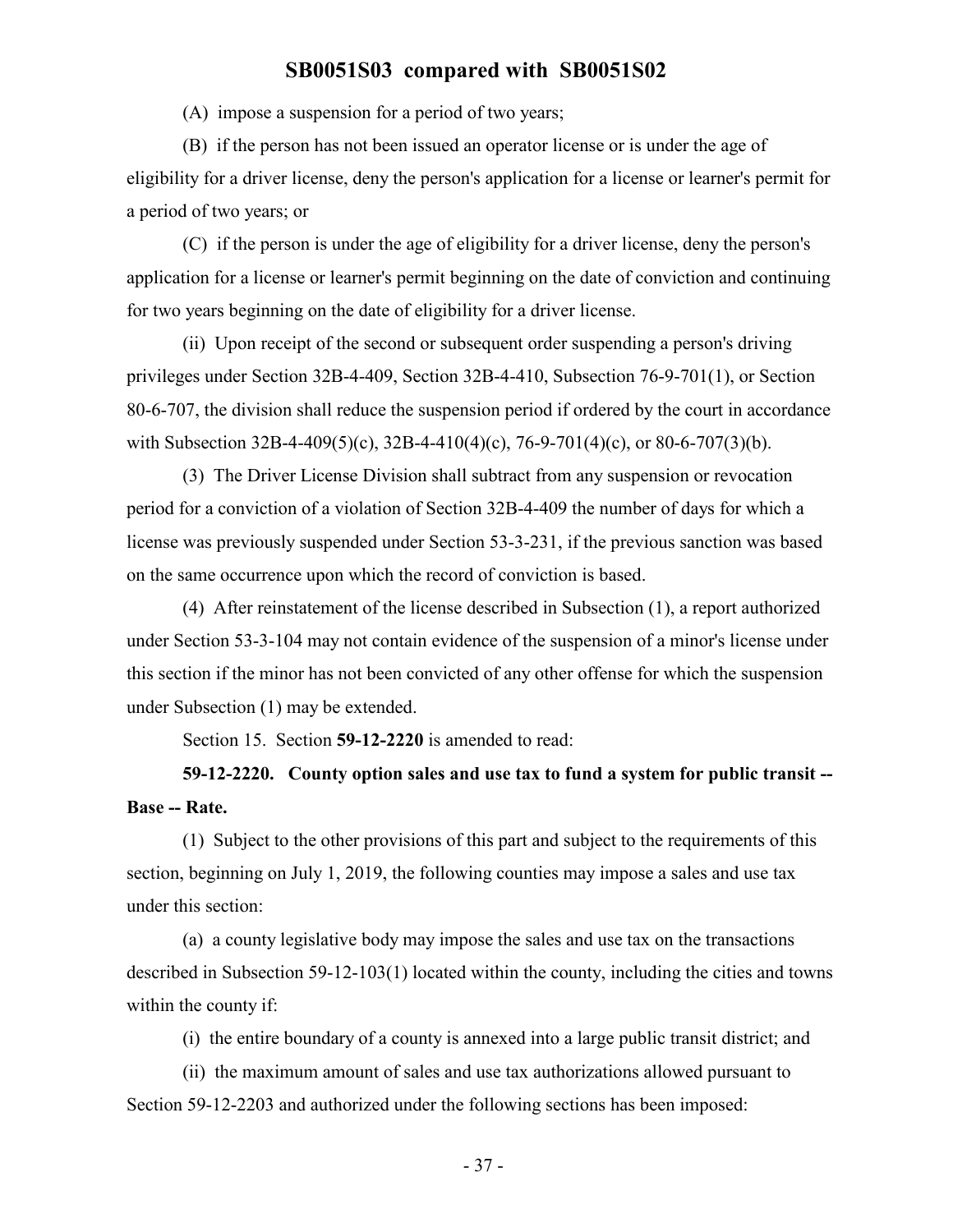- (A) Section 59-12-2213;
- (B) Section 59-12-2214;
- (C) Section 59-12-2215;
- (D) Section 59-12-2216;
- (E) Section 59-12-2217;
- (F) Section 59-12-2218; and
- (G) Section 59-12-2219;

(b) if the county is not annexed into a large public transit district, the county legislative body may impose the sales and use tax on the transactions described in Subsection 59-12-103(1) located within the county, including the cities and towns within the county if:

(i) the county is an eligible political subdivision as defined in Section 59-12-2219; or

(ii) a city or town within the boundary of the county is an eligible political subdivision as defined in Section 59-12-2219; or

(c) a county legislative body of a county not described in Subsection (1)(a) may impose the sales and use tax on the transactions described in Subsection 59-12-103(1) located within the county, including the cities and towns within the county, if there is a public transit district within the boundary of the county.

(2) For purposes of Subsection (1) and subject to the other provisions of this section, a county legislative body that imposes a sales and use tax under this section may impose the tax at a rate of .2%.

(3) A county imposing a sales and use tax under this section shall expend the revenues collected from the sales and use tax for capital expenses and service delivery expenses of:

(a) a public transit district;

(b) an eligible political subdivision, as that term is defined in Section 59-12-2219; or

(c) another entity providing a service for public transit or a transit facility within the county as those terms are defined in Section 17B-2a-802.

(4) Notwithstanding Section 59-12-2208, a county legislative body may, but is not required to, submit an opinion question to the county's registered voters in accordance with Section 59-12-2208 to impose a sales and use tax under this section.

(5) (a) Notwithstanding any other provision in this section, if a county wishes to impose a sales and use tax under this section, the county legislative body shall pass the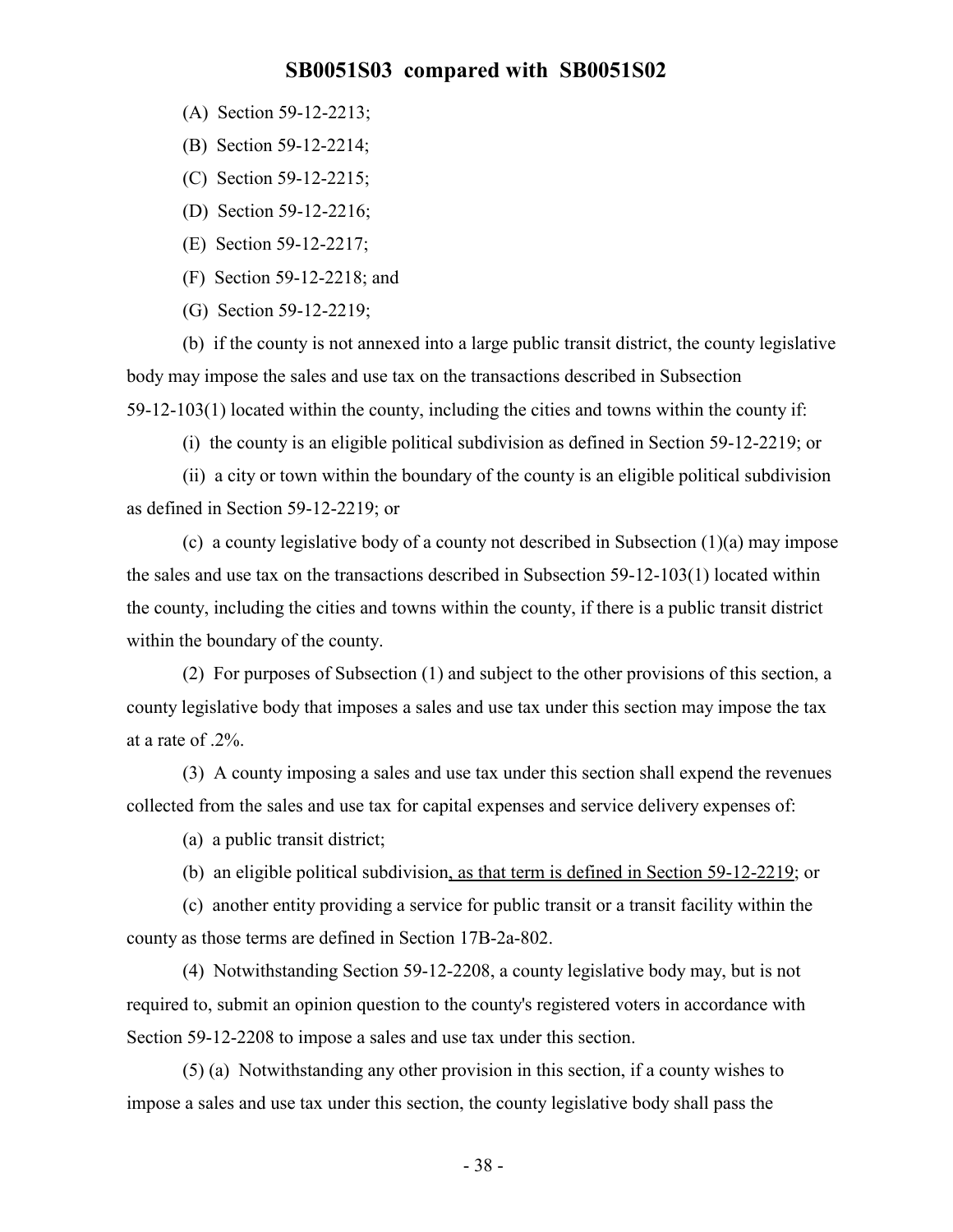ordinance to impose a sales and use tax under this section on or before June 30, 2023.

(b) The county legislative body may not pass an ordinance to impose a sales and use tax under this section on or after July 1, 2023.

(c) Notwithstanding the deadline described in Subsection (5)(a), any sales and use tax imposed under this section on or before June 30, 2023, may remain in effect.

(6) (a) Revenue collected from a sales and use tax under this section may not be used to supplant existing General Fund appropriations that a county has budgeted for transportation or public transit as of the date the tax becomes effective for a county.

(b) The limitation under Subsection (6)(a) does not apply to a designated transportation or public transit capital or reserve account a county may have established prior to the date the tax becomes effective.

Section 16. Section **63B-31-103** is amended to read:

# **63B-31-103. Transportation bonds -- Maximum amount -- Use for State Infrastructure Bank Fund loans.**

(1) (a) Subject to the restriction in Subsection (1)(c), the total amount of bonds issued under this section may not exceed \$30,000,000.

(b) When the Department of Transportation certifies to the commission the amount of bond proceeds that the commission needs to provide funding for the purposes described in Subsection (2), the commission may issue and sell general obligation bonds in an amount equal to the certified amount plus costs of issuance.

(c) The commission may not issue general obligation bonds authorized under this section if the issuance for general obligation bonds would result in the total current outstanding general obligation debt of the state exceeding 50% of the limitation described in the Utah Constitution, Article XIV, Section 1.

(2) (a) Proceeds from the bonds issued under this section shall be provided to the Department of Transportation to transfer to the State Infrastructure Bank Fund created in Section 72-2-202 to be used to issue loans pursuant to Title 72, Chapter 2, Part 2, State Infrastructure Bank Fund.

(b) Any distribution from the State Infrastructure Bank Fund shall be contingent upon a commitment from the borrower that revenue is available to repay the loan from the State Infrastructure Bank Fund which shall be paid in whole or in part from revenue distributions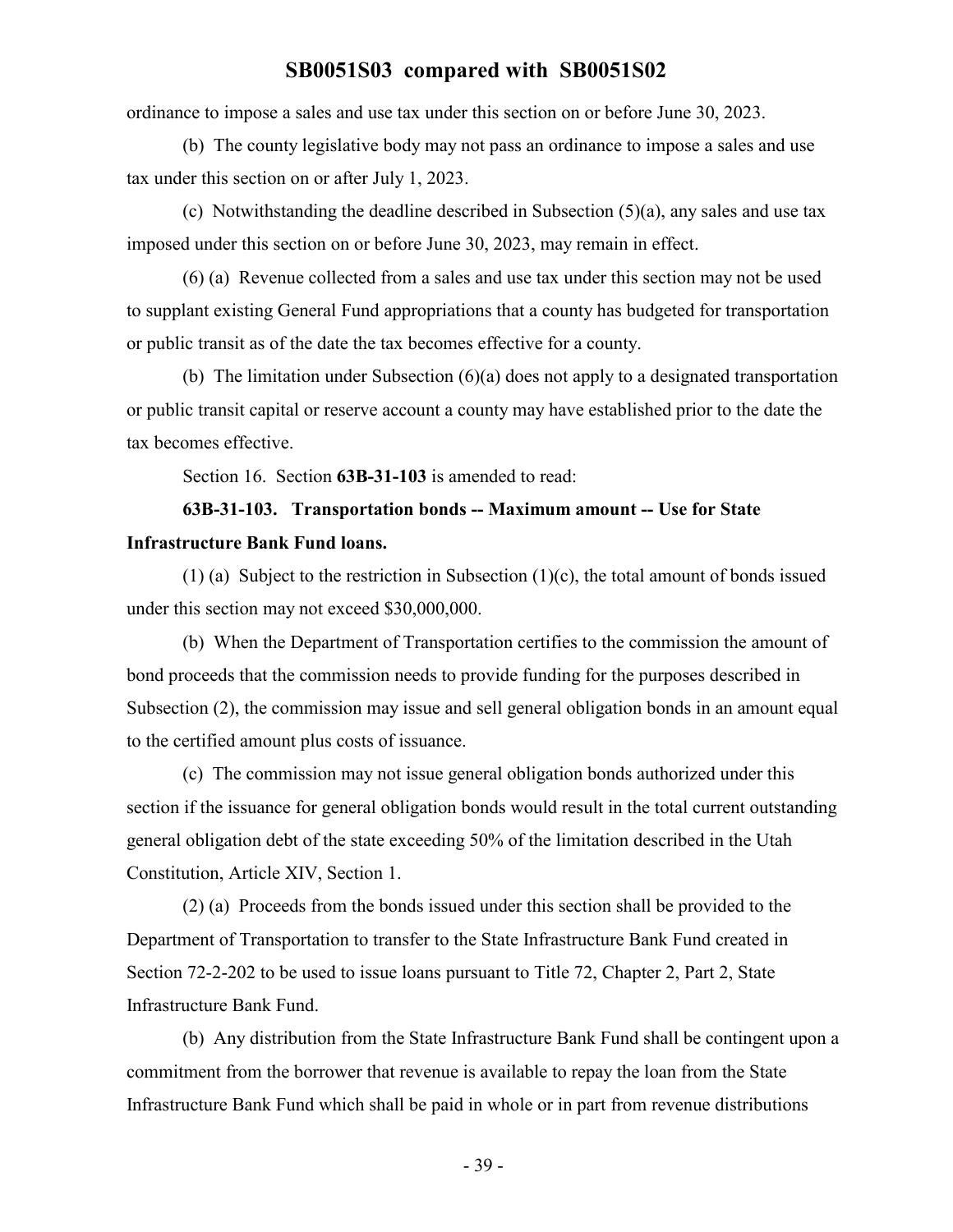described in Subsection 72-2-121(4) $\frac{f(m)}{k}$ .

(c) Notwithstanding Subsection 72-2-204(2), a loan or assistance made with proceeds from bonds issued under this section shall bear an interest rate not to exceed .5% above the bond market interest rate available to the state for an issuance under this section.

Section 17. Section **63I-1-272** is amended to read:

**63I-1-272. Repeal dates, Title 72.**

(1) Subsection 72-2-121 $[\overline{(10)}](9)$ , which creates transportation advisory committees, is repealed July 1, 2022.

(2) Title 72, Chapter 4, Part 3, Utah State Scenic Byway Program, is repealed January 2, 2025.

Section 18. Section **63I-2-272** is amended to read:

**63I-2-272. Repeal dates -- Title 72.**

 $[(1)$  Subsections 72-1-213(2) and (3)(a)(i), related to the Road Usage Charge Advisory Committee, are repealed January 1, 2022.]

 $\lceil$ (2)] Section 72-1-216.1 is repealed January 1, 2023.

Section 19. Section **72-1-213.1** is amended to read:

**72-1-213.1. Road usage charge program.**

(1) As used in this section:

(a) "Account manager" means an entity under contract with the department to administer and manage the road usage charge program.

(b) "Alternative fuel vehicle" means the same as that term is defined in Section 41-1a-102.

(c) "Payment period" means the interval during which an owner is required to report mileage and pay the appropriate road usage charge according to the terms of the program.

(d) "Program" means the road usage charge program established and described in this section.

(2) There is established a road usage charge program as described in this section.

(3) (a) The department shall implement and oversee the administration of the program, which shall begin on January 1, 2020.

(b) To implement and administer the program, the department may contract with an account manager.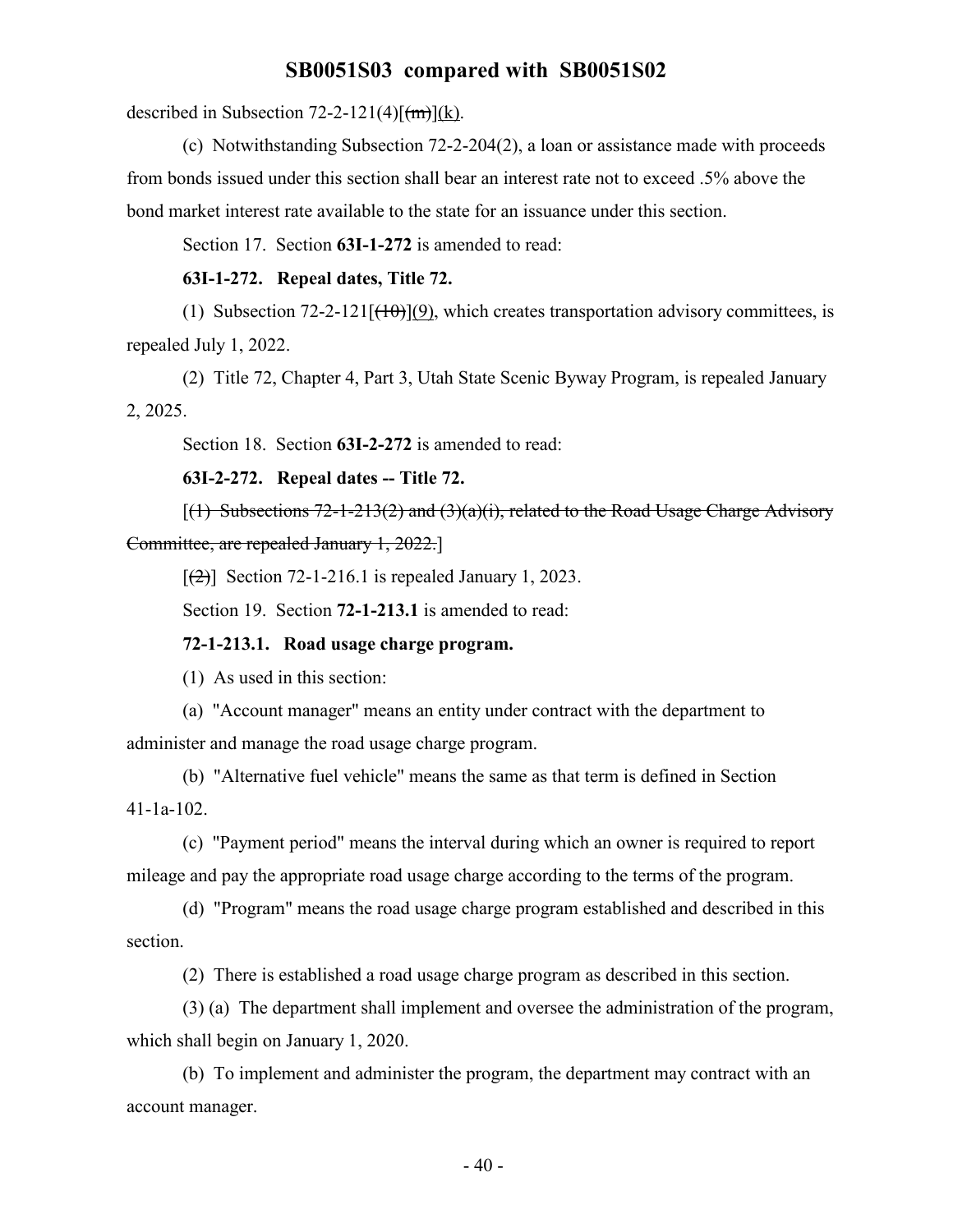(4) (a) The owner or lessee of an alternative fuel vehicle may apply for enrollment of the alternative fuel vehicle in the program.

(b) If an application for enrollment into the program is approved by the department, the owner or lessee of an alternative fuel vehicle may participate in the program in lieu of paying the fee described in Subsection 41-1a-1206(1)(h) or  $(2)(b)$ .

(5) (a) In accordance with Title 63G, Chapter 3, Utah Administrative Rulemaking Act, and consistent with this section, the department:

(i) shall make rules to establish:

(A) processes and terms for enrollment into and withdrawal or removal from the program;

(B) payment periods and other payment methods and procedures for the program;

(C) standards for mileage reporting mechanisms for an owner or lessee of an alternative fuel vehicle to report mileage as part of participation in the program;

(D) standards for program functions for mileage recording, payment processing, account management, and other similar aspects of the program;

(E) contractual terms between an owner or lessee of an alternative fuel vehicle owner and an account manager for participation in the program;

(F) contractual terms between the department and an account manager, including authority for an account manager to enforce the terms of the program;

(G) procedures to provide security and protection of personal information and data connected to the program, and penalties for account managers for violating privacy protection rules;

(H) penalty procedures for a program participant's failure to pay a road usage charge or tampering with a device necessary for the program; and

(I) department oversight of an account manager, including privacy protection of personal information and access and auditing capability of financial and other records related to administration of the program; and

(ii) may make rules to establish:

(A) an enrollment cap for certain alternative fuel vehicle types to participate in the program;

(B) a process for collection of an unpaid road usage charge or penalty; or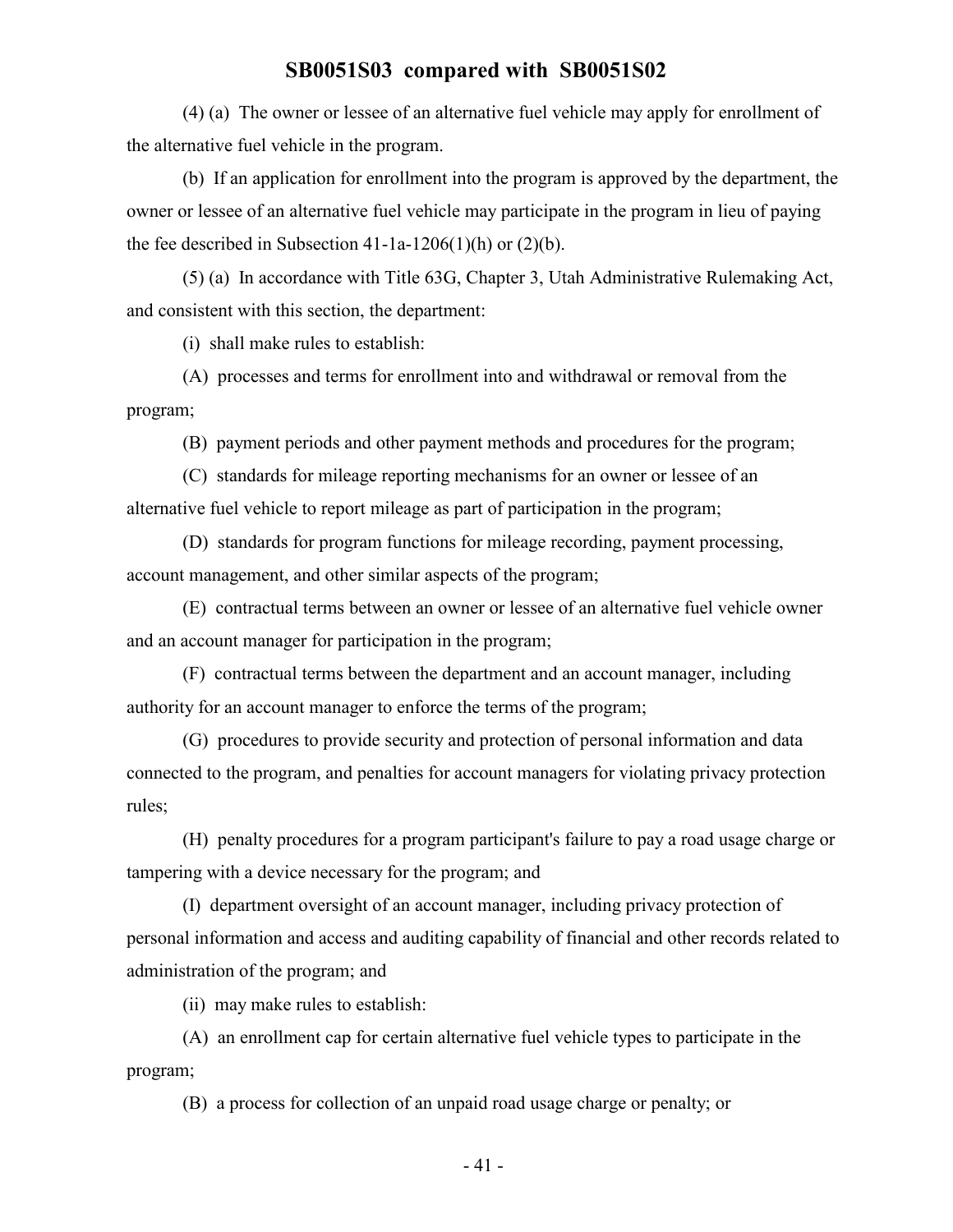(C) integration of the program with other similar programs, such as tolling.

(b) The department shall make recommendations to and consult with the commission regarding road usage mileage rates for each type of alternative fuel vehicle.

(6) In accordance with Title 63G, Chapter 3, Utah Administrative Rulemaking Act, and consistent with this section, the commission shall, after consultation with the department, make rules to establish the road usage charge mileage rate for each type of alternative fuel vehicle.

(7) Revenue generated by the road usage charge program and relevant penalties shall be deposited into the Road Usage Charge Program Special Revenue Fund.

(8) (a) The department may:

(i) (A) impose a penalty for failure to timely pay a road usage charge according to the terms of the program or tampering with a device necessary for the program; and

(B) request that the Division of Motor Vehicles place a hold on the registration of the owner's or lessee's alternative fuel vehicle for failure to pay a road usage charge according to the terms of the program;

(ii) send correspondence to the owner of an alternative fuel vehicle to inform the owner or lessee of:

(A) the road usage charge program, implementation, and procedures;

(B) an unpaid road usage charge and the amount of the road usage charge to be paid to the department;

(C) the penalty for failure to pay a road usage charge within the time period described in Subsection (8)(a)(iii); and

(D) a hold being placed on the owner's or lessee's registration for the alternative fuel vehicle, if the road usage charge and penalty are not paid within the time period described in Subsection (8)(a)(iii), which would prevent the renewal of the alternative fuel vehicle's registration; and

(iii) require that the owner or lessee of the alternative fuel vehicle pay the road usage charge to the department within 30 days of the date when the department sends written notice of the road usage charge to the owner or lessee.

(b) The department shall send the correspondence and notice described in Subsection (8)(a) to the owner of the alternative fuel vehicle according to the terms of the program.

(9) (a) The Division of Motor Vehicles and the department shall share and provide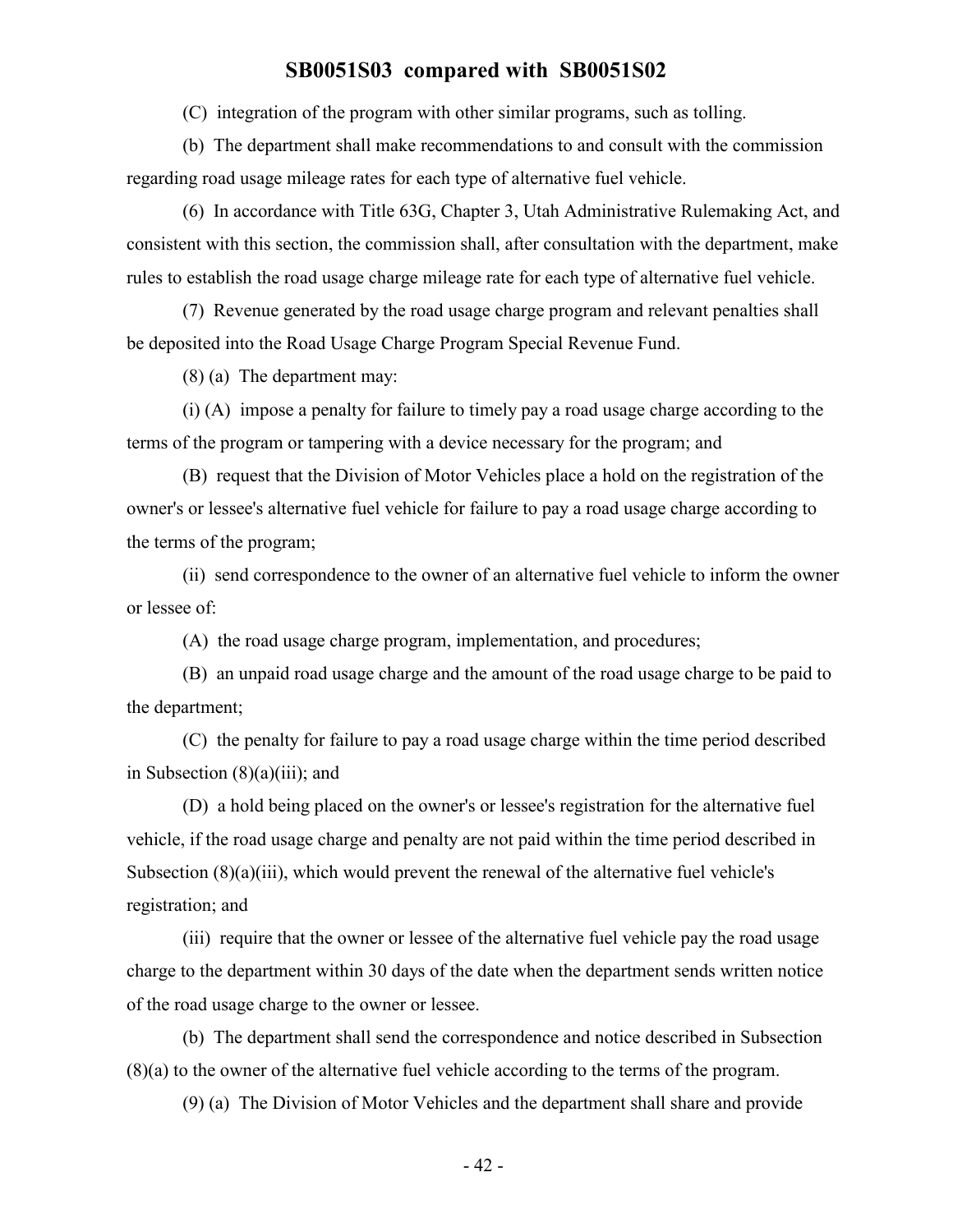access to information pertaining to an alternative fuel vehicle and participation in the program including:

(i) registration and ownership information pertaining to an alternative fuel vehicle;

(ii) information regarding the failure of an alternative fuel vehicle owner or lessee to pay a road usage charge or penalty imposed under this section within the time period described in Subsection  $(8)(a)(iii)$ ; and

(iii) the status of a request for a hold on the registration of an alternative fuel vehicle.

(b) If the department requests a hold on the registration in accordance with this section, the Division of Motor Vehicles may not renew the registration of a motor vehicle under Title 41, Chapter 1a, Part 2, Registration, until the department withdraws the hold request.

(10) The owner of an alternative fuel vehicle may apply for enrollment in the program or withdraw from the program according to the terms established by the department pursuant to rules made under Subsection (5).

(11) If enrolled in the program, the owner or lessee of an alternative fuel vehicle shall:

(a) report mileage driven as required by the department pursuant to Subsection (5);

(b) pay the road usage fee for each payment period as set by the department and the commission pursuant to Subsections (5) and (6); and

(c) comply with all other provisions of this section and other requirements of the program.

 $[(12)$  (a) On or before June 1, 2021, and except for the vehicles excluded in Subsection (12)(b), the department shall submit to a legislative committee designated by the Legislative Management Committee a written plan to enroll all vehicles registered in the state in the program by December 31, 2031.]

 $[(b)$  The plan described in Subsection  $(12)(a)$  may exclude authorized carriers described in Subsection  $59-12-102(17)(a)$ .

[(c) Beginning in 2021, on or before October 1 of each year, the department shall submit annually an electronic report recommending strategies to expand enrollment in the program to meet the deadline provided in Subsection  $(12)(a)$ .

 $[(13)]$  (12) Beginning in 2021, the department shall submit annually, on or before October 1, to the [legislative committee that receives the report described in Subsection  $(12)(a)$ ] Transportation Interim Committee, an electronic report that: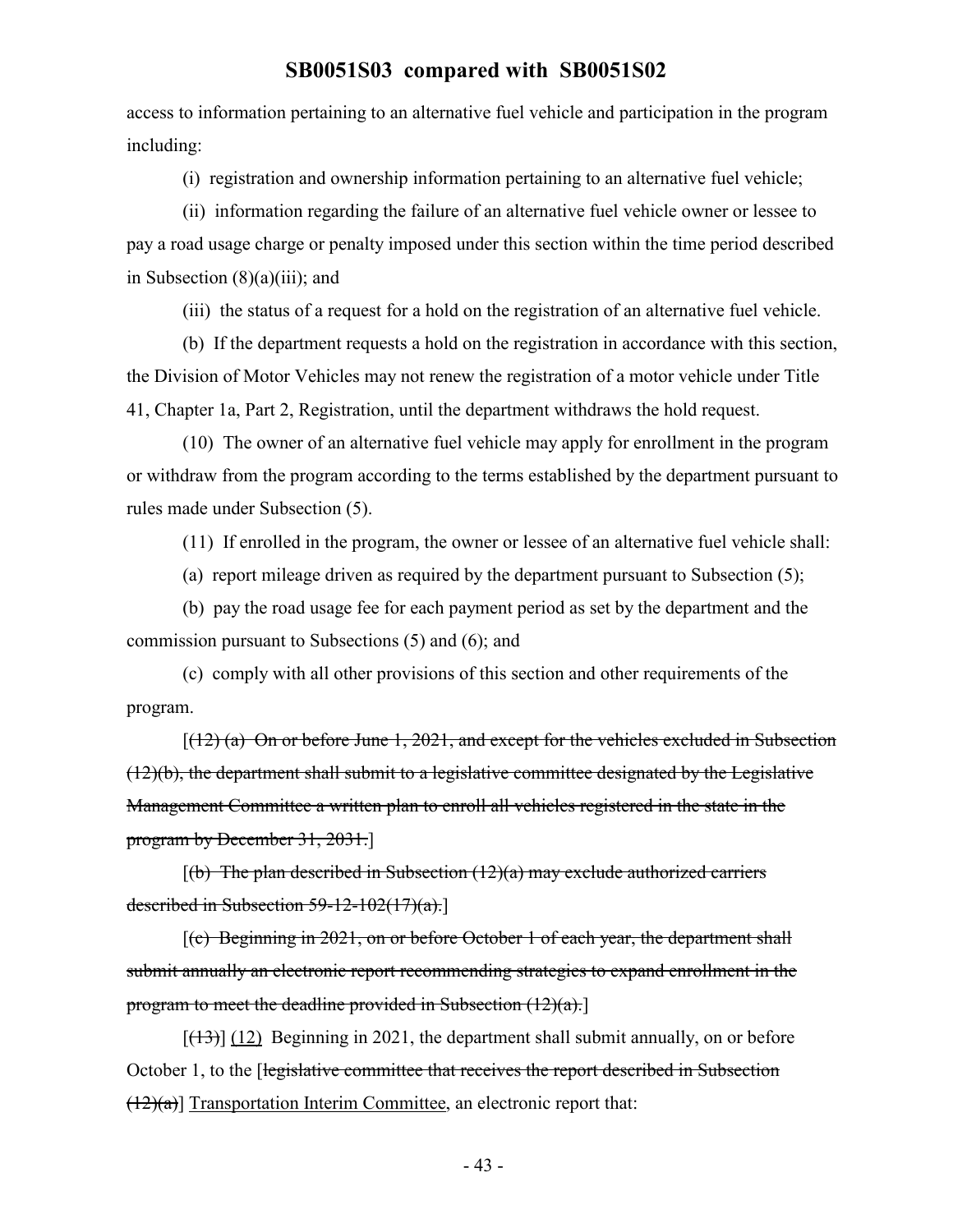(a) states for the preceding fiscal year:

(i) the amount of revenue collected from the program;

(ii) the participation rate in the program; and

(iii) the department's costs to administer the program; and

(b) provides for the current fiscal year, an estimate of:

(i) the revenue that will be collected from the program;

(ii) the participation rate in the program; and

(iii) the department's costs to administer the program.

Section 20. Section **72-1-213.2** is amended to read:

#### **72-1-213.2. Road Usage Charge Program Special Revenue Fund -- Revenue.**

(1) There is created a special revenue fund within the Transportation Fund known as the "Road Usage Charge Program Special Revenue Fund."

(2) (a) The fund shall be funded from the following sources:

 $[(a)]$  (i) revenue collected by the department under Section 72-1-213.1;

 $[\phi]$  (ii) appropriations made to the fund by the Legislature;

 $[\text{e}(\epsilon)]$  (iii) contributions from other public and private sources for deposit into the fund;

 $[\frac{d}{d}]$  (iv) interest earnings on cash balances; and

 $[\text{e}(\mathbf{e})]$  (v) money collected for repayments and interest on fund money.

(b) If the revenue derived from the sources described in Subsection (2)(a) is

insufficient to cover the costs of administering the road usage charge program, subject to Subsection 72-2-107(1), the department may transfer into the fund revenue deposited into the Transportation Fund from the fee described in Subsections 41-1a-1206(1)(h) and (2)(b) in an amount sufficient to enable the department to administer the road usage charge program.

(3) (a) Revenue generated by the road usage charge program and relevant penalties shall be deposited into the Road Usage Charge Program Special Revenue Fund.

(b) Revenue in the Road Usage Charge Program Special Revenue Fund is nonlapsing.

(4) Upon appropriation by the Legislature, the department may use revenue deposited into the Road Usage Charge Program Special Revenue Fund:

(a) to cover the costs of administering the program; and

(b) for state transportation purposes.

Section 21. Section **72-2-121** is amended to read: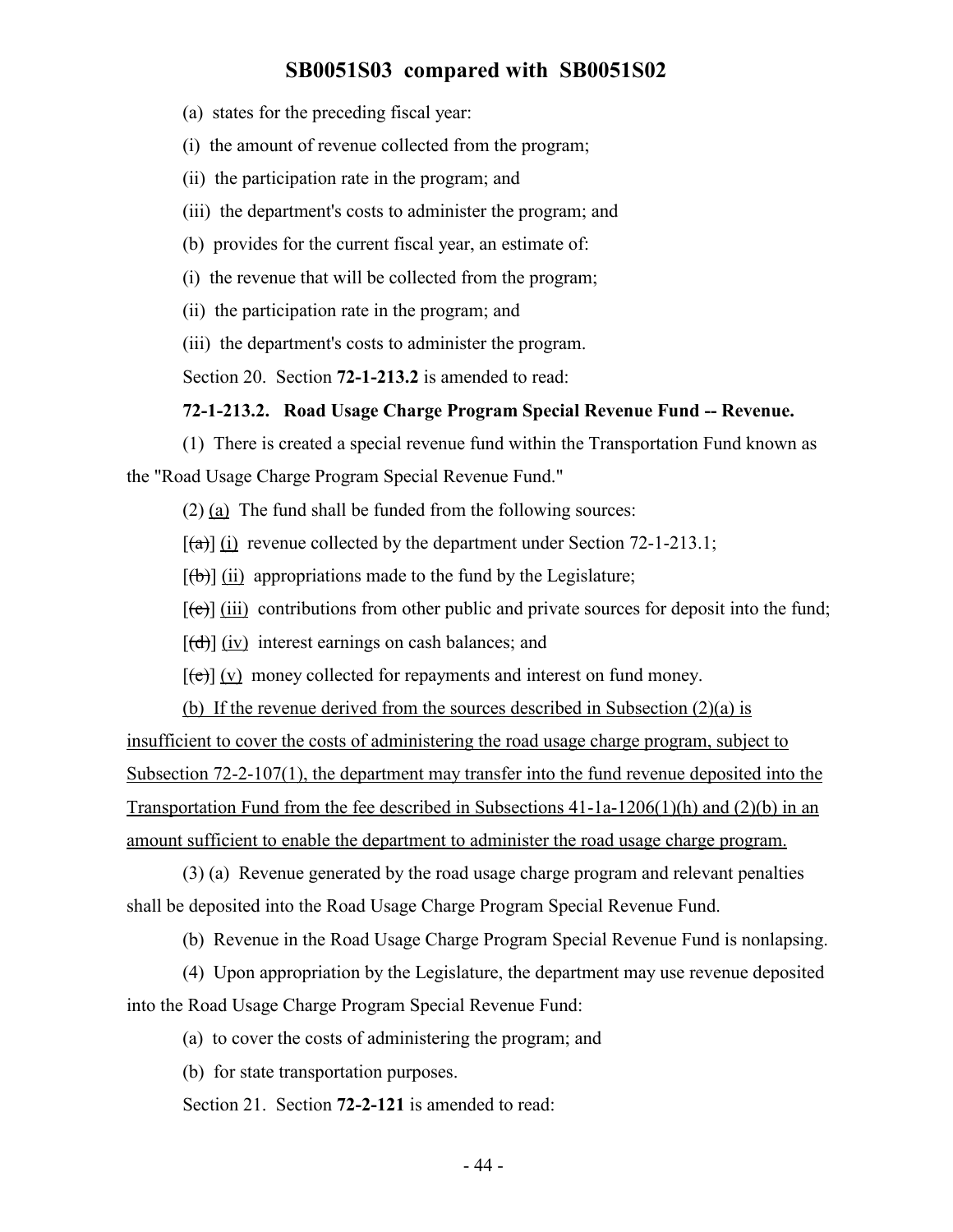#### **72-2-121. County of the First Class Highway Projects Fund.**

(1) There is created a special revenue fund within the Transportation Fund known as the "County of the First Class Highway Projects Fund."

(2) The fund consists of money generated from the following revenue sources:

(a) any voluntary contributions received for new construction, major renovations, and improvements to highways within a county of the first class;

(b) the portion of the sales and use tax described in Subsection 59-12-2214(3)(b) deposited into or transferred to the fund;

(c) the portion of the sales and use tax described in Section 59-12-2217 deposited into or transferred to the fund; and

(d) a portion of the local option highway construction and transportation corridor preservation fee imposed in a county of the first class under Section 41-1a-1222 deposited into or transferred to the fund.

(3) (a) The fund shall earn interest.

(b) All interest earned on fund money shall be deposited into the fund.

(4) The executive director shall use the fund money only:

(a) to pay debt service and bond issuance costs for bonds issued under Sections 63B-16-102, 63B-18-402, and 63B-27-102;

(b) for right-of-way acquisition, new construction, major renovations, and improvements to highways within a county of the first class and to pay any debt service and bond issuance costs related to those projects, including improvements to a highway located within a municipality in a county of the first class where the municipality is located within the boundaries of more than a single county;

(c) for the construction, acquisition, use, maintenance, or operation of:

(i) an active transportation facility for nonmotorized vehicles;

(ii) multimodal transportation that connects an origin with a destination; or

(iii) a facility that may include a:

(A) pedestrian or nonmotorized vehicle trail;

(B) nonmotorized vehicle storage facility;

(C) pedestrian or vehicle bridge; or

(D) vehicle parking lot or parking structure;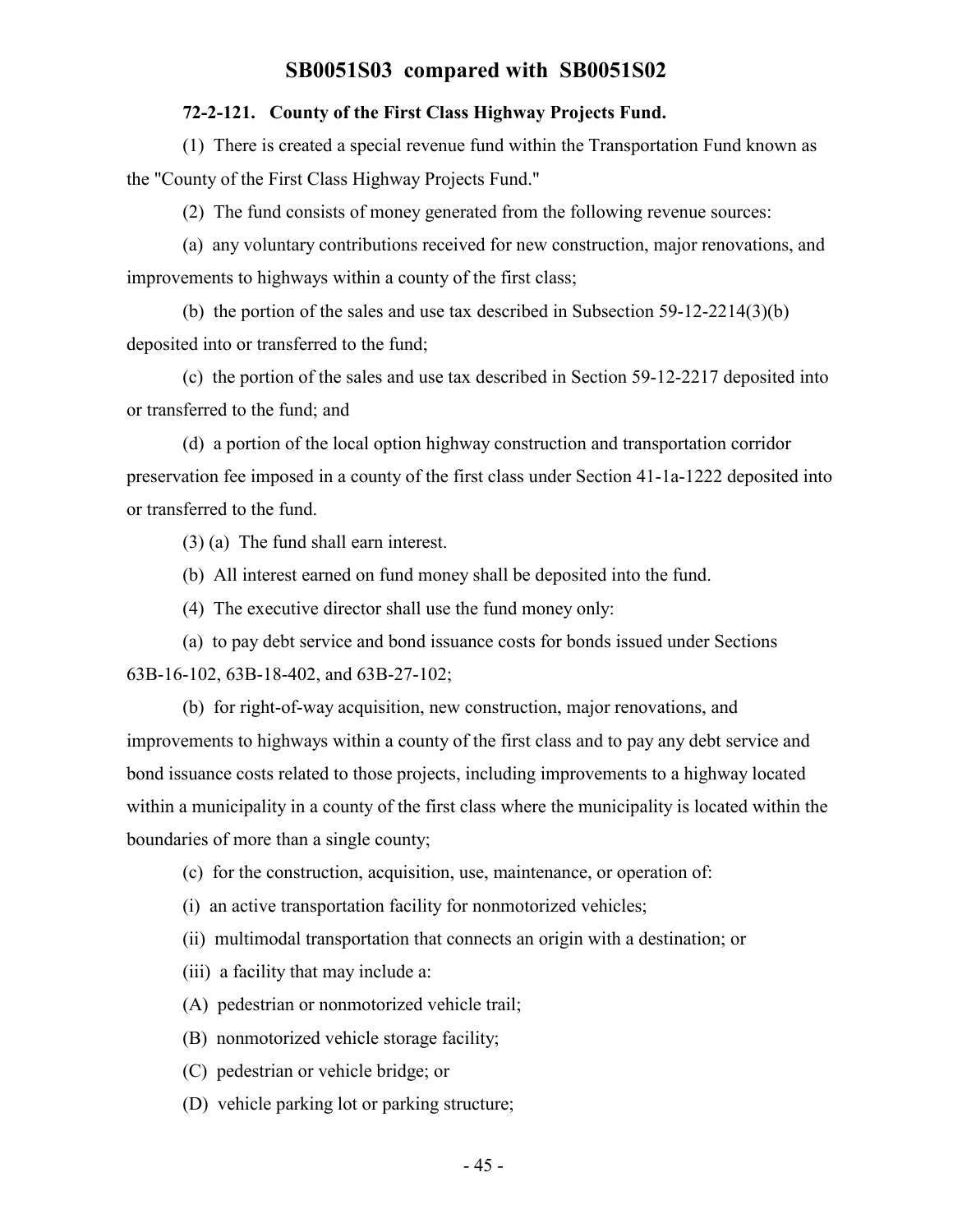(d) to transfer to the 2010 Salt Lake County Revenue Bond Sinking Fund created by Section 72-2-121.3 the amount required in Subsection 72-2-121.3(4)(c) minus the amounts transferred in accordance with Subsection 72-2-124(4)(a)(iv);

(e) for a fiscal year beginning on or after July 1, 2013, to pay debt service and bond issuance costs for \$30,000,000 of the bonds issued under Section 63B-18-401 for the projects described in Subsection 63B-18-401(4)(a);

(f) for a fiscal year beginning on or after July 1, 2013, and after the department has verified that the amount required under Subsection 72-2-121.3(4)(c) is available in the fund, to transfer an amount equal to 50% of the revenue generated by the local option highway construction and transportation corridor preservation fee imposed under Section 41-1a-1222 in a county of the first class:

(i) to the legislative body of a county of the first class; and

(ii) to be used by a county of the first class for:

(A) highway construction, reconstruction, or maintenance projects; or

(B) the enforcement of state motor vehicle and traffic laws;

 $[(g)$  for fiscal year 2015-16 only, and after the department has verified that the amount required under Subsection 72-2-121.3(4)(c) is available in the fund and the transfer under Subsection (4)(e) has been made, to transfer an amount equal to \$25,000,000:

 $[(i)$  to the legislative body of a county of the first class; and  $]$ 

 $[(iii)$  to be used by the county for the purposes described in this section;

 $[\frac{f(h)}{g}]$  for a fiscal year beginning on or after July 1, 2015, after the department has verified that the amount required under Subsection 72-2-121.3(4)(c) is available in the fund and the transfer under Subsection (4)(e) has been made, to annually transfer an amount of the sales and use tax revenue imposed in a county of the first class and deposited into the fund in accordance with Subsection 59-12-2214(3)(b) equal to an amount needed to cover the debt to:

(i) the appropriate debt service or sinking fund for the repayment of bonds issued under Section 63B-27-102; and

[(ii) the Transportation Fund created in Section 72-2-102 until \$28,079,000 has been deposited into the Transportation Fund; and]

 $[\overline{\text{(iii)}}]$  (ii) the appropriate debt service or sinking fund for the repayment of bonds issued under Sections 63B-31-102 and 63B-31-103;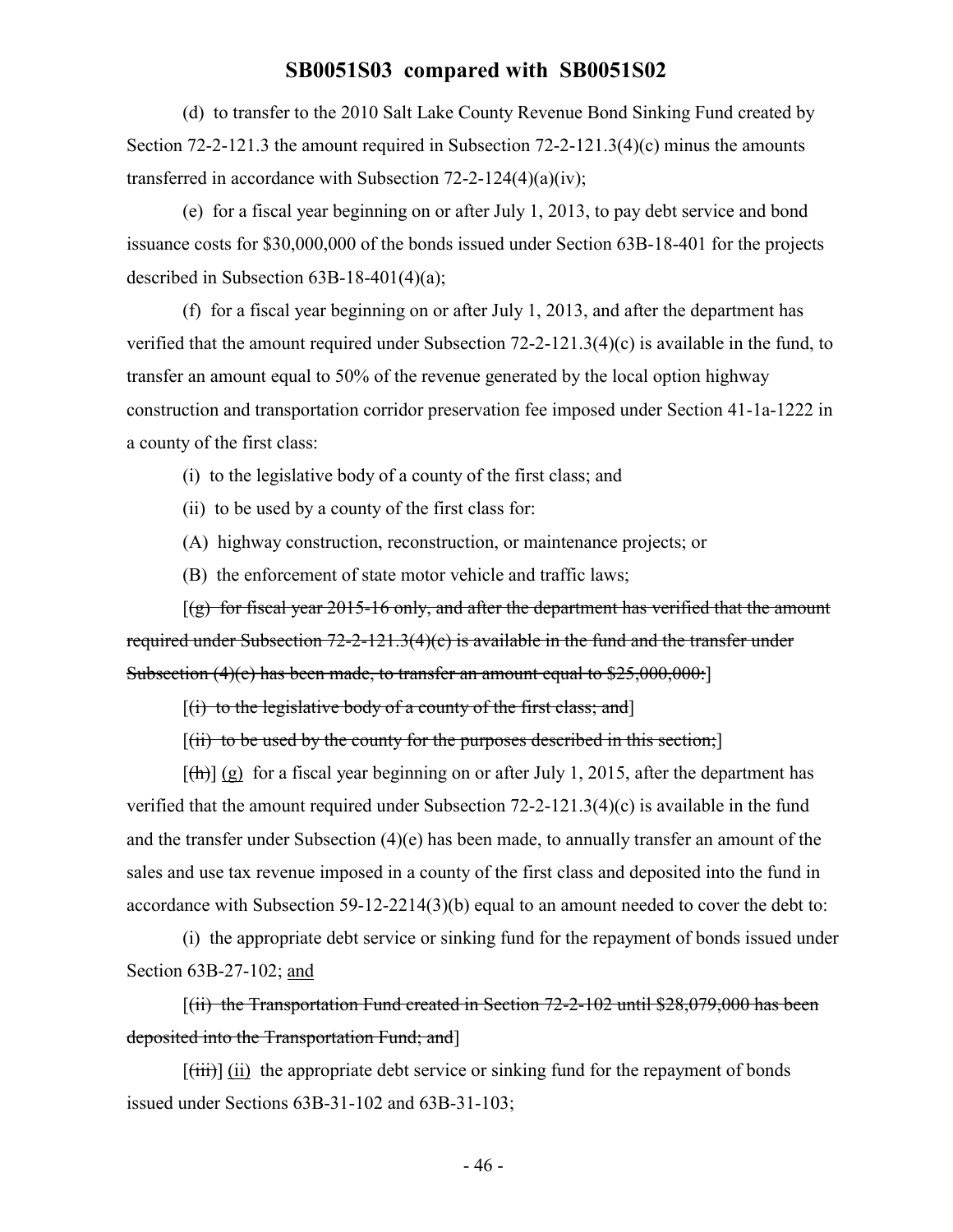$[f<sup>th</sup>]$  (h) after the department has verified that the amount required under Subsection 72-2-121.3(4)(c) is available in the fund and after the transfer under Subsection (4)(d), the payment under Subsection (4)(e), and the [transfers under Subsections  $(4)(h)(i)$  and (ii) have] transfer under Subsection  $(4)(g)(i)$  has been made, to annually transfer \$2,000,000 to a public transit district in a county of the first class to fund a system for public transit;

 $[f(t)]$  (i) for a fiscal year beginning on or after July 1, 2018, after the department has verified that the amount required under Subsection 72-2-121.3(4)(c) is available in the fund and after the transfer under Subsection (4)(d), the payment under Subsection (4)(e), and the [transfers under Subsections  $(4)(h)(i)$  and  $(ii)$  have] transfer under Subsection  $(4)(g)(i)$  has been made, to annually transfer 20% of the amount deposited into the fund under Subsection (2)(b):

(i) to the legislative body of a county of the first class; and

(ii) to fund parking facilities in a county of the first class that facilitate significant economic development and recreation and tourism within the state;

 $[(k)]$  (j) for the 2018-19 fiscal year only, after the department has verified that the amount required under Subsection 72-2-121.3(4)(c) is available in the fund and after the transfer under Subsection  $(4)(d)$ , the payment under Subsection  $(4)(e)$ , and the transfers under Subsections  $[(4)(h), (i),$  and  $(i)]$   $(4)(g)$ ,  $(h)$ , and  $(i)$  have been made, to transfer \$12,000,000 to the department to distribute for the following projects:

(i) \$2,000,000 to West Valley City for highway improvement to 4100 South;

(ii) \$1,000,000 to Herriman for highway improvements to Herriman Boulevard from 6800 West to 7300 West;

(iii) \$1,100,000 to South Jordan for highway improvements to Grandville Avenue;

(iv) \$1,800,000 to Riverton for highway improvements to Old Liberty Way from 13400 South to 13200 South;

(v) \$1,000,000 to Murray City for highway improvements to 5600 South from State Street to Van Winkle;

(vi) \$1,000,000 to Draper for highway improvements to Lone Peak Parkway from 11400 South to 12300 South;

(vii) \$1,000,000 to Sandy City for right-of-way acquisition for Monroe Street;

(viii) \$900,000 to South Jordan City for right-of-way acquisition and improvements to 10200 South from 2700 West to 3200 West;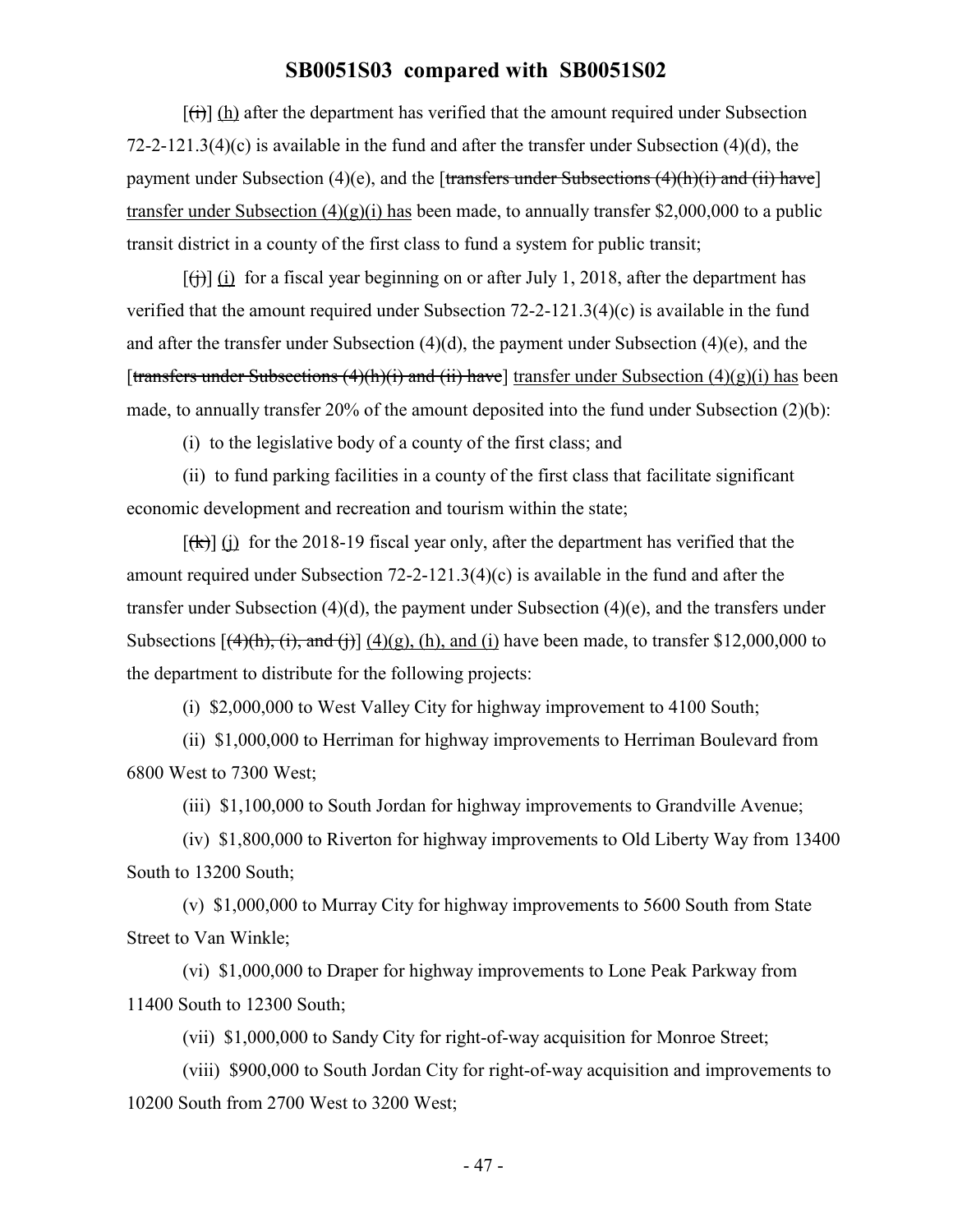(ix) \$1,000,000 to West Jordan for highway improvements to 8600 South near Mountain View Corridor;

(x) \$700,000 to South Jordan right-of-way improvements to 10550 South; and

(xi) \$500,000 to Salt Lake County for highway improvements to 2650 South from

7200 West to 8000 West; and

 $\left[\right]$  subject to Subsection (5), for the 2020-2021 fiscal year only, after the department has verified that the amount required under Subsection 72-2-121.3(4)(c) is available in the fund and after the transfer under Subsection  $(4)(d)$ , the payment under Subsection  $(4)(e)$ , and the transfers under Subsections (4)(h), (i), and (j) have been made, to transfer the following amounts to the following cities:]

 $[(i)$  \$2,600,000 to South Salt Lake City;

 $[(ii)$  \$1,100,000 to Salt Lake City;

 $[(iii)$   $$1,100,000$  to West Valley City;

 $[(iv)$  \$1,000,000 to Millcreek;

 $[(v) $700,000$  to Sandy;

 $[(vi) $700,000$  to West Jordan;

 $[(\text{vii}) \, \$500,000 \text{ to Murray}]$ 

 $[(viii)$  \$500,000 to South Jordan; and

 $[(ix)$  \$500,000 to Taylorsville; and]

 $[\text{m}]}$  (k) subject to Subsection (5), for a fiscal year beginning on or after July 1, 2021, and for 15 years thereafter, to annually transfer the following amounts to the following cities, metro townships, and the county of the first class for priority projects to mitigate congestion and improve transportation safety:

 $[(i)$  \$1,100,000 to Salt Lake City;]

 $[(ii)$  \$1,100,000 to Sandy;

 $[(iii)$  \$1,100,000 to Taylorsville;

(i) \$2,000,000 to Sandy;

(ii) \$2,000,000 to Taylorsville;

(iii) \$1,100,000 to Salt Lake City;

(iv) \$1,100,000 to West Jordan;

(v) \$1,100,000 to West Valley City;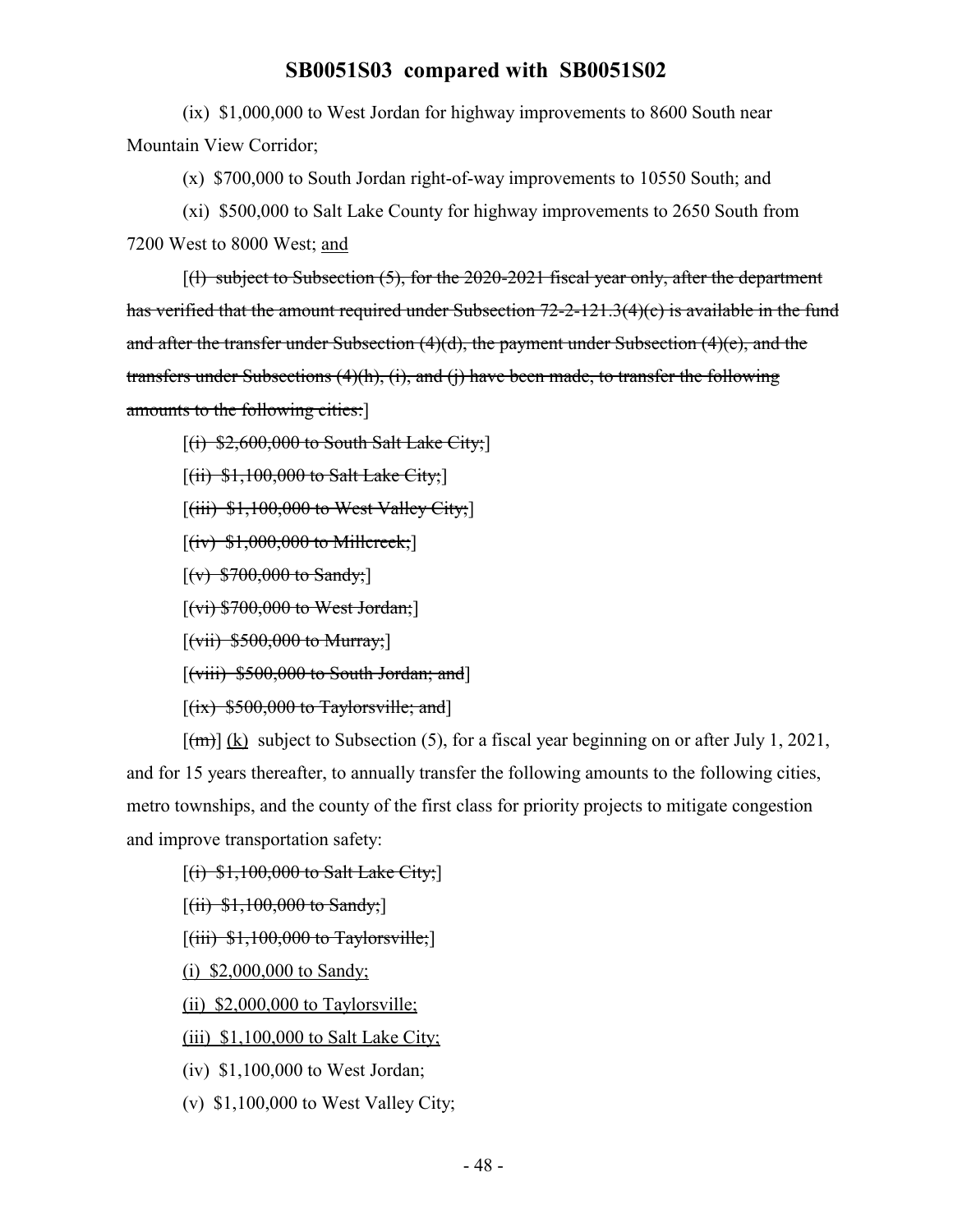(vi) \$800,000 to Herriman;

(vii) \$700,000 to Draper;

(viii) \$700,000 to Riverton;

(ix) \$700,000 to South Jordan;

(x) \$500,000 to Bluffdale;

 $[(x)] (xi)$  \$500,000 to Midvale;

 $[\overrightarrow{x_i}]$  (xii) \$500,000 to Millcreek;

 $\left[\frac{\overrightarrow{xii}}{\overrightarrow{xiii}}\right]$  (xiii) \$500,000 to Murray;

 $[\overline{(\overline{xiii})}]$  (xiv) \$400,000 to Cottonwood Heights; and

 $[\overline{(xiv)}]$  (xv) \$300,000 to Holladay.

(5) (a) If revenue in the fund is insufficient to satisfy all of the transfers described in Subsection  $(4)(m)$ , the executive director shall proportionately reduce the amounts transferred as described in Subsection  $[(4)(m)] (4)(k)$ .

(b) A local government entity, as that term is defined in Section 63J-1-220, is exempt from entering into an agreement as described in Section 63J-1-220 pertaining to the receipt or expenditure of any funding described in Subsection  $[(4)(1)$  or  $(m)] (4)(k)$ .

(c) A local government may not use revenue described in  $[Subsections (4)(1) and (m)]$ Subsection  $(4)(k)$  to supplant existing class B or class C road funds that a local government has budgeted for transportation projects.

(d) (i) A municipality or county that received a transfer of funds described in Subsection  $[(4)(k)]$  (4)(i) shall submit to the department a statement of cash flow and progress pertaining to the municipality's or county's respective project described in Subsection  $[(4)(k)]$  $(4)(i)$ .

(ii) After the department is satisfied that the municipality or county described in Subsection  $[(4)(k)] (4)(i)$  has made substantial progress and the expenditure of funds is programmed and imminent, the department may transfer to the same municipality or county the respective amounts described in  $[Subsections (4)(1) and (m)]$  Subsection (4)(k).

(6) The revenues described in Subsections (2)(b), (c), and (d) that are deposited into the fund and bond proceeds from bonds issued under Sections 63B-16-102, 63B-18-402, and 63B-27-102 are considered a local matching contribution for the purposes described under Section 72-2-123.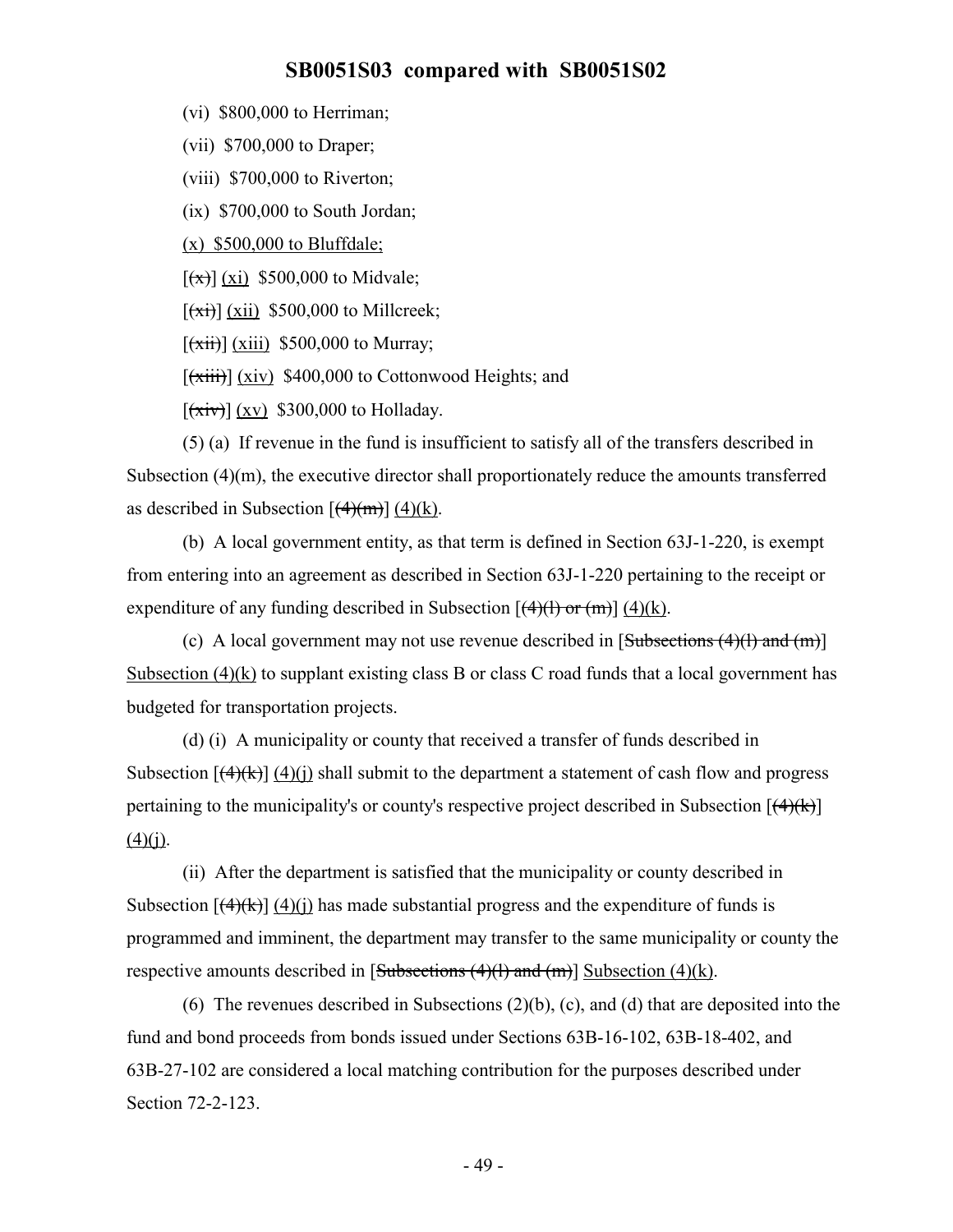(7) The additional administrative costs of the department to administer this fund shall be paid from money in the fund.

(8) Notwithstanding any statutory or other restrictions on the use or expenditure of the revenue sources deposited into this fund, the Department of Transportation may use the money in this fund for any of the purposes detailed in Subsection (4).

 $[(9)$  (a) For a fiscal year beginning on or after July 1, 2018, at the end of each fiscal year, after all programmed payments and transfers authorized or required under this section have been made, on November 30 the department shall transfer the remainder of the money in the fund to the Transportation Fund to reduce the amount owed to the Transportation Fund under Subsection (4)(h)(ii).]

 $[(b)$  The department shall provide notice to a county of the first class of the amount transferred in accordance with this Subsection (9).]

 $[(10)(9)(a)$  Any revenue in the fund that is not specifically allocated and obligated under Subsections (4) through (8) is subject to the review process described in this Subsection  $[\left(\theta\right)](9)$ .

(b) A county of the first class shall create a county transportation advisory committee as described in Subsection  $[(10)(c)]$  to review proposed transportation and, as applicable, public transit projects and rank projects for allocation of funds.

(c) The county transportation advisory committee described in Subsection  $[(10)(b)]$ shall be composed of the following 13 members:

(i) six members who are residents of the county, nominated by the county executive and confirmed by the county legislative body who are:

(A) members of a local advisory council of a large public transit district as defined in Section 17B-2a-802;

(B) county council members; or

(C) other residents with expertise in transportation planning and funding; and

(ii) seven members nominated by the county executive, and confirmed by the county legislative body, chosen from mayors or managers of cities or towns within the county.

(d) (i) A majority of the members of the county transportation advisory committee constitutes a quorum.

(ii) The action by a quorum of the county transportation advisory committee constitutes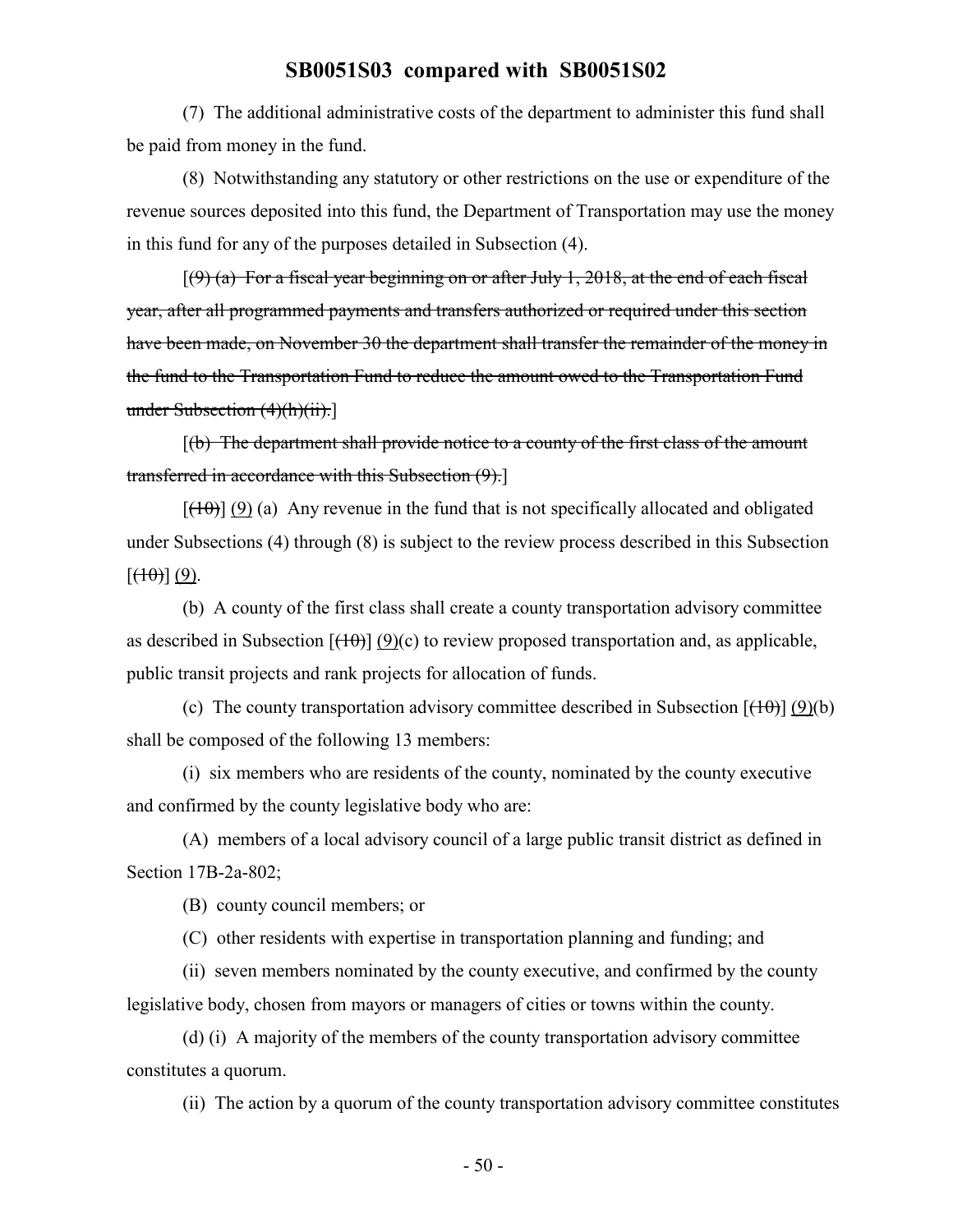an action by the county transportation advisory committee.

(e) The county body shall determine:

(i) the length of a term of a member of the county transportation advisory committee;

(ii) procedures and requirements for removing a member of the county transportation advisory committee;

(iii) voting requirements of the county transportation advisory committee;

(iv) chairs or other officers of the county transportation advisory committee;

(v) how meetings are to be called and the frequency of meetings, but not less than once annually; and

(vi) the compensation, if any, of members of the county transportation advisory committee.

(f) The county shall establish by ordinance criteria for prioritization and ranking of projects, which may include consideration of regional and countywide economic development impacts, including improved local access to:

- (i) employment;
- (ii) recreation;
- (iii) commerce; and
- (iv) residential areas.

(g) The county transportation advisory committee shall evaluate and rank each proposed public transit project and regionally significant transportation facility according to criteria developed pursuant to Subsection  $[\frac{(10)}{(10)}]$  (9)(f).

(h) (i) After the review and ranking of each project as described in this section, the county transportation advisory committee shall provide a report and recommend the ranked list of projects to the county legislative body and county executive.

(ii) After review of the recommended list of projects, as part of the county budgetary process, the county executive shall review the list of projects and may include in the proposed budget the proposed projects for allocation, as funds are available.

(i) The county executive of the county of the first class, with information provided by the county and relevant state entities, shall provide a report annually to the county transportation advisory committee, and to the mayor or manager of each city, town, or metro township in the county, including the following: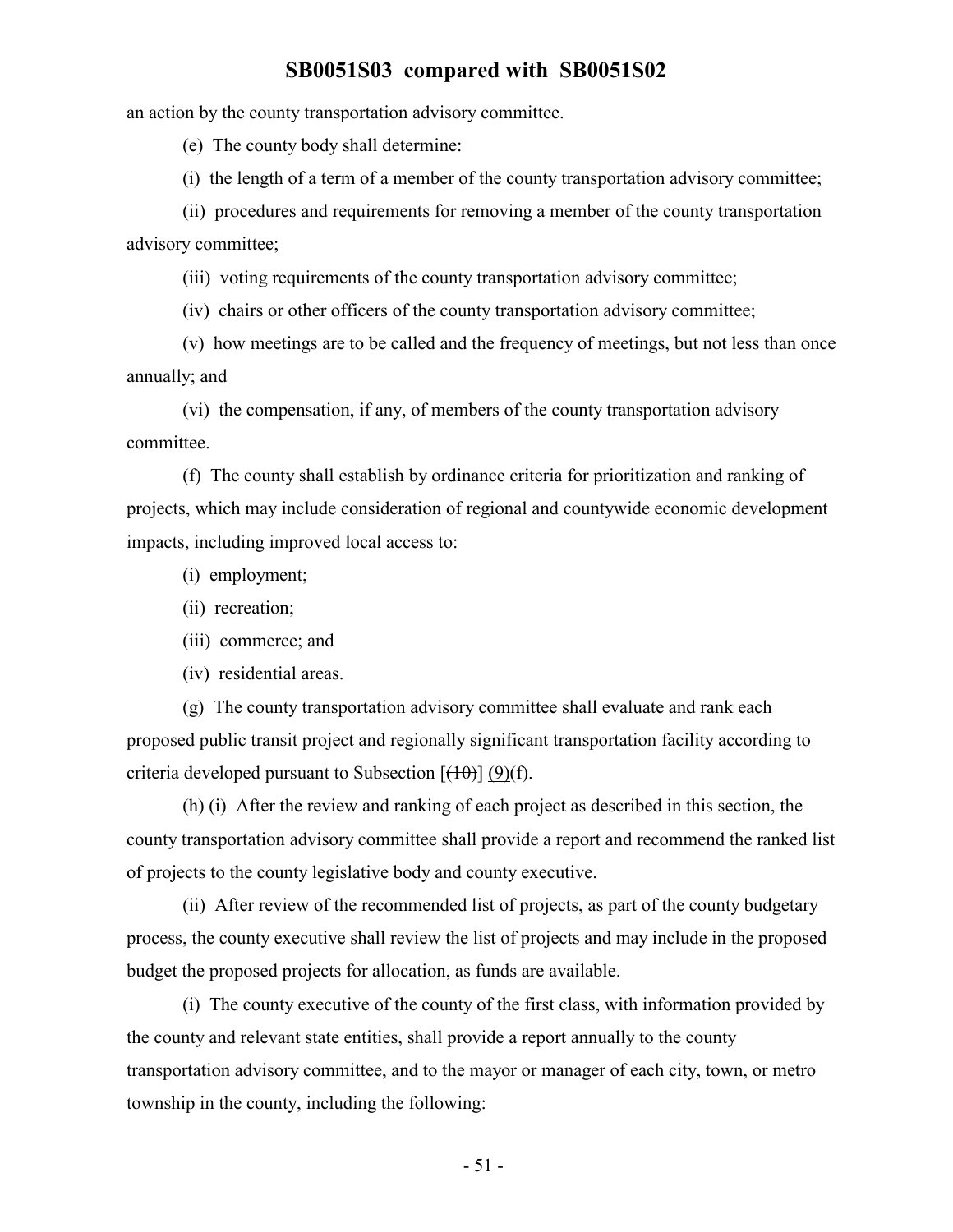(i) the amount of revenue received into the fund during the past year;

(ii) any funds available for allocation;

(iii) funds obligated for debt service; and

(iv) the outstanding balance of transportation-related debt.

 $[(11)]$  (10) As resources allow, the department shall study in 2020 transportation connectivity in the southwest valley of Salt Lake County, including the feasibility of connecting major east-west corridors to U-111.

Section 22. Section **72-2-124** is amended to read:

#### **72-2-124. Transportation Investment Fund of 2005.**

(1) There is created a capital projects fund entitled the Transportation Investment Fund of 2005.

(2) The fund consists of money generated from the following sources:

(a) any voluntary contributions received for the maintenance, construction,

reconstruction, or renovation of state and federal highways;

(b) appropriations made to the fund by the Legislature;

(c) registration fees designated under Section 41-1a-1201;

(d) the sales and use tax revenues deposited into the fund in accordance with Section

59-12-103; and

(e) revenues transferred to the fund in accordance with Section 72-2-106.

(3) (a) The fund shall earn interest.

(b) All interest earned on fund money shall be deposited into the fund.

(4) (a) Except as provided in Subsection (4)(b), the executive director may only use fund money to pay:

(i) the costs of maintenance, construction, reconstruction, or renovation to state and federal highways prioritized by the Transportation Commission through the prioritization process for new transportation capacity projects adopted under Section 72-1-304;

(ii) the costs of maintenance, construction, reconstruction, or renovation to the highway projects described in Subsections 63B-18-401(2), (3), and (4);

(iii) principal, interest, and issuance costs of bonds authorized by Section 63B-18-401 minus the costs paid from the County of the First Class Highway Projects Fund in accordance with Subsection  $72-2-121(4)(e)$ ;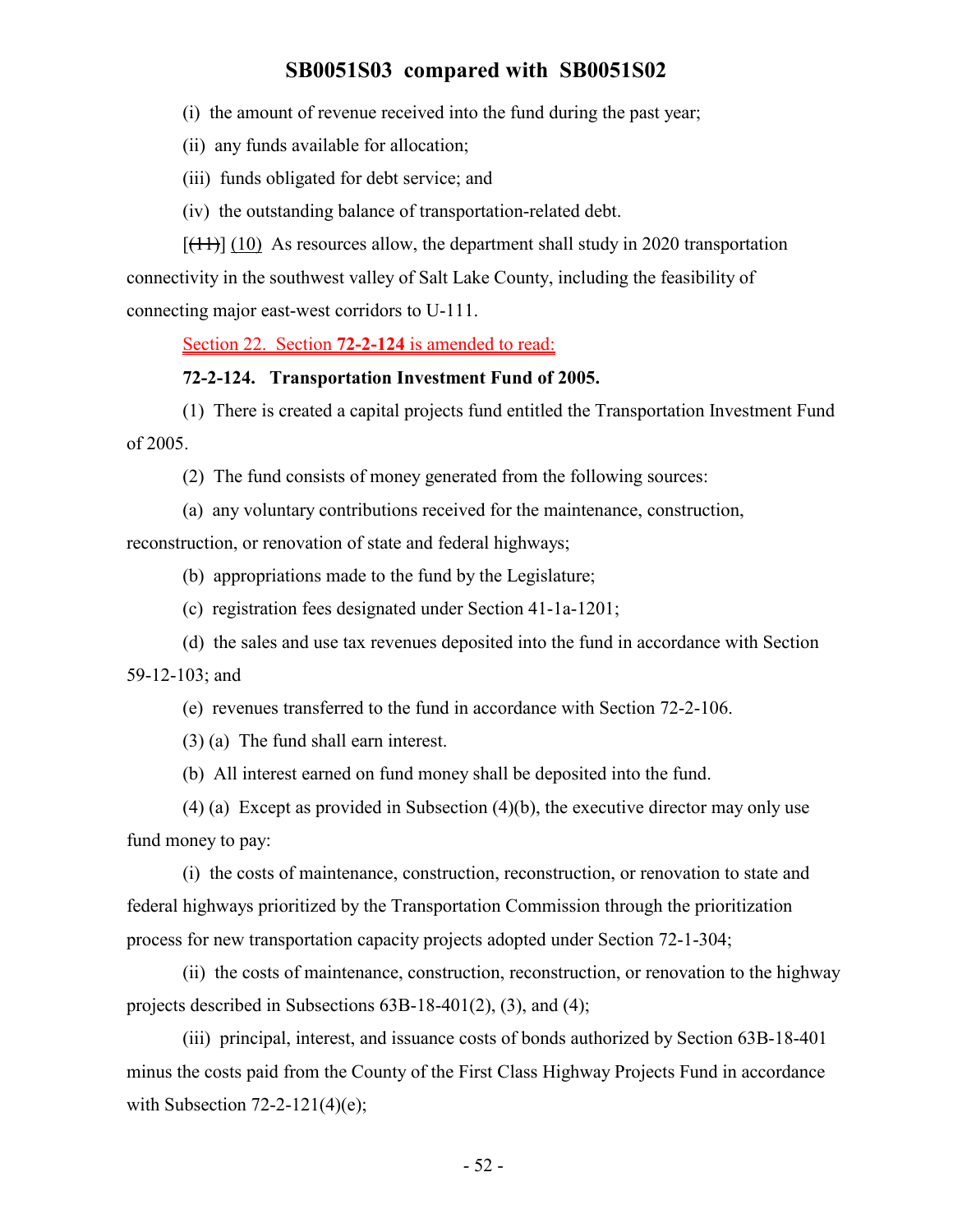(iv) for a fiscal year beginning on or after July 1, 2013, to transfer to the 2010 Salt Lake County Revenue Bond Sinking Fund created by Section 72-2-121.3 the amount certified by Salt Lake County in accordance with Subsection 72-2-121.3(4)(c) as necessary to pay the debt service on \$30,000,000 of the revenue bonds issued by Salt Lake County;

(v) principal, interest, and issuance costs of bonds authorized by Section 63B-16-101 for projects prioritized in accordance with Section 72-2-125;

(vi) all highway general obligation bonds that are intended to be paid from revenues in the Centennial Highway Fund created by Section 72-2-118;

(vii) for fiscal year 2015-16 only, to transfer \$25,000,000 to the County of the First Class Highway Projects Fund created in Section 72-2-121 to be used for the purposes described in Section 72-2-121;

(viii) if a political subdivision provides a contribution equal to or greater than 40% of the costs needed for construction, reconstruction, or renovation of paved pedestrian or paved nonmotorized transportation for projects that:

(A) mitigate traffic congestion on the state highway system;

(B) are part of an active transportation plan approved by the department; and

(C) are prioritized by the commission through the prioritization process for new transportation capacity projects adopted under Section 72-1-304;

(ix) \$705,000,000 for the costs of right-of-way acquisition, construction, reconstruction, or renovation of or improvement to the following projects:

(A) the connector road between Main Street and 1600 North in the city of Vineyard;

- (B) Geneva Road from University Parkway to 1800 South;
- (C) the SR-97 interchange at 5600 South on I-15;
- (D) two lanes on U-111 from Herriman Parkway to 11800 South;
- (E) widening I-15 between mileposts 10 and 13 and the interchange at milepost 11;
- (F) improvements to 1600 North in Orem from 1200 West to State Street;

(G) widening I-15 between mileposts 6 and 8;

(H) widening 1600 South from Main Street in the city of Spanish Fork to SR-51;

(I) widening US 6 from Sheep Creek to Mill Fork between mileposts 195 and 197 in Spanish Fork Canyon;

(J) I-15 northbound between mileposts 43 and 56;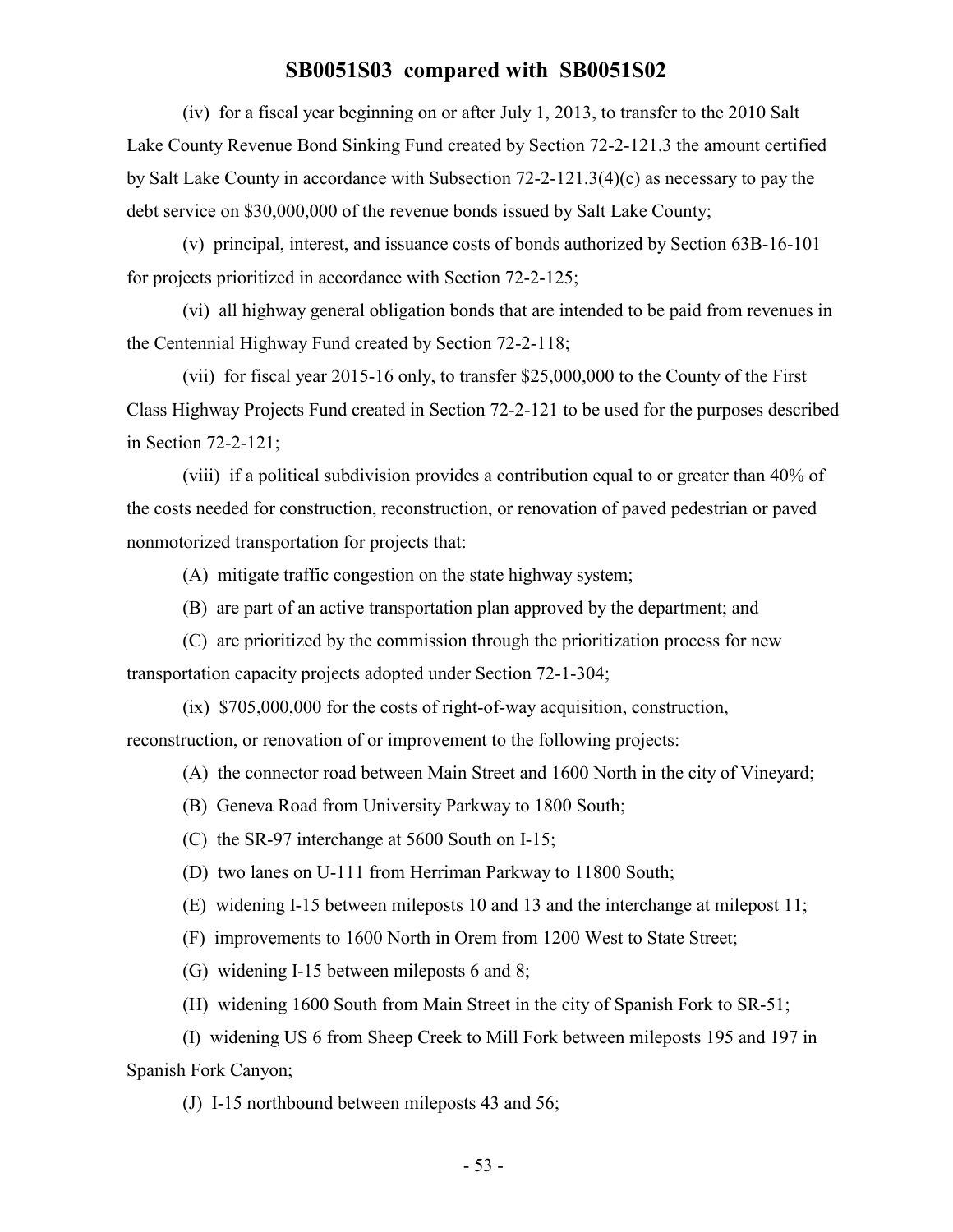(K) a passing lane on SR-132 between mileposts 41.1 and 43.7 between mileposts 43 and 45.1;

(L) east Zion SR-9 improvements;

(M) Toquerville Parkway;

(N) an environmental study on Foothill Boulevard in the city of Saratoga Springs;

(O) using funds allocated in this Subsection (4)(a)(ix), and other sources of funds, for construction of an interchange on Bangerter Highway at 13400 South; and

(P) an environmental impact study for Kimball Junction in Summit County; and

(x) \$28,000,000 as pass-through funds, to be distributed as necessary to pay project costs based upon a statement of cash flow that the local jurisdiction where the project is located provides to the department demonstrating the need for money for the project, for the following projects in the following amounts:

(A) \$5,000,000 for Payson Main Street repair and replacement;

(B) \$8,000,000 for a Bluffdale 14600 South railroad bypass;

(C) \$5,000,000 for improvements to 4700 South in Taylorsville; and

(D) \$10,000,000 for improvements to the west side frontage roads adjacent to U.S. 40 between mile markers 7 and 10.

(b) The executive director may use fund money to exchange for an equal or greater amount of federal transportation funds to be used as provided in Subsection (4)(a).

(5) (a) Except as provided in Subsection (5)(b), the executive director may not program fund money to a project prioritized by the commission under Section 72-1-304, including fund money from the Transit Transportation Investment Fund, within the boundaries of a municipality that is required to adopt a moderate income housing plan element as part of the municipality's general plan as described in Subsection 10-9a-401(3), if the municipality has failed to adopt a moderate income housing plan element as part of the municipality's general plan or has failed to implement the requirements of the moderate income housing plan as determined by the results of the Department of Workforce Service's review of the annual moderate income housing report described in Subsection 35A-8-803(1)(a)(vii).

(b) Within the boundaries of a municipality that is required under Subsection 10-9a-401(3) to plan for moderate income housing growth but has failed to adopt a moderate income housing plan element as part of the municipality's general plan or has failed to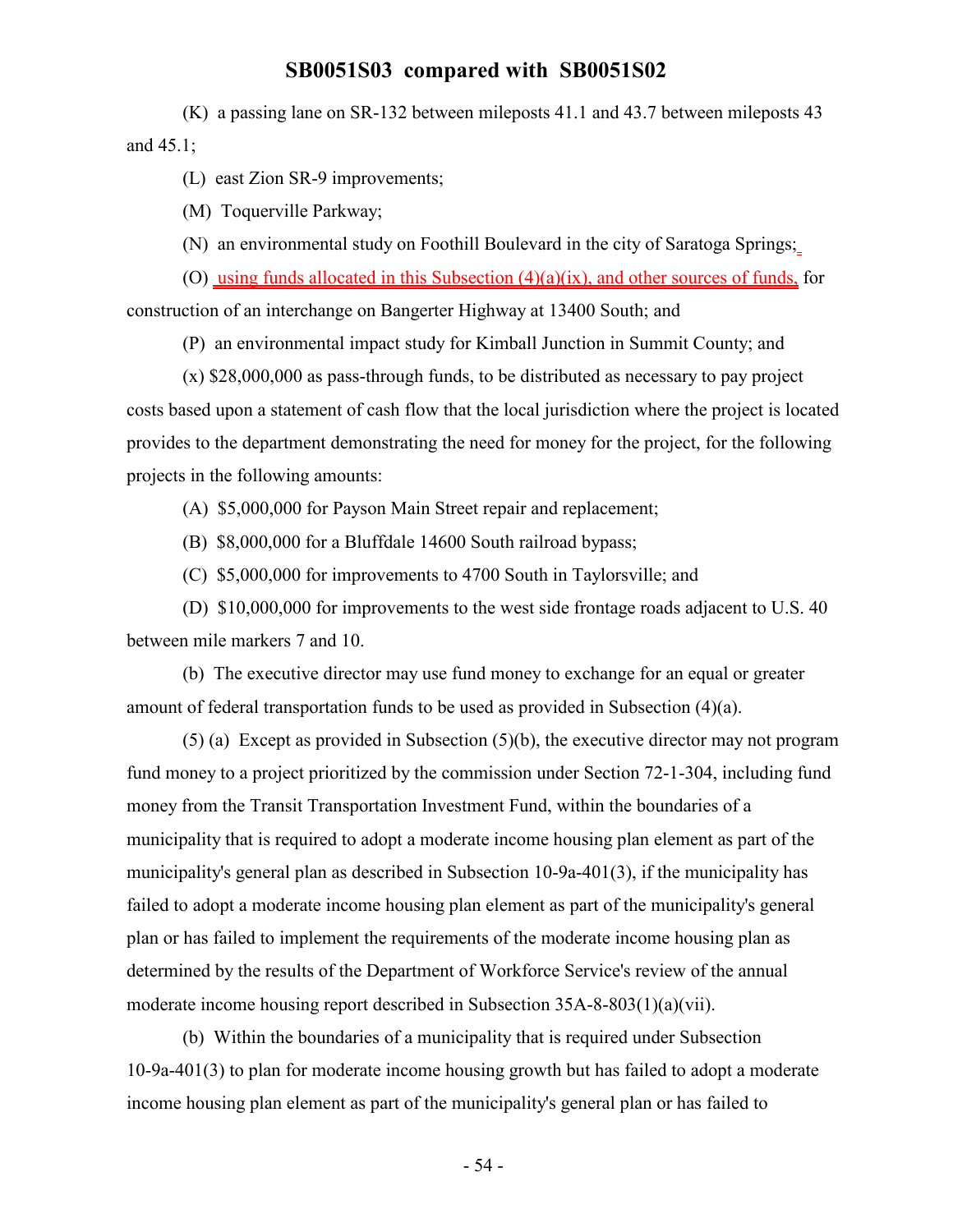implement the requirements of the moderate income housing plan as determined by the results of the Department of Workforce Service's review of the annual moderate income housing report described in Subsection 35A-8-803(1)(a)(vii), the executive director:

(i) may program fund money in accordance with Subsection (4)(a) for a limited-access facility or interchange connecting limited-access facilities;

(ii) may not program fund money for the construction, reconstruction, or renovation of an interchange on a limited-access facility;

(iii) may program Transit Transportation Investment Fund money for a multi-community fixed guideway public transportation project; and

(iv) may not program Transit Transportation Investment Fund money for the construction, reconstruction, or renovation of a station that is part of a fixed guideway public transportation project.

(c) Subsections  $(5)(a)$  and (b) do not apply to a project programmed by the executive director before May 1, 2020, for projects prioritized by the commission under Section 72-1-304.

(6) (a) Except as provided in Subsection (6)(b), the executive director may not program fund money to a project prioritized by the commission under Section 72-1-304, including fund money from the Transit Transportation Investment Fund, within the boundaries of the unincorporated area of a county, if the county is required to adopt a moderate income housing plan element as part of the county's general plan as described in Subsection 17-27a-401(3) and if the county has failed to adopt a moderate income housing plan element as part of the county's general plan or has failed to implement the requirements of the moderate income housing plan as determined by the results of the Department of Workforce Service's review of the annual moderate income housing report described in Subsection 35A-8-803(1)(a)(vii).

(b) Within the boundaries of the unincorporated area of a county where the county is required under Subsection 17-27a-401(3) to plan for moderate income housing growth but has failed to adopt a moderate income housing plan element as part of the county's general plan or has failed to implement the requirements of the moderate income housing plan as determined by the results of the Department of Workforce Service's review of the annual moderate income housing report described in Subsection 35A-8-803(1)(a)(vii), the executive director:

(i) may program fund money in accordance with Subsection  $(4)(a)$  for a limited-access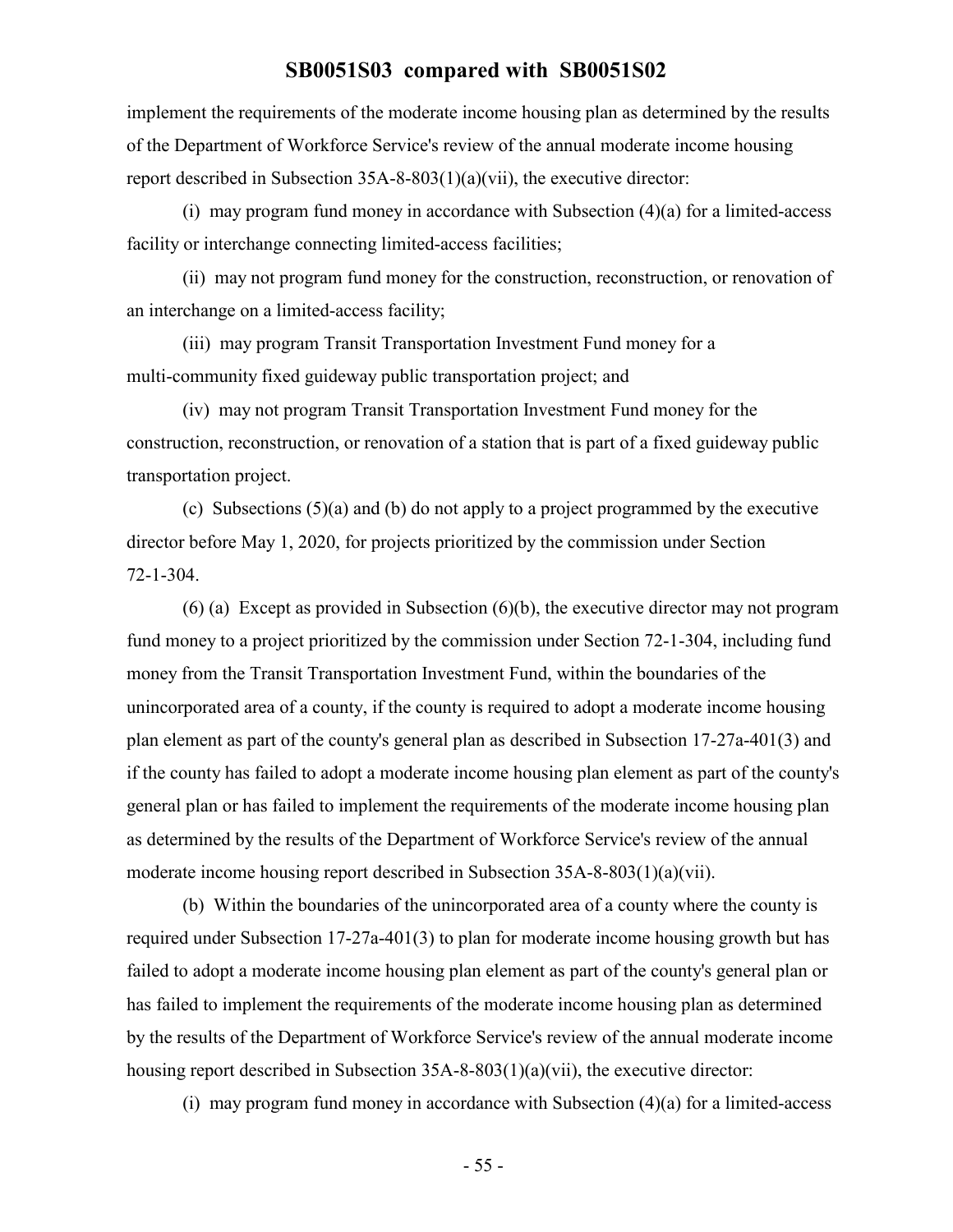facility to a project prioritized by the commission under Section 72-1-304;

(ii) may not program fund money for the construction, reconstruction, or renovation of an interchange on a limited-access facility;

(iii) may program Transit Transportation Investment Fund money for a multi-community fixed guideway public transportation project; and

(iv) may not program Transit Transportation Investment Fund money for the construction, reconstruction, or renovation of a station that is part of a fixed guideway public transportation project.

(c) Subsections (5)(a) and (b) do not apply to a project programmed by the executive director before July 1, 2020, for projects prioritized by the commission under Section 72-1-304.

(7) (a) Before bonds authorized by Section 63B-18-401 or 63B-27-101 may be issued in any fiscal year, the department and the commission shall appear before the Executive Appropriations Committee of the Legislature and present the amount of bond proceeds that the department needs to provide funding for the projects identified in Subsections 63B-18-401(2), (3), and (4) or Subsection 63B-27-101(2) for the current or next fiscal year.

(b) The Executive Appropriations Committee of the Legislature shall review and comment on the amount of bond proceeds needed to fund the projects.

(8) The Division of Finance shall, from money deposited into the fund, transfer the amount of funds necessary to pay principal, interest, and issuance costs of bonds authorized by Section 63B-18-401 or 63B-27-101 in the current fiscal year to the appropriate debt service or sinking fund.

(9) (a) There is created in the Transportation Investment Fund of 2005 the Transit Transportation Investment Fund.

(b) The fund shall be funded by:

(i) contributions deposited into the fund in accordance with Section 59-12-103;

(ii) appropriations into the account by the Legislature;

(iii) deposits of sales and use tax increment related to a housing and transit reinvestment zone as described in Section 63N-3-610;

(iv) private contributions; and

(v) donations or grants from public or private entities.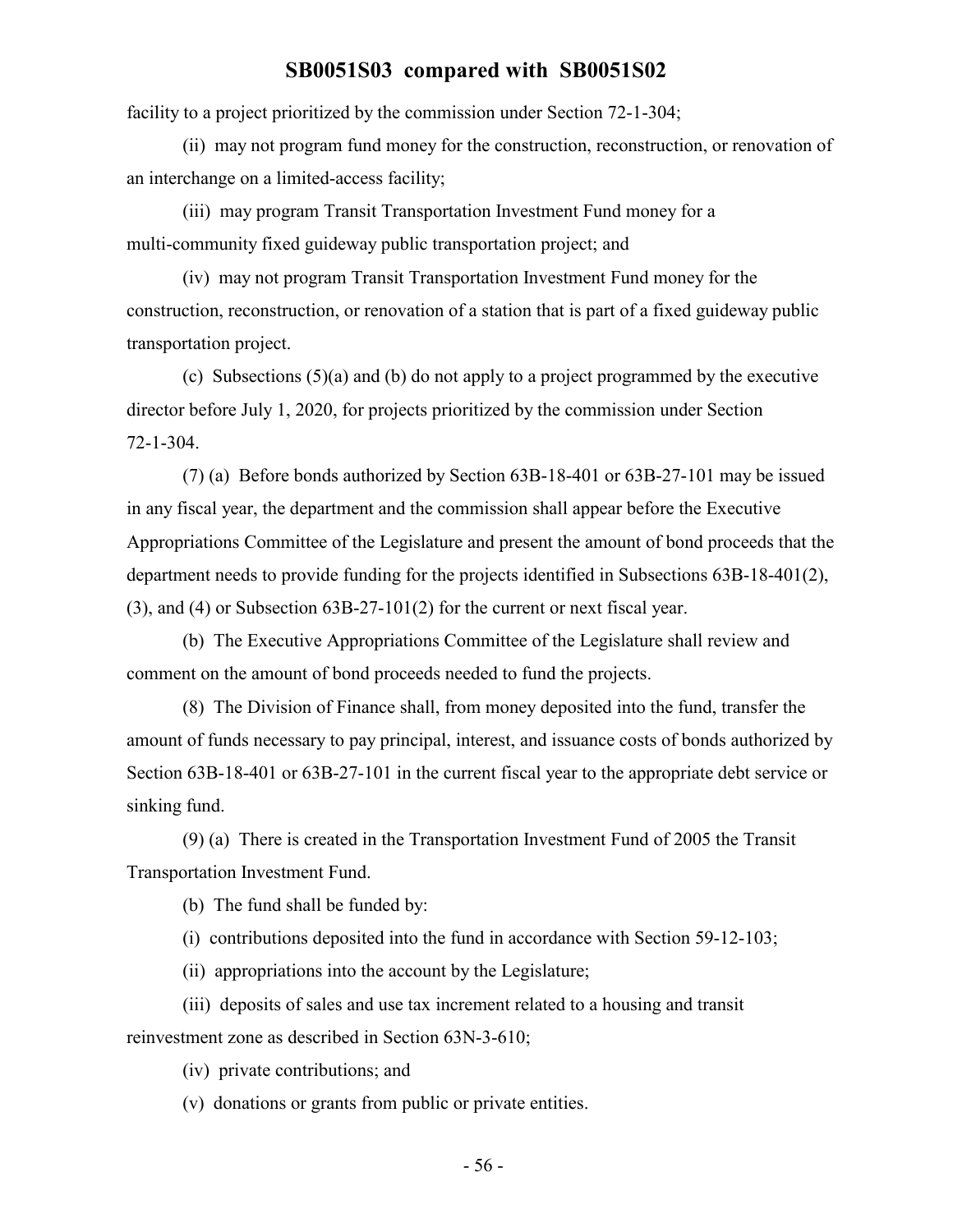(c) (i) The fund shall earn interest.

(ii) All interest earned on fund money shall be deposited into the fund.

(d) Subject to Subsection (9)(e), the Legislature may appropriate money from the fund for public transit capital development of new capacity projects to be used as prioritized by the commission through the prioritization process adopted under Section 72-1-304.

(e) (i) The Legislature may only appropriate money from the fund for a public transit capital development project or pedestrian or nonmotorized transportation project that provides connection to the public transit system if the public transit district or political subdivision provides funds of equal to or greater than 40% of the costs needed for the project.

(ii) A public transit district or political subdivision may use money derived from a loan granted pursuant to Title 72, Chapter 2, Part 2, State Infrastructure Bank Fund, to provide all or part of the 40% requirement described in Subsection  $(9)(e)(i)$  if:

(A) the loan is approved by the commission as required in Title 72, Chapter 2, Part 2, State Infrastructure Bank Fund; and

(B) the proposed capital project has been prioritized by the commission pursuant to Section 72-1-303.

(10) (a) There is created in the Transportation Investment Fund of 2005 the Cottonwood Canyons Transportation Investment Fund.

(b) The fund shall be funded by:

(i) money deposited into the fund in accordance with Section 59-12-103;

(ii) appropriations into the account by the Legislature;

(iii) private contributions; and

(iv) donations or grants from public or private entities.

(c) (i) The fund shall earn interest.

(ii) All interest earned on fund money shall be deposited into the fund.

(d) The Legislature may appropriate money from the fund for public transit or

transportation projects in the Cottonwood Canyons of Salt Lake County.

Section {22}23. Section **72-5-309** is amended to read:

#### **72-5-309. Acceptance of rights-of-way -- Notice of acknowledgment required.**

(1) The governor or the governor's designee may assess whether the grant of the R.S. 2477 has been accepted with regard to any right-of-way so as to vest title of the right-of-way in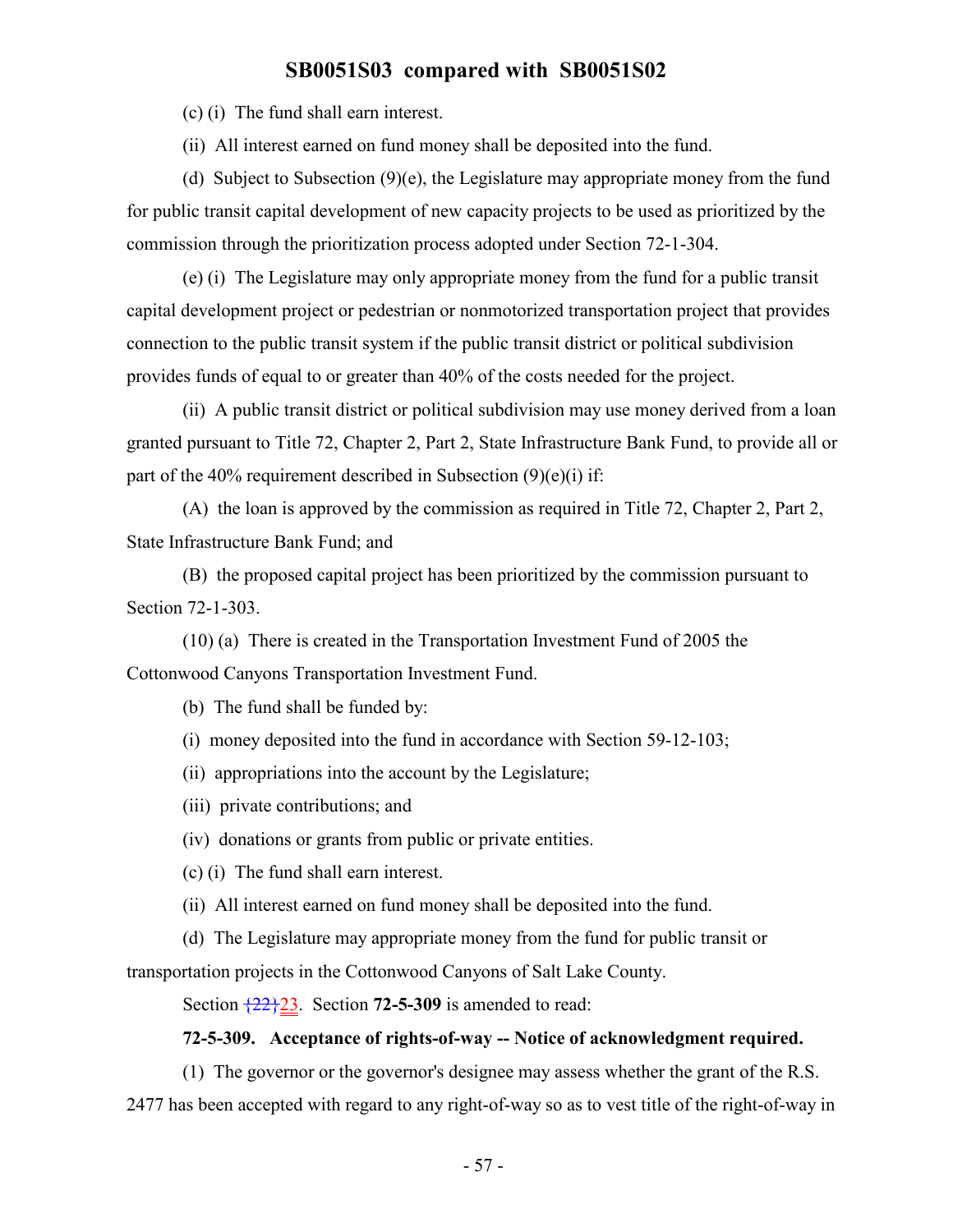the state and the applicable political subdivision as provided for in Section 72-5-103.

(2) If the governor or governor's designee concludes that the grant has been accepted as to any right-of-way, the governor or a designee shall issue a notice of acknowledgment of the acceptance of the R.S. 2477 grant as to that right-of-way.

(3) A notice of acknowledgment of the R.S. 2477 grant shall include:

(a) a statement of reasons for the acknowledgment;

(b) a general description of the right-of-way or rights-of-way subject to the notice of acknowledgment, including the county in which it is located, and notice of where a center-line description derived from Global Positioning System data may be viewed or obtained;

(c) a statement that the owner of the servient estate in the land over which the right-of-way or rights-of-way subject to the notice runs or any person with a competing dominant estate ownership claim may file a petition with the district court for a decision regarding the correctness or incorrectness of the acknowledgment; and

(d) a statement of the time limit provided in Section 72-5-310 for filing a petition.

(4) (a) (i) The governor or the governor's designee may record a notice of acknowledgment, and any supporting affidavit, map, or other document purporting to establish or affect the state's property interest in the right-of-way or rights-of-way, in the office of the county recorder in the county where the right-of-way or rights-of-way exist.

(ii) (A) A notice of acknowledgment recorded in the county recorder's office is not required to be accompanied by a paper copy of the center-line description.

(B) A paper copy of each center-line description together with the notice of acknowledgment shall be placed in the state archives created in Section 63A-12-101 and made available to the public upon request in accordance with Title 63G, Chapter 2, Government Records Access and Management Act.

(C) An electronic copy of the center-line description identified in a notice of acknowledgment shall be available upon request at:

(I) the county recorder's office; or

(II) the Utah Geospatial Resource Center created in Section [63F-1-506] 63A-16-505.

(b) A notice of acknowledgment recorded in the county recorder's office is conclusive evidence of acceptance of the R.S. 2477 grant upon:

(i) expiration of the 60-day period for filing a petition under Section 72-5-310 without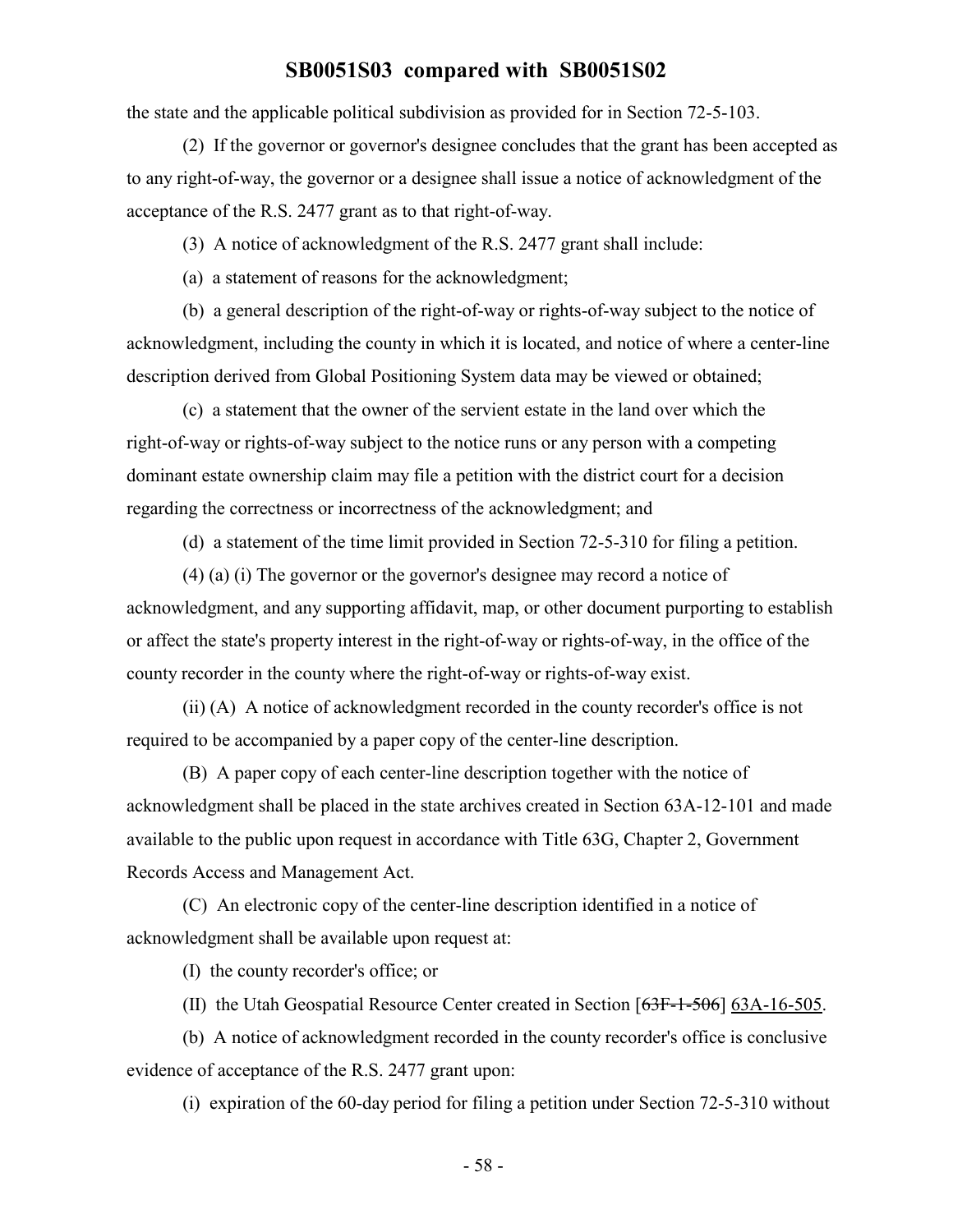the filing of a petition; or

(ii) a final court decision that the notice of acknowledgment was not incorrect.

Section  $\frac{23}{24}$ . Section **72-5-403** is amended to read:

#### **72-5-403. Transportation corridor preservation powers.**

(1) The department, counties, and municipalities may:

(a) act in cooperation with one another and other government entities to promote planning for and enhance the preservation of transportation corridors and to more effectively use the money available in the Marda Dillree Corridor Preservation Fund created in Section 72-2-117;

(b) undertake transportation corridor planning, review, and preservation processes; and

(c) acquire fee simple rights and other rights of less than fee simple, including easement and development rights, or the rights to limit development, including rights in alternative transportation corridors, and to make these acquisitions up to a projected 30 years in advance of using those rights in actual transportation facility construction.

(2) In addition to the powers described under Subsection (1), counties and municipalities may:

(a) limit development for transportation corridor preservation by land use regulation and by official maps; and

(b) by ordinance prescribe procedures for approving limited development in transportation corridors until the time transportation facility construction begins.

(3) (a) The department shall identify and the commission shall approve transportation corridors as high priority transportation corridors for transportation corridor preservation.

(b) The department shall notify a county or municipality if the county or municipality has land within its boundaries that is located within the boundaries of a high priority transportation corridor.

(c) The department may, on a voluntary basis, acquire private property rights within the boundaries of a high priority transportation corridor for which a notification has been received in accordance with Section  $[10-9a-509$  or  $17-27a-508]$  10-9a-206 or 17-27a-206.

Section {24}25. **Repealer.**

This bill repeals:

Section **72-1-213, Road usage charge study -- Recommendations.**